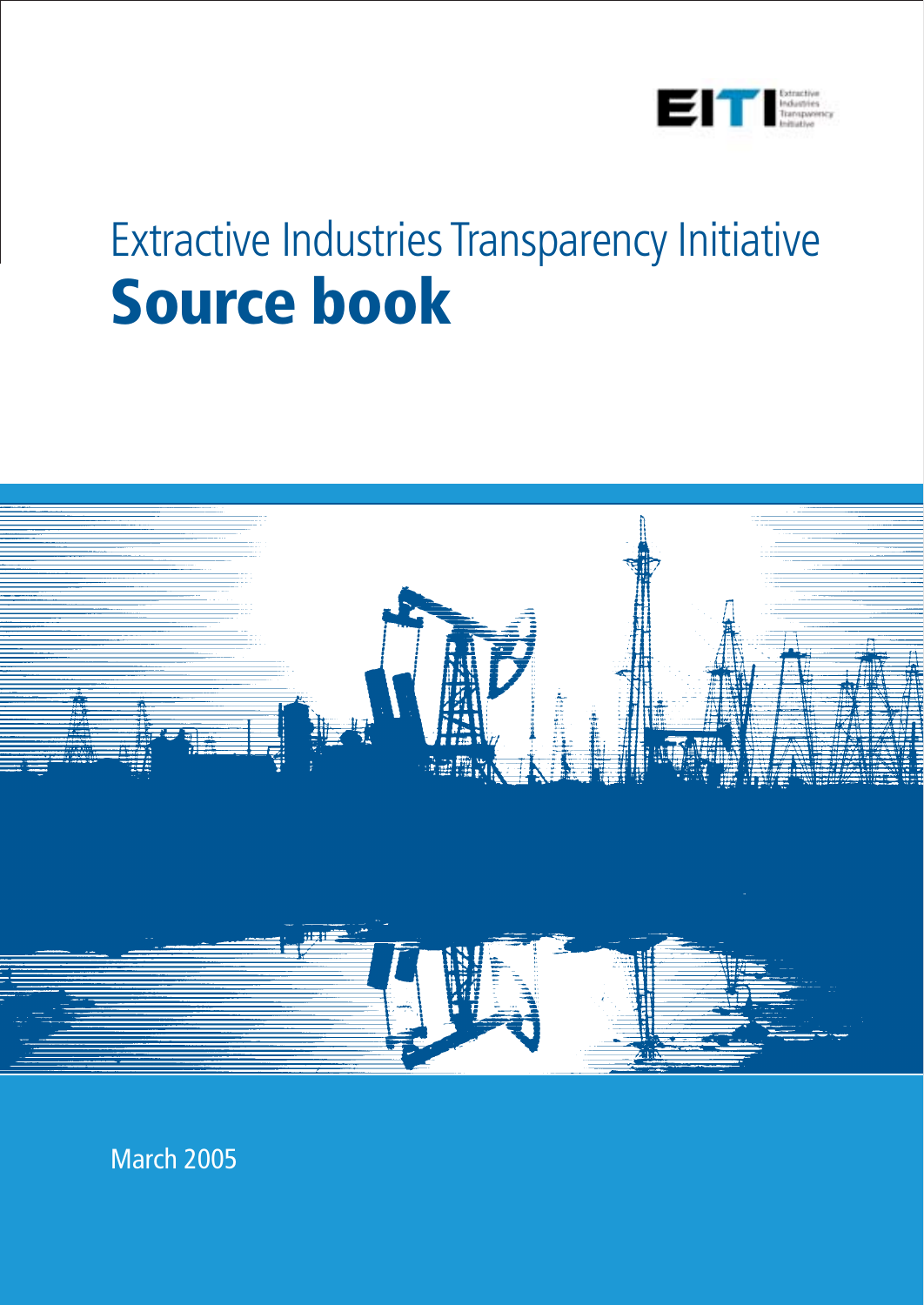The Source book was produced by the International EITI Secretariat in the UK Department for International Development (DFID).The Source book will be revised in the light of further experience.Additional information is available from DFID via eiti@dfid.gov.uk and on the EITI website, www.eitransparency.org.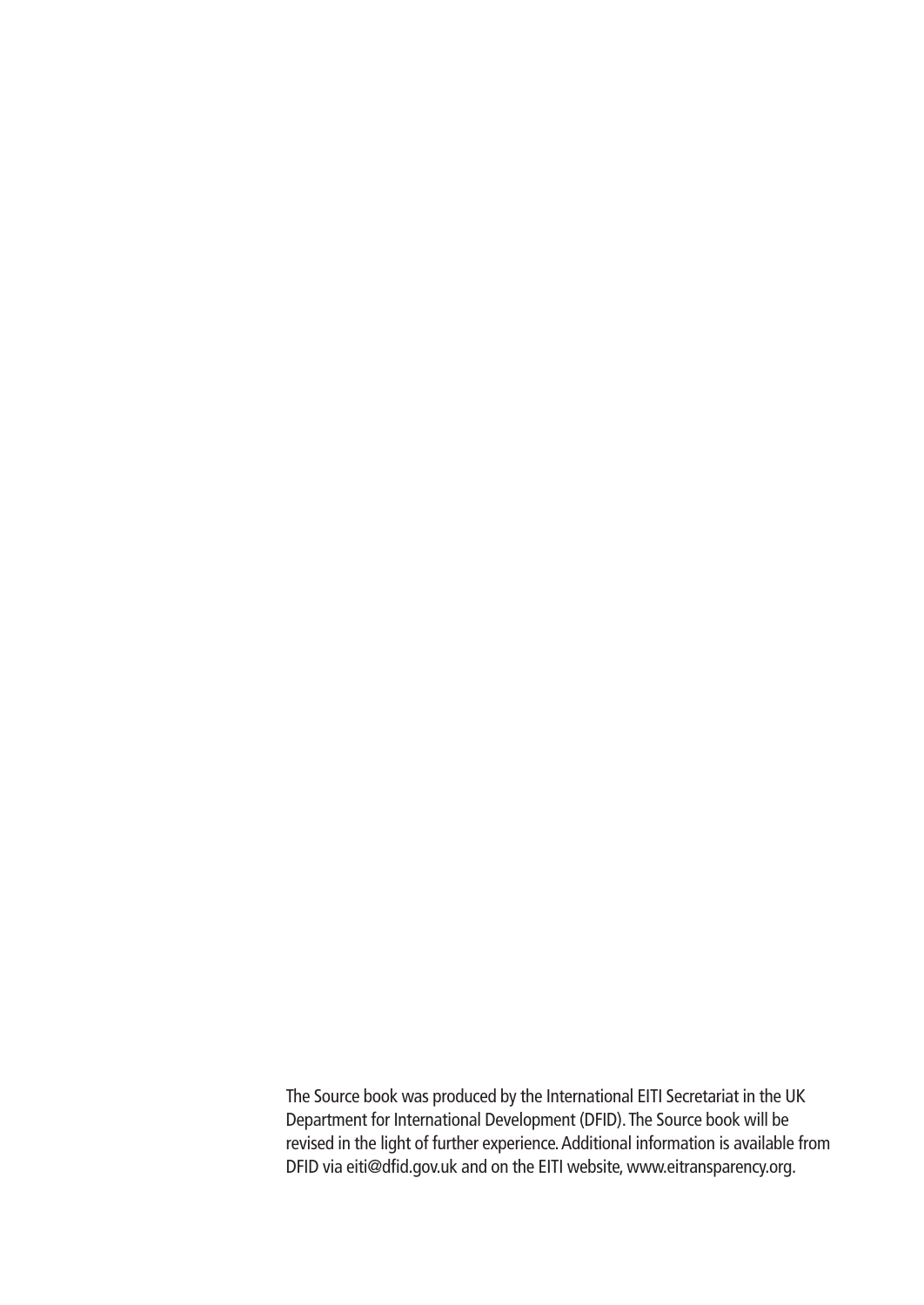### **Contents**

| <b>Introduction</b>                                                                                                                                                                                                                                                                                                           | $\overline{2}$                                                       |
|-------------------------------------------------------------------------------------------------------------------------------------------------------------------------------------------------------------------------------------------------------------------------------------------------------------------------------|----------------------------------------------------------------------|
| <b>Chapter 1: EITI Principles and Criteria</b><br>EITI in context<br><b>EITI stakeholders</b><br><b>EITI Principles and Criteria</b>                                                                                                                                                                                          | 4<br>4<br>5<br>$\overline{7}$                                        |
| <b>Chapter 2: Illustrative guidance for resource-rich countries</b>                                                                                                                                                                                                                                                           | 10                                                                   |
| <b>Overview</b><br>Stages of implementation<br>Summary of suggested and additional actions<br><b>Initiation</b><br>A. Sign-up<br>B. Set-up<br>C. Process development<br><b>Implementation</b><br>D. Disclosure and publication<br>E. Public dissemination and discussion<br><b>Review of EITI implementation</b><br>F. Review | 10<br>10<br>13<br>17<br>17<br>19<br>23<br>26<br>26<br>34<br>36<br>36 |
| <b>Chapter 3: Illustrative guidance for</b><br>extractive industry companies                                                                                                                                                                                                                                                  | 38                                                                   |
| Overview<br>Summary of company actions and additional actions<br><b>Endorsement</b><br>A. Sign-up<br>B. International support<br><b>Country-level support</b><br>C1. Implementing country<br>C2. Non-implementing country                                                                                                     | 38<br>38<br>41<br>41<br>42<br>42<br>43<br>45                         |
| <b>Glossary</b>                                                                                                                                                                                                                                                                                                               | 46                                                                   |
| <b>Annex</b>                                                                                                                                                                                                                                                                                                                  | 49                                                                   |
| Examples of oil and gas and mining reporting templates                                                                                                                                                                                                                                                                        | 49                                                                   |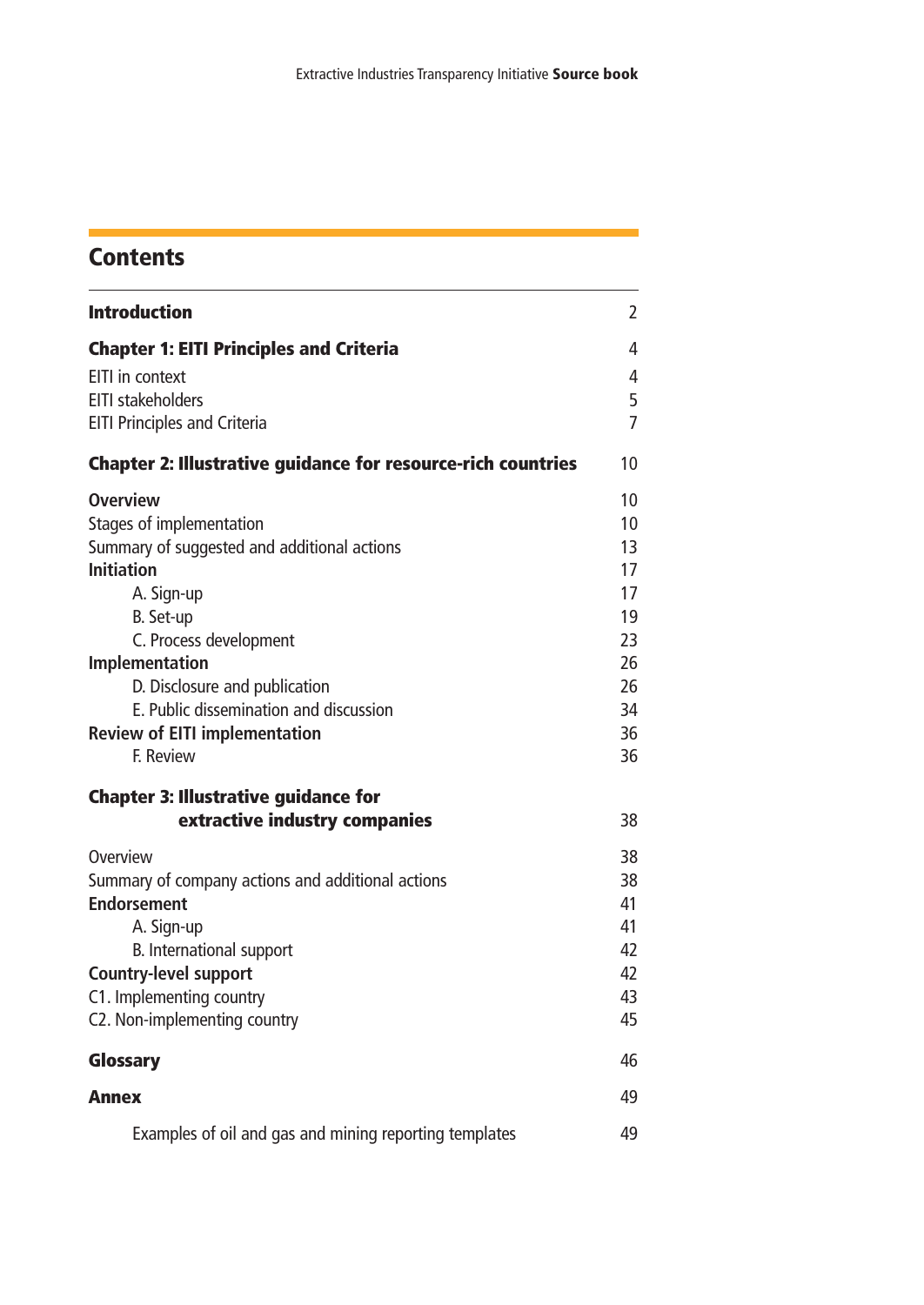#### **Introduction**

#### **What is EITI?**

In many countries, money from oil, gas and mining is associated with poverty, conflict and corruption. Commonly referred to as the "resource curse", this is often driven by a lack of transparency and accountability around the payments that companies are making to governments, and the revenues that governments are receiving from those companies.The Extractive Industries Transparency Initiative (EITI) seeks to create that missing transparency and accountability. It is a voluntary initiative, supported by a coalition of companies, governments, investors and civil society organisations.Alongside other efforts to improve transparency in government budget practice, the EITI begins a process whereby citizens can hold their governments to account for the use of those revenues.

**Transparency and development: the case of São Tomé e Principe** São Tomé e Principe is one of the newest oil producers in Africa. Many of the population currently live in poverty but the government has recognised that – if transparently managed – oil has the potential to make a real difference to people's lives. In December 2004, President Fradique de Menezes signed a law governing the receipt, investment and use of oil payments to best promote the economic and social progress of the country.The law provides public access to information on all payments into the fund.At the signing, the President said, "Nothing will be hidden, nothing will be wasted."

#### **This source book**

Drawing on the experiences gathered during the EITI pilot phase, this source book is an illustrative guide to assist countries wishing to implement the initiative, and companies and other stakeholders wishing to support implementation.

Chapter 1 gives a brief description of the development of the EITI from the launch at the World Summit for Sustainable Development in 2002, through the pilot phase (June 2003 – March 2005) until the present implementation phase (March 2005 onwards). It sets out the EITI Principles and Criteria which are the core of EITI implementation for all participating countries.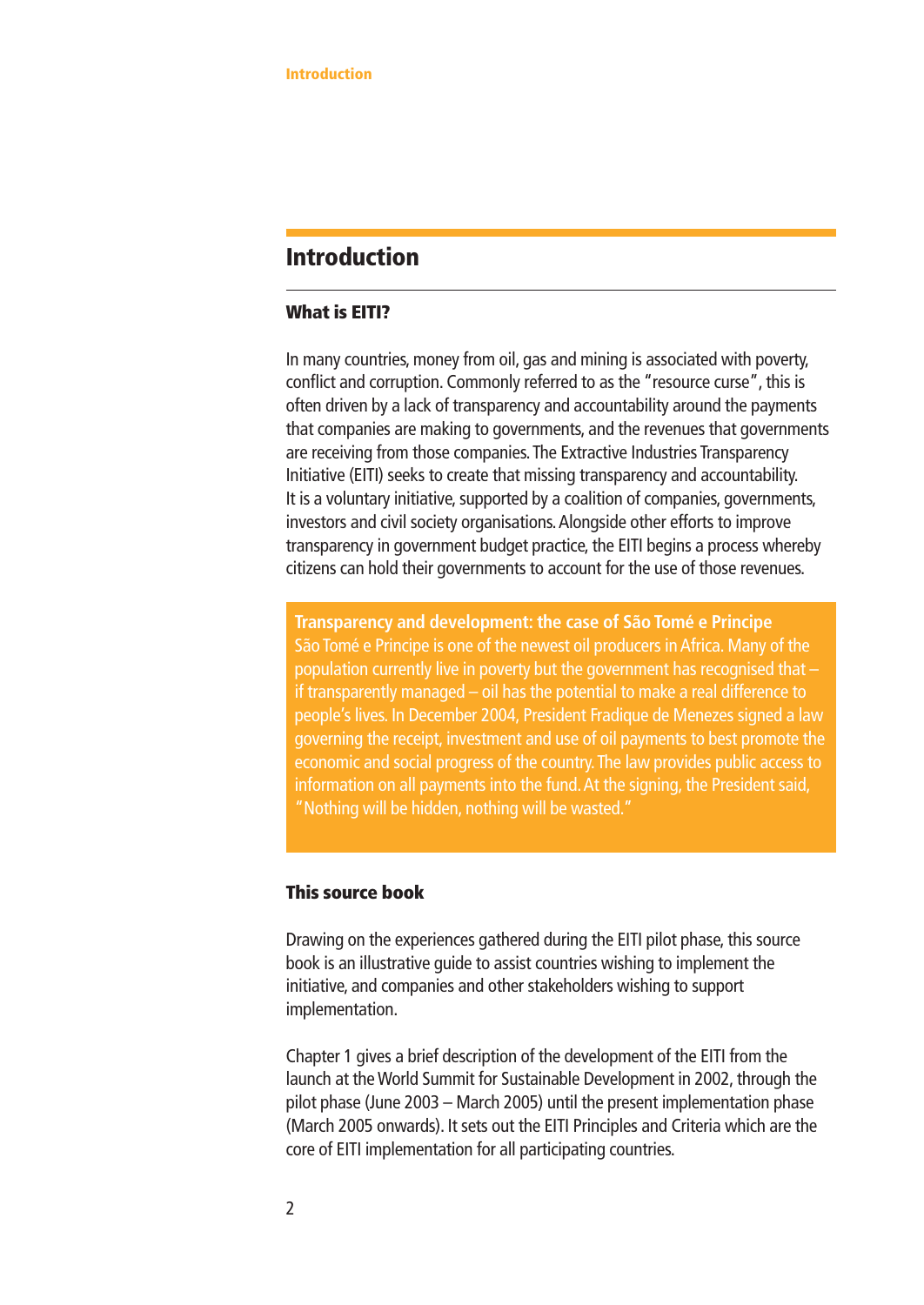Chapter 2 provides examples of actions that countries have taken during the pilot phase and which are both consistent with the EITI Principles and Criteria and reflect country-specific circumstances.

Chapter 3 contains similar examples for companies that are supporting EITI implementation.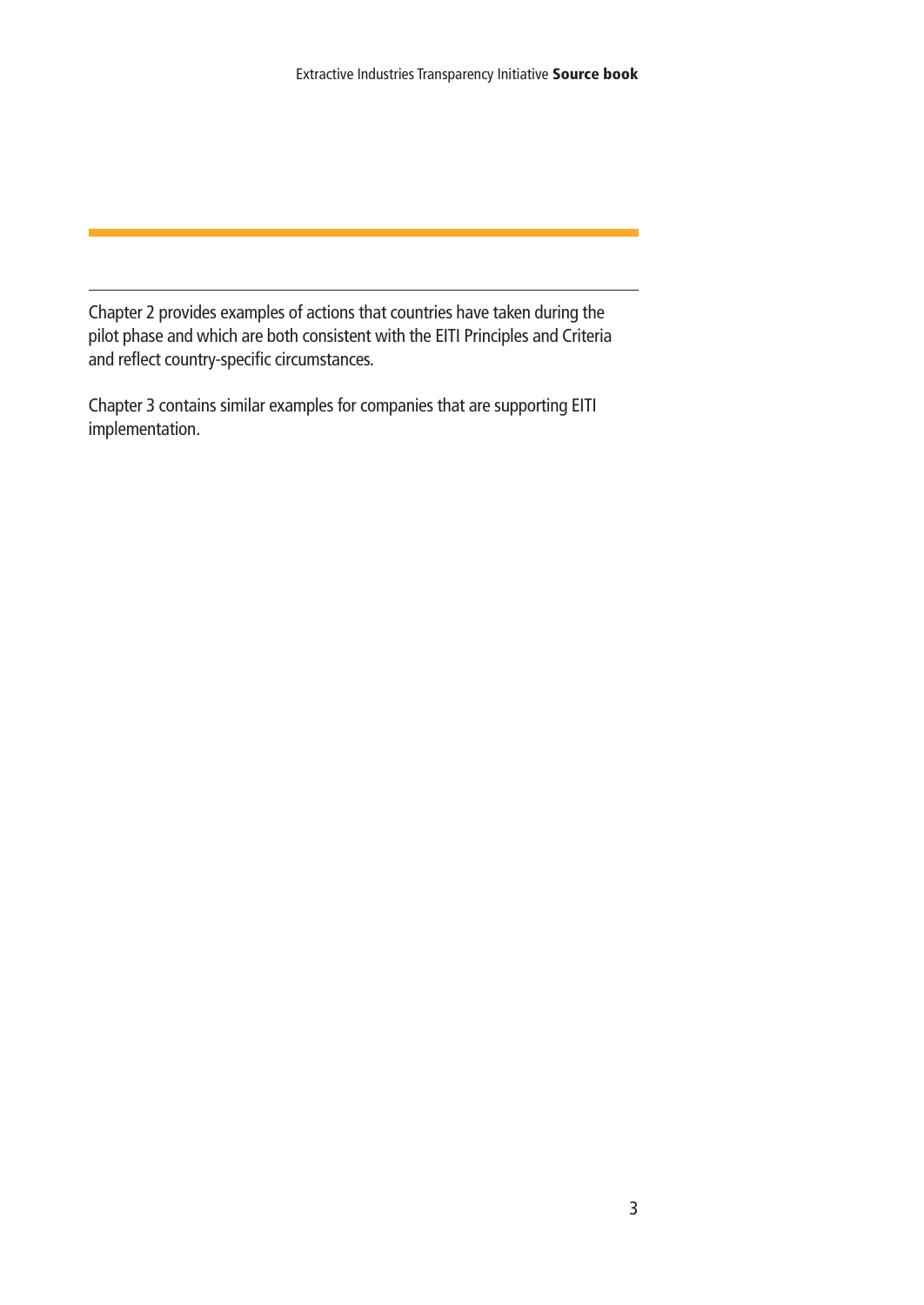## **Chapter 1** EITI Principles and Criteria

#### **EITI in context**

By encouraging greater transparency and accountability in countries dependent on the revenues from oil, gas and mining, the potential negative impacts of mismanaged revenues can be mitigated, and these revenues can instead become an important engine for long-term economic growth that contributes to sustainable development and poverty reduction.

#### **What is a resource-rich country?**

The International Monetary Fund (IMF) draft *Guide on Resource Revenue Transparency* (December 2004) defines countries that are rich in hydrocarbons and/or mineral resources on the basis of the following criteria: (i) an average share of hydrocarbon and/or mineral fiscal revenues in total fiscal revenue of at least 25% during the previous three years; or (ii) an average share of hydrocarbon and/or mineral export proceeds in total export proceeds of at least 25%.during the previous three years.

Resource-rich countries, extractive industry companies and the international community have a common interest in supporting efforts to increase transparency and accountability. Many countries have already made significant progress in this area.The international community supports these efforts. The G8 countries issued a *Declaration on Fighting Corruption and Improving Transparency* at Evian in 2003.At Sea Island in 2004 *Transparency Compacts* were agreed with four countries.The IMF has promoted fiscal transparency in member countries via the *Code of Good Practices on Fiscal Transparency* and the associated manual, while implementation of the code is monitored through the production of *Reports on the Observance of Standards and Codes* (ROSCs). Both the IMF and the World Bank promote more effective resource revenue management through policy advice, policy-based lending, project lending and technical assistance.

As a complement to these efforts to improve governance, the EITI was launched by Tony Blair in September 2002.The EITI provides a good entry point for broader work and discussion on revenue management.

From its inception, the EITI has enjoyed wide international support but the focus for the initiative is at the national level. Country ownership of EITI and company participation in the initiative provides a domestic and international signal of a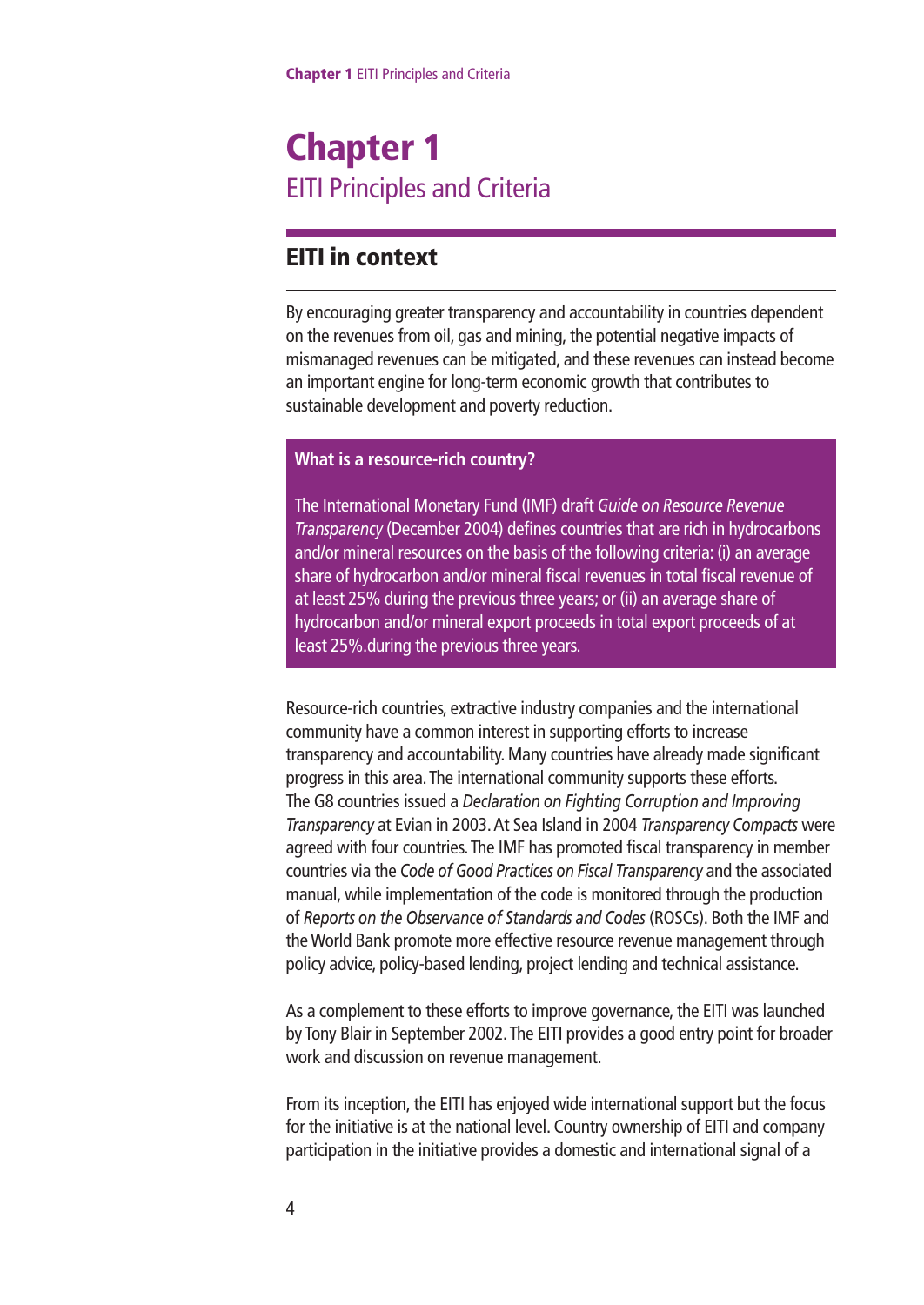commitment to high standards of transparency and accountability in public life, government operations and in business.

Benefits for implementing countries are mainly realised as part of, or as an entry point to, broader efforts to improve governance. Improved governance of the resource revenues will allow better management of those resources and should promote greater economic and political stability.This, in turn, can help to prevent conflict based around the oil, mining and gas sectors. Implementation will also contribute to an improved investment climate by providing a clear signal to investors and the international financial institutions that the government is committed to greater transparency.

Benefits to companies and investors centre on mitigating political and reputational risks. Political instability caused by opaque governance is a clear threat to investments. In extractive industries, where investments are capital intensive and dependent on long-term stability to generate returns, reducing such instability is beneficial.Transparency can also contribute to a level playing field for companies, and by making public their payments to a government a company can help to demonstrate the contribution that its investment makes to a country.

Benefits to civil society come from increasing the amount of information in the public domain about those revenues that governments manage on behalf of citizens, thereby making governments more accountable.

#### **EITI stakeholders**

At the national level, the EITI is a government-led initiative. However, the EITI Principles and Criteria call for the active involvement of other partners from wider society. Broad local leadership and participation are essential, and active public engagement from a range of stakeholders will be required.

A stakeholder is defined as an individual, community, group or organisation with an interest in the outcome of the EITI, including both those who are affected by it (positively or negatively) and those who are able to influence it (in a positive or negative way). Stakeholders will be drawn from within state institutions, the private sector and civil society.There are both key and wider stakeholders, defined by the level of their interest and degree of influence over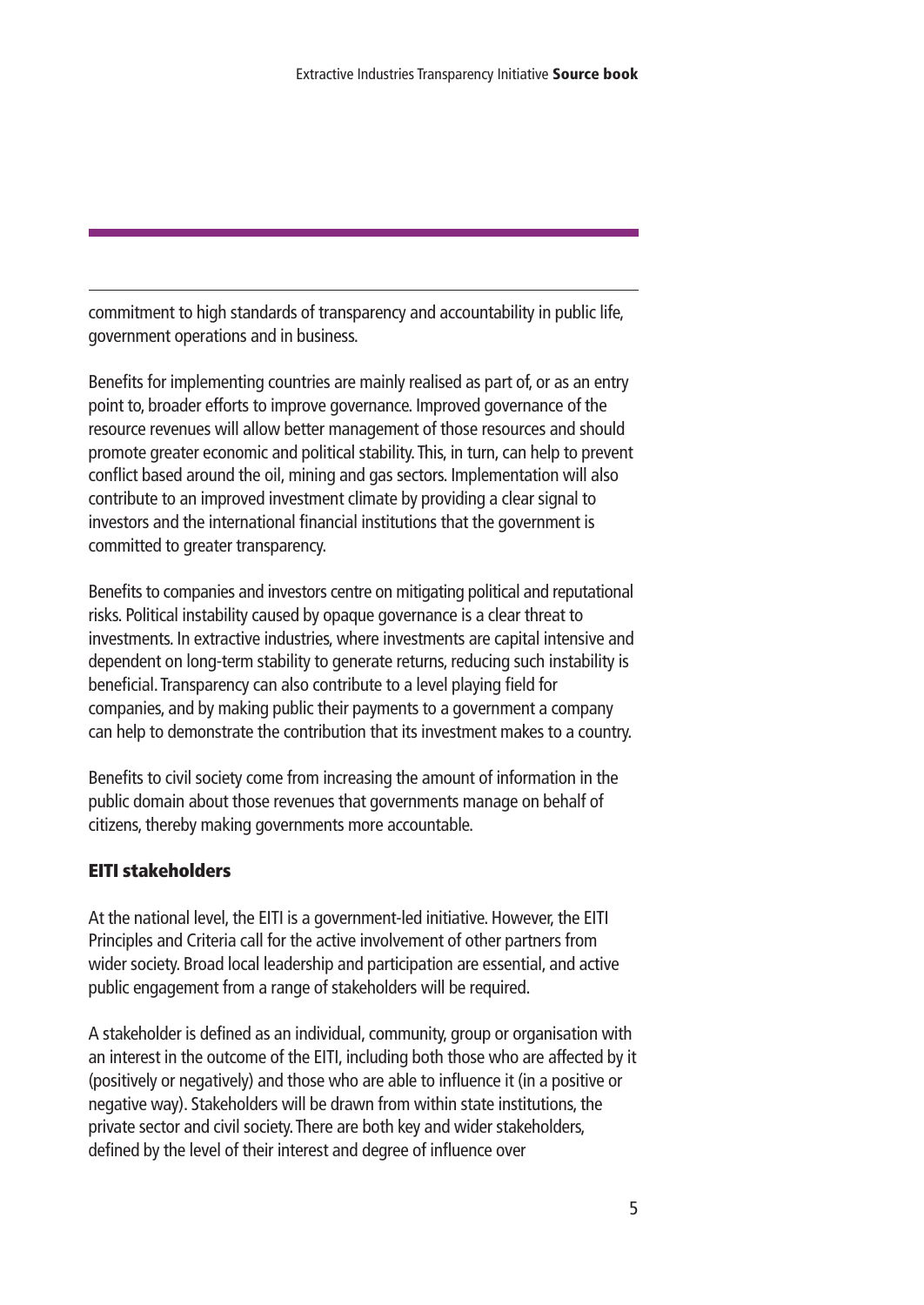implementation. The grouping will vary from country to country, yet similar actors are likely to be involved in all countries.

#### **Who might EITI stakeholders include?**

- Public institutions
	- Executive
		- Agencies responsible for management of natural resources
		- Agencies responsible for revenue collection and management
		- Agencies responsible for economic development, private-sector regulation and public administration
	- Legislature
		- Budgetary and/or natural resource committees
		- Sub-national levels of government
	- Supreme audit institutions
- Private sector
	- Companies operating in the country
		- Domestic state-owned companies
		- International state-owned companies
		- Domestic private companies
		- International private companies
	- Investors
	- Business associations
- Civil society
	- Community-based organisations
	- National non-governmental organisations (NGOs)
	- International NGOs and their local affiliates
	- Media, trades unions, academic and research institutions, and faith-based organisations
- EITI implementers
	- Administrators, auditors and/or disclosure agencies
- International partners
	- International institutions (IMF, World Bank, United Nations)
	- Donors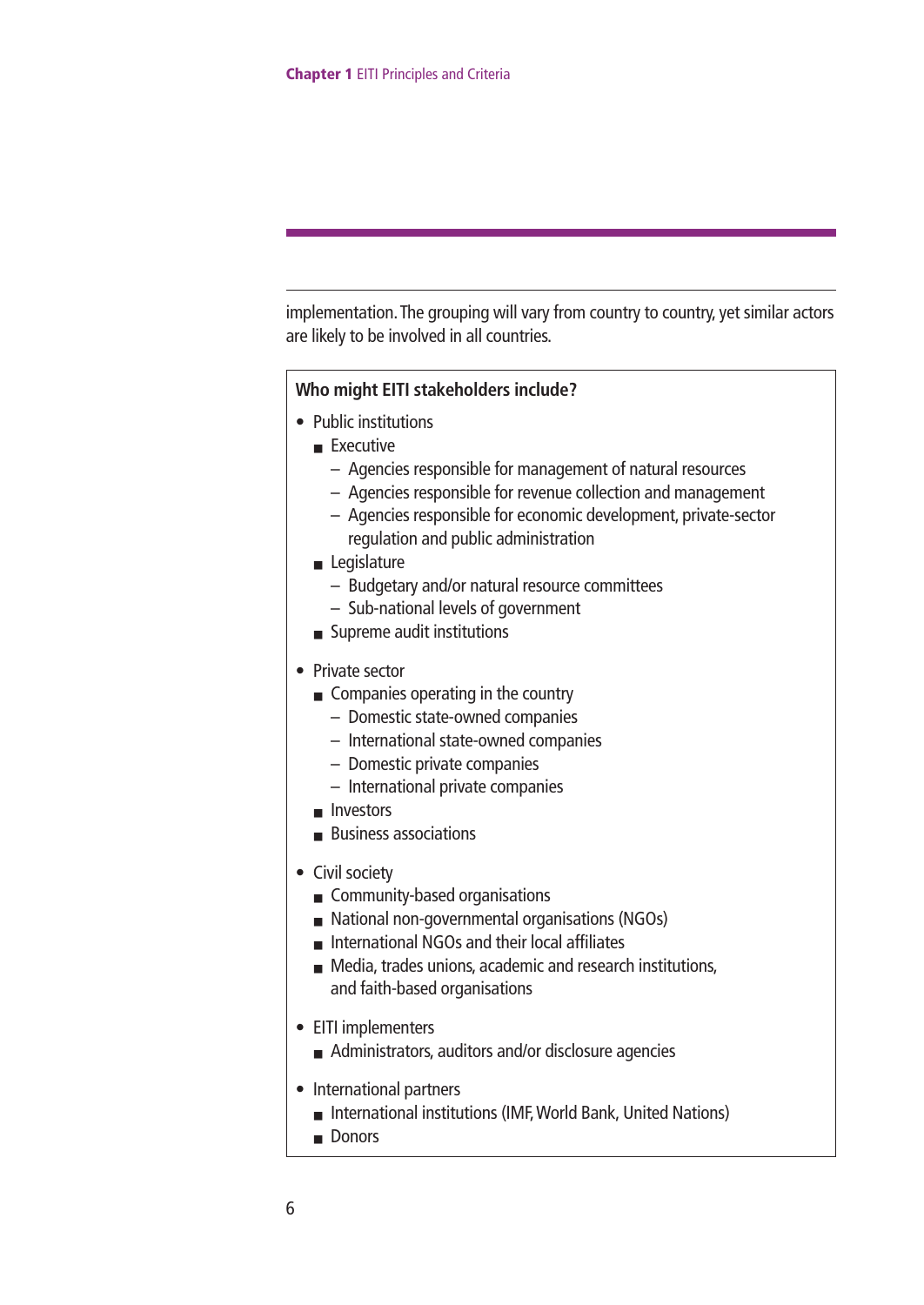#### **EITI Principles and Criteria**

A diverse group of countries, companies and civil society organisations attended the Lancaster House Conference in London (2003) hosted by the UK Government.They agreed a Statement of Principles to increase transparency over payments and revenues in the extractives sector.These became known as the EITI Principles and are the cornerstone of the initiative.

After the EITI Lancaster House Conference, the EITI continued to gather support at the international level from governments, major multinational companies, institutional investors representing nearly \$7 trillion of assets under management, non-governmental organisations and international institutions.

More importantly, a number of countries – namely Azerbaijan, the Republic of Congo, Ghana, the Kyrgyz Republic, Nigeria, São Tomé e Principe,Timor Leste and Trinidad and Tobago – began to interpret and implement the Principles thus playing a pivotal role in shaping the EITI.This was an important pilot phase for the EITI.Working with the Principles, implementing countries have placed the EITI within the context of other domestic initiatives, formed work plans and put in place procedures towards a country-owned process.

During this phase the diversity of experiences in implementing the EITI has added to the richness of the initiative. It has also contributed to a wider debate regarding the need for clear guidance for implementation which still respects the voluntary nature of the initiative and country-specific implementation.

Moving beyond the pilot phase and widening the EITI to include other resourcerich countries, there is a need for a mutually agreed set of EITI Criteria for all countries wishing to implement the EITI.

At the EITI London Conference 2005, participants in the EITI endorsed the criteria but also encouraged countries to go beyond these minimum requirements where possible.They recognised value in capturing lessons learned during the pilot phase to help implementing countries and supporting companies.They welcomed the guidance on best practice set out in the IMF *Code of Good Practices on Fiscal Transparency* and the *Manual on Fiscal Transparency*. Participants also welcomed the EITI Source book as an additional, illustrative guide to implementation.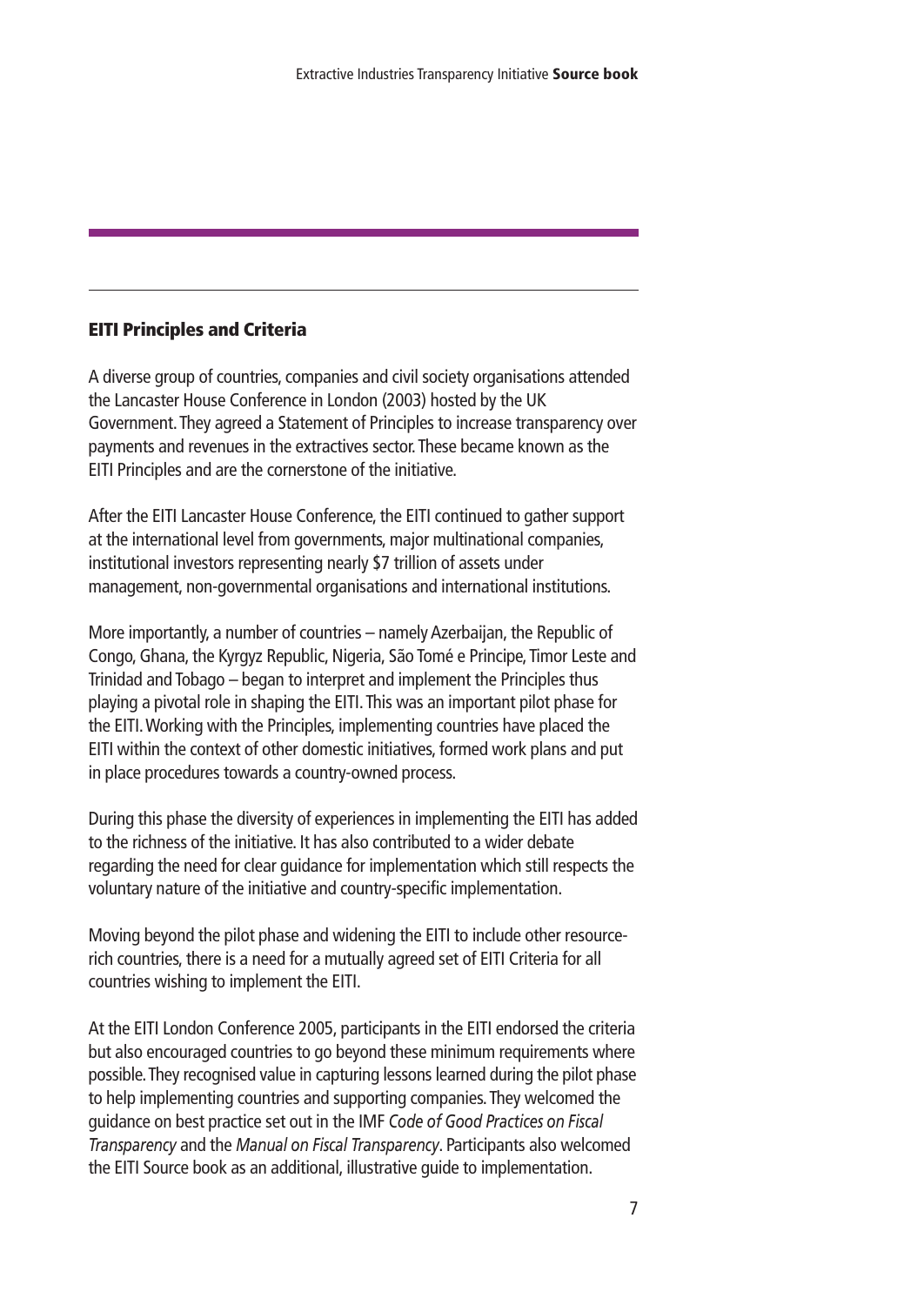#### **The EITI Principles**

- 1. We share a belief that the prudent use of natural resource wealth should be an important engine for sustainable economic growth that contributes to sustainable development and poverty reduction, but if not managed properly, can create negative economic and social impacts.
- 2. We affirm that management of natural resource wealth for the benefit of a country's citizens is in the domain of sovereign governments to be exercised in the interests of their national development.
- 3. We recognise that the benefits of resource extraction occur as revenue streams over many years and can be highly price dependent.
- 4. We recognise that a public understanding of government revenues and expenditure over time could help public debate and inform choice of appropriate and realistic options for sustainable development.
- 5. We underline the importance of transparency by governments and companies in the extractive industries and the need to enhance public financial management and accountability.
- 6. We recognise that achievement of greater transparency must be set in the context of respect for contracts and laws.
- 7. We recognise the enhanced environment for domestic and foreign direct investment that financial transparency may bring.
- 8. We believe in the principle and practice of accountability by government to all citizens for the stewardship of revenue streams and public expenditure.
- 9. We are committed to encouraging high standards of transparency and accountability in public life, government operations and in business.
- 10. We believe that a broadly consistent and workable approach to the disclosure of payments and revenues is required, which is simple to undertake and to use.
- 11. We believe that payments' disclosure in a given country should involve all extractive industry companies operating in that country.
- 12. In seeking solutions, we believe that all stakeholders have important and relevant contributions to make – including governments and their agencies, extractive industry companies, service companies, multilateral organisations, financial organisations, investors and non-governmental organisations.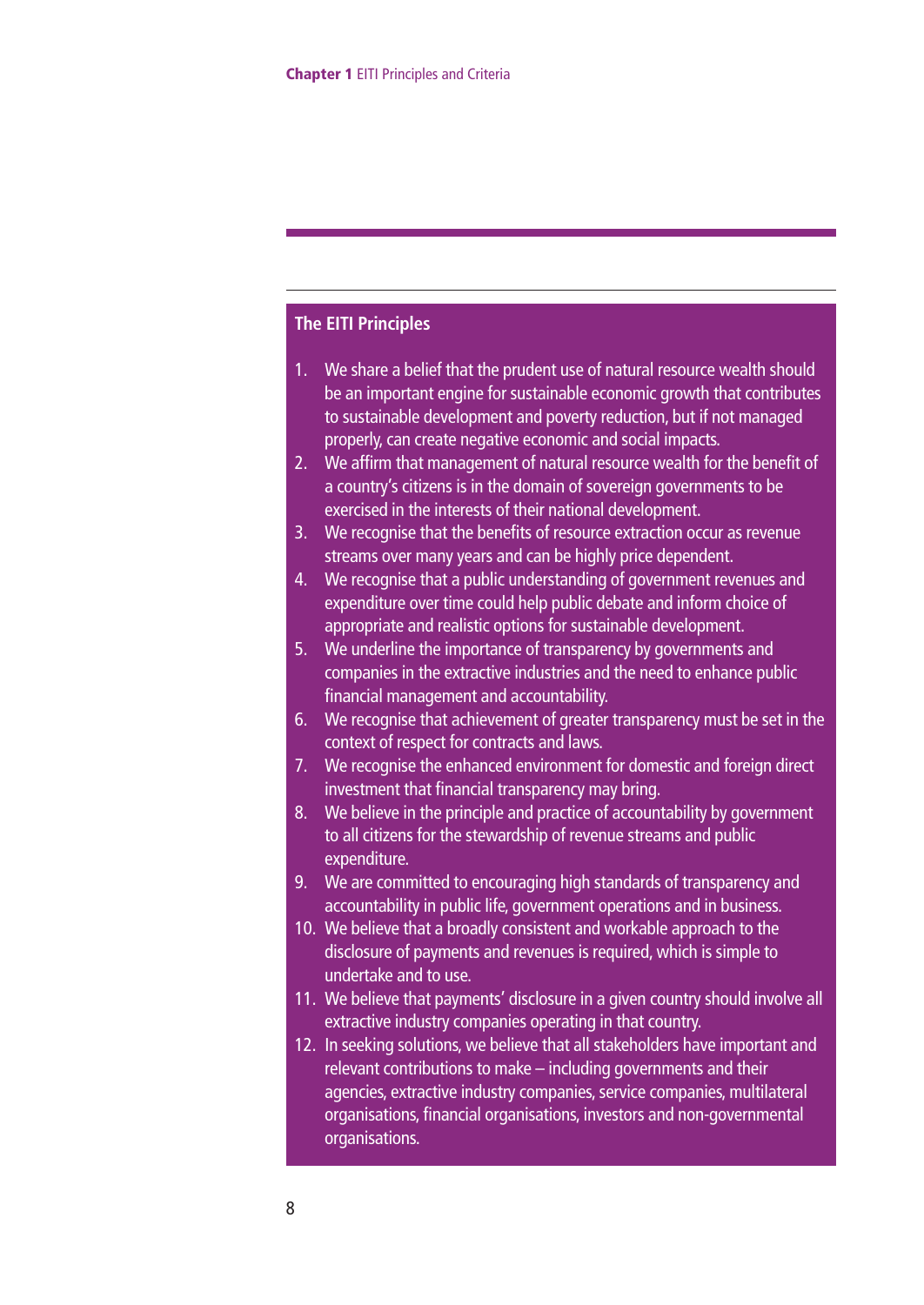#### **The EITI Criteria**

- 1. Regular publication of all material oil, gas and mining payments by companies to governments ("payments") and all material revenues received by governments from oil, gas and mining companies ("revenues") to a wide audience in a publicly accessible, comprehensive and comprehensible manner.
- 2. Where such audits do not already exist, payments and revenues are the subject of a credible, independent audit, applying international auditing standards.
- 3. Payments and revenues are reconciled by a credible, independent administrator, applying international auditing standards and with publication of the administrator's opinion regarding that reconciliation including discrepancies, should any be identified.
- 4. This approach is extended to all companies including state-owned enterprises.
- 5. Civil society is actively engaged as a participant in the design, monitoring and evaluation of this process and contributes towards public debate.
- 6. A public, financially sustainable work plan for all the above is developed by the host government, with assistance from the international financial institutions where required, including measurable targets, a timetable for implementation, and an assessment of potential capacity constraints.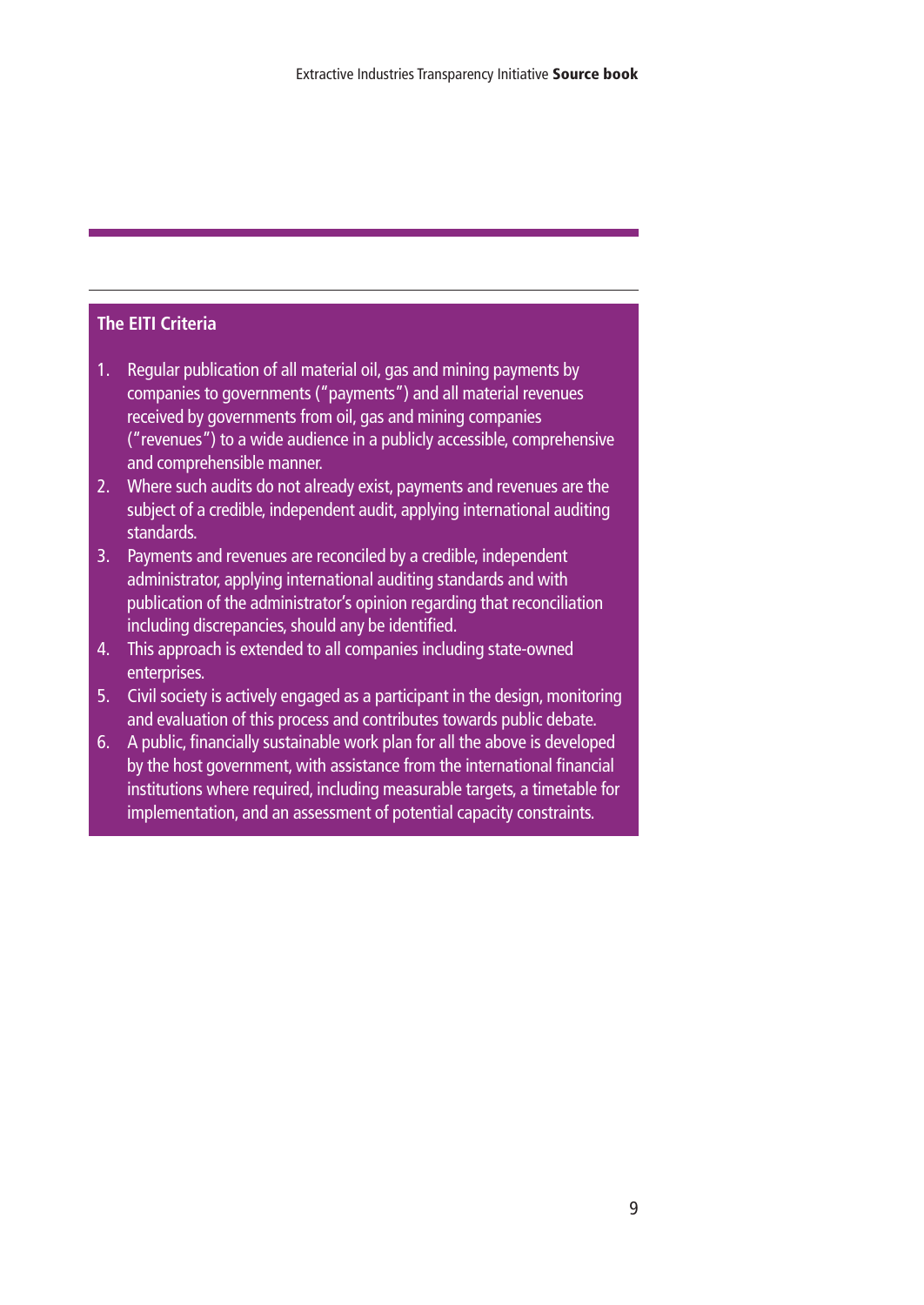## **Chapter 2** Illustrative guidance for resource-rich countries

#### **Overview**

Any country with significant extractive industries is encouraged to increase the transparency of its management of oil, gas and mining revenues. Resource-rich countries are further encouraged to move beyond endorsement of the EITI principles and implement the initiative itself. Implementation of EITI will require both political and financial commitments from the government to ensure that implementation is sustainable.Technical and financial support will also be available to support initial implementation from the International EITI Secretariat, international organisations and development agencies.

Having chosen to participate in EITI every country and sector will need to develop its own implementation model. Nevertheless, some general lessons have emerged from experience in the pilot phase.

#### **Stages of implementation**

As the diagram below shows, the three main stages of EITI are initiation, implementation and review. Each stage represents a key milestone in delivery of revenue transparency.



Having endorsed EITI, a country then moves – in consultation with key stakeholders – towards **initiation**, by establishing governance structures for decision-making, outlining a work plan, and arranging for capacity building and sustainable financing of programmes.The next stage, **implementation**, forms the core of EITI. Government, companies and civil society organisations all play an important role in disclosing, disseminating and discussing the reported revenues.Achieving consensus from this process is valuable in building trust. The third stage consists of a **review** of the process of implementation. Here key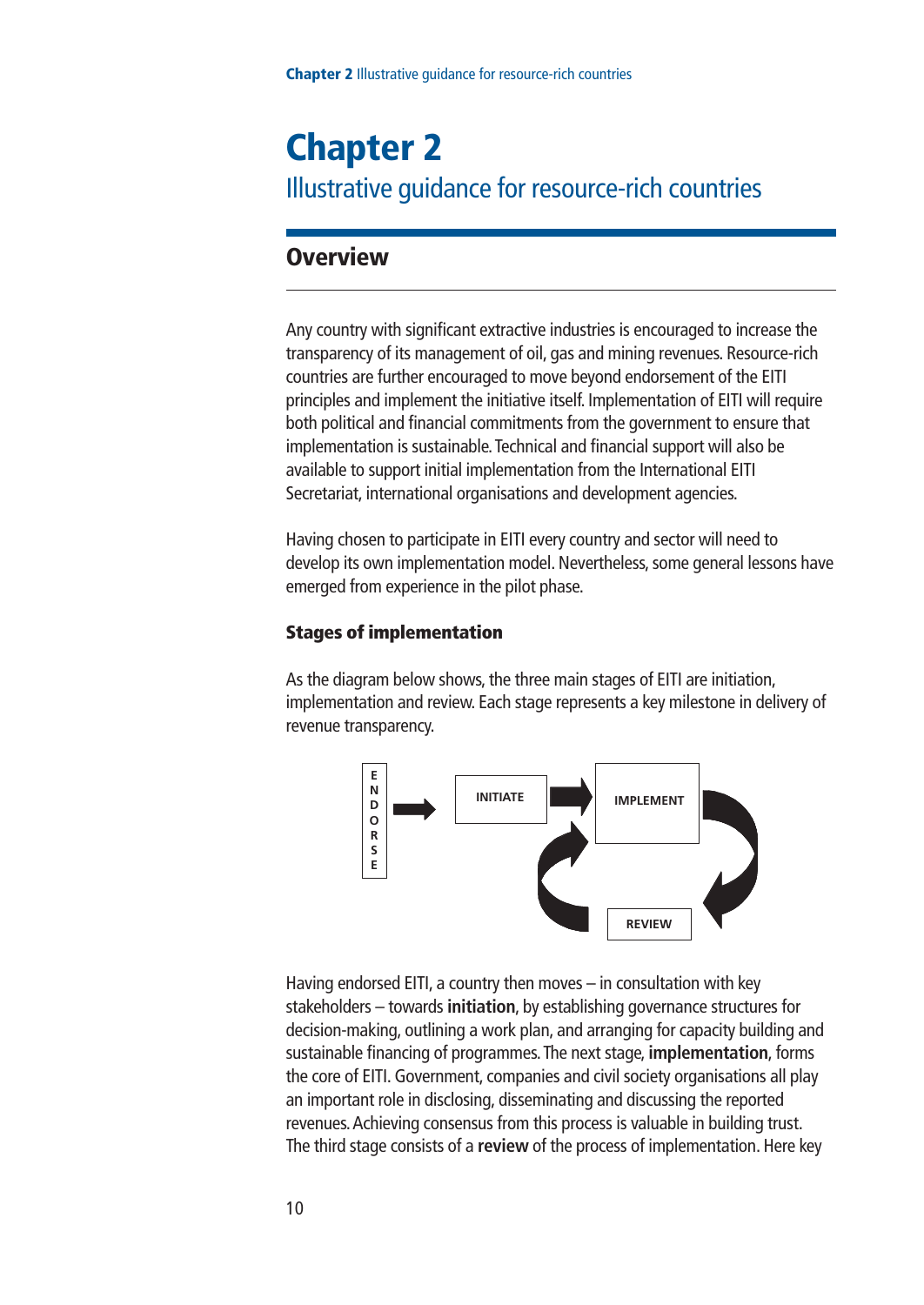concerns and opportunities for improvement are fed back to inform decisions and future actions.

**Initiation:** Has consensus been reached on the development and planning of the initiative?

In this stage the balance of responsibility for progress lies with the government. It will need to ensure that governance structures and processes, staff and financing mechanisms are in place.These should not normally require extraordinary actions or costs.The government should make every effort to engage with civil society organisations and industry from an early stage. A country will have initiated the EITI when the key EITI stakeholders have collectively agreed the process objectives, achievements and future work plan of a country wishing to implement the EITI.

**Implementation:** Are extractive industry payments and revenues published in a credible and comprehensible manner?

A country will be implementing the EITI when it can demonstrate that – with the full engagement of key stakeholders – there is a regular cycle of disclosure, dissemination and discussion on extractive industry revenues.All implementing countries will need to do this in line with the EITI Principles and Criteria; although the exact model of implementation in a particular country will reflect the cultural and legal frameworks of that country.

**Review:**Are there arrangements for annual stakeholder feedback on the process of implementation?

EITI implementation will need to be improved over time in the light of experience. Governments must enable this process by providing the necessary conditions and structures to ensure that feedback informs future plans. Civil society organisations will need to work closely with the government and industry to provide complementary oversight of the process.A review of EITI implementation may, for example, lead to redesigning the EITI decision-making process, changing stakeholder representatives and adjusting capacity building programmes.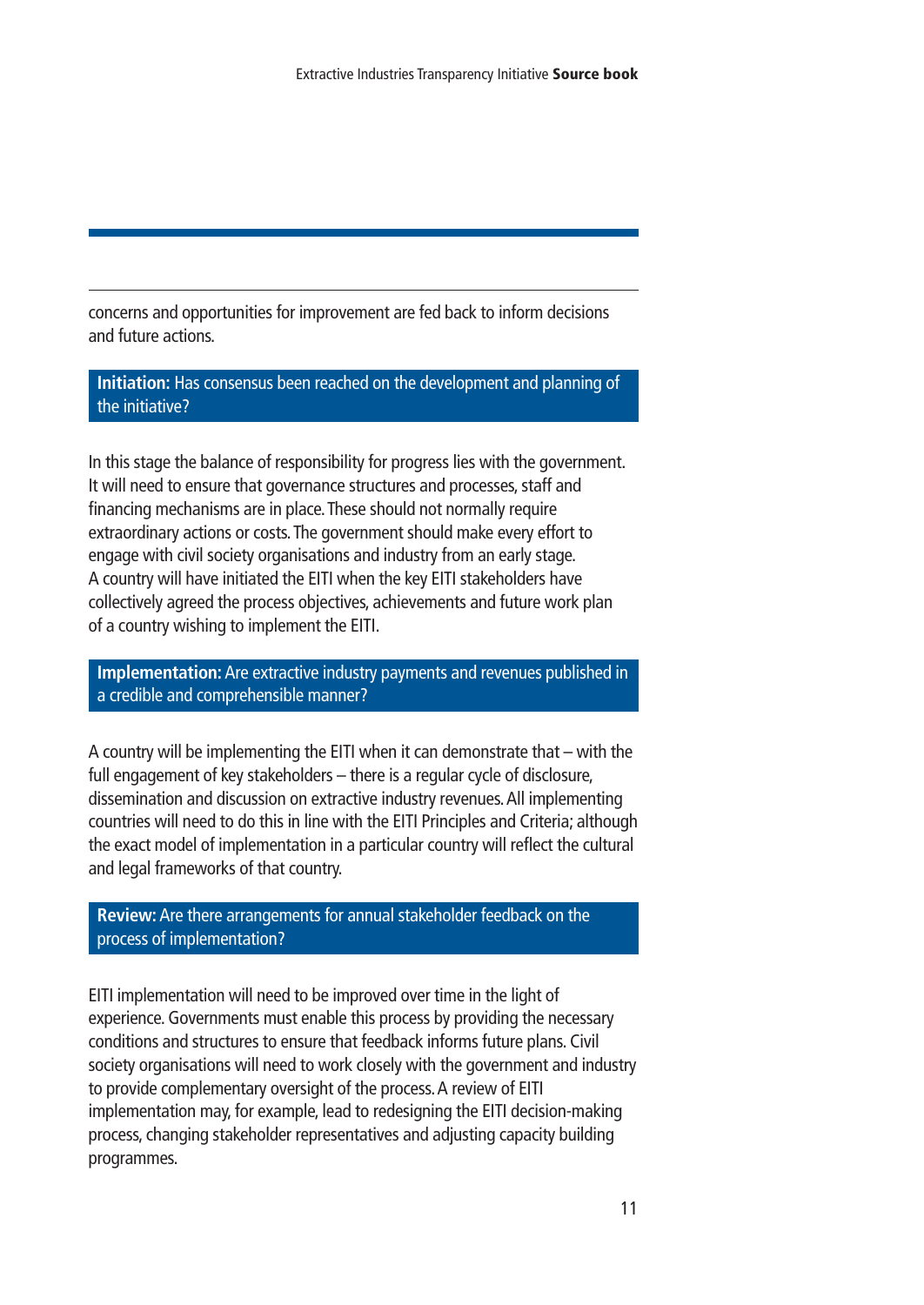#### **Summary of suggested and additional actions**

The table below provides a guide for countries implementing the EITI Criteria. It uses lessons learned from implementation in Nigeria, Azerbaijan, Ghana and the Kyrgyz Republic.

**Suggested actions** (in dark blue) are those considered important for effective implementation whilst **additional actions** (in blue) refer to further activities that may be taken to improve implementation.

#### **Suggested actions Additional actions**

#### Initiation

| A. Sign-up                                                                                                              |                                                                                                                                                     |
|-------------------------------------------------------------------------------------------------------------------------|-----------------------------------------------------------------------------------------------------------------------------------------------------|
| 1. Has the government identified the<br>key EITI stakeholders?                                                          | A1. Has the government undertaken<br>a formal stakeholder assessment and<br>identified the drivers, feasibility and<br>impact of implementing EITI? |
| 2. Has the government issued an<br>unequivocal, public statement of its<br>intention to implement EITI?                 |                                                                                                                                                     |
| 3. Has the government reviewed the<br>legal framework to identify any<br>potential obstacles to EITI<br>implementation? | A3. Has the government published<br>existing revenue information on<br>its website?                                                                 |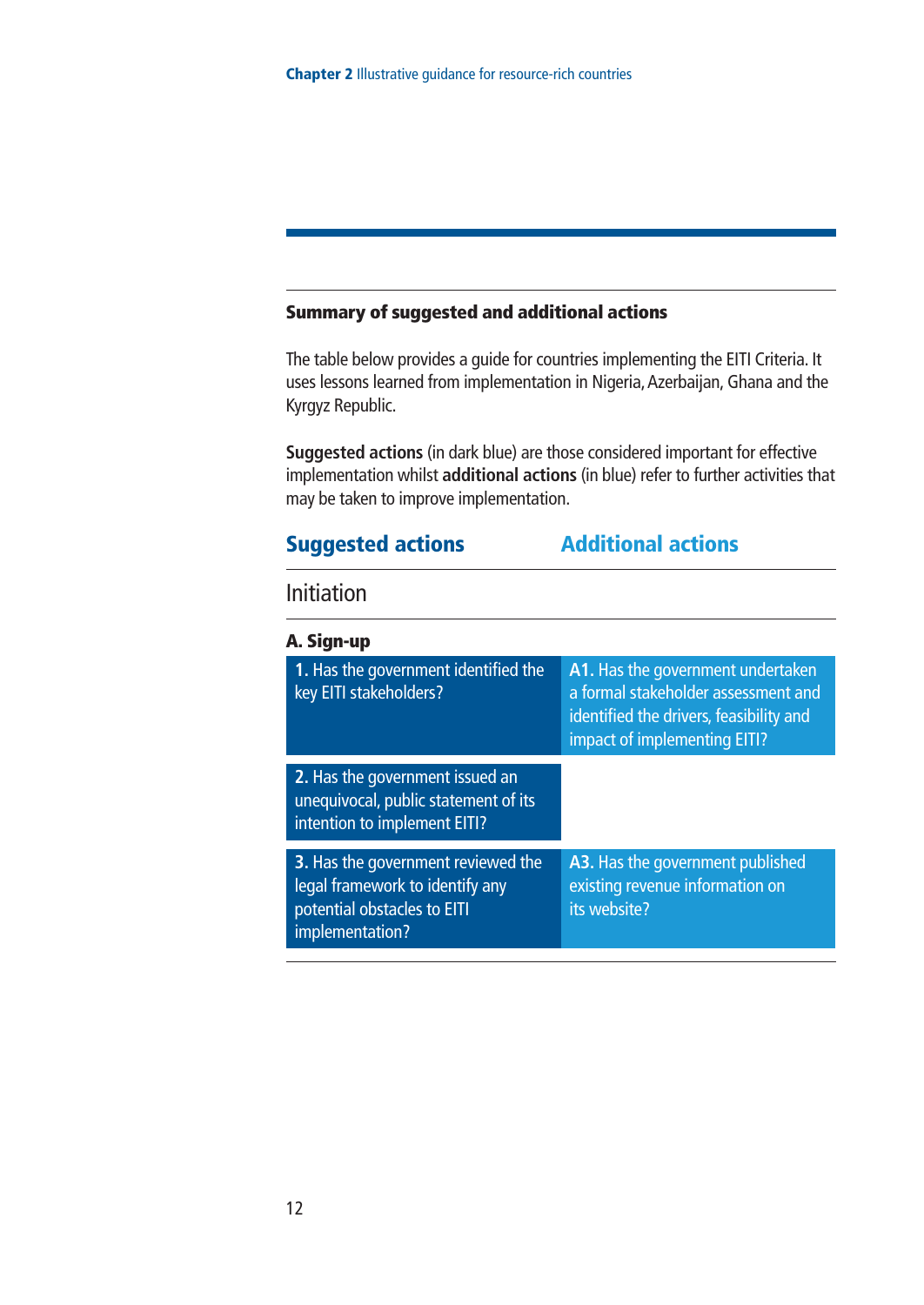| <b>B.</b> Set-up                                                                                                                                     |                                                                                                          |
|------------------------------------------------------------------------------------------------------------------------------------------------------|----------------------------------------------------------------------------------------------------------|
| 4. Has the government appointed an<br>individual to lead on EITI<br>implementation? Has this appointment<br>been publicly announced?                 |                                                                                                          |
| 5. Has the government committed<br>senior staff from relevant ministries<br>and agencies to participate on EITI<br>decision-making bodies?           |                                                                                                          |
| 6. Has the government committed to<br>high-level government leadership on<br>EITI?                                                                   |                                                                                                          |
| 7. Has the government established a<br>clearly defined governance structure<br>for EITI decision-making?                                             |                                                                                                          |
| 8. Has the government confirmed a<br>work plan for EITI Implementation?                                                                              |                                                                                                          |
| 9. Does membership on formal<br>committees reflect a balance of<br>stakeholder interests?                                                            | A9. Is there evidence of high-level<br>corporate and civil society<br>representation on EITI committees? |
| 9a. Has the government identified<br>and established outreach<br>mechanisms for a wider selection<br>of stakeholders?                                |                                                                                                          |
| 10. Has the government identified<br>and established sources of<br>sustainable financing for EITI<br>implementation?                                 | A10. Has the government identified<br>appropriate seed support from<br>international agencies?           |
| 11. Have efforts been made by the<br>government to develop EITI awareness<br>among government agencies and<br>other key and wider EITI stakeholders? |                                                                                                          |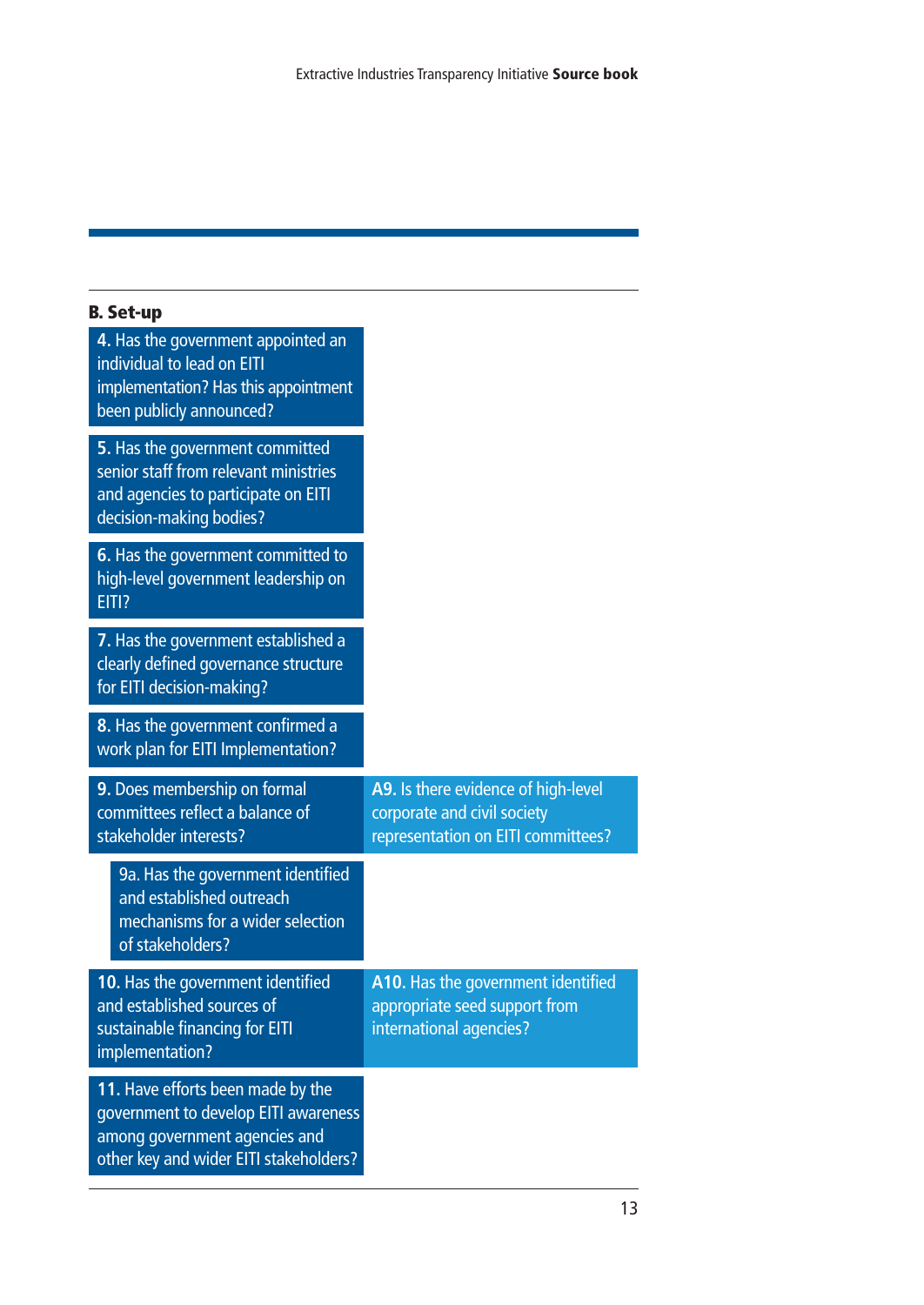| <b>C. Process development</b>                                                                                                 |                                                                                                                           |
|-------------------------------------------------------------------------------------------------------------------------------|---------------------------------------------------------------------------------------------------------------------------|
| 12. Are most key EITI stakeholders<br>content with the process of designing<br>the reporting templates?                       | A12. Have arrangements been made<br>to assist stakeholders in<br>understanding and completing the<br>reporting templates? |
| 13. Has an administrator been<br>appointed who is considered by most<br>key EITI stakeholders to be trusted and<br>impartial? |                                                                                                                           |
| 14. Are arrangements in place to<br>provide for sustainable financing for<br>the role of the administrator?                   |                                                                                                                           |
| 15. Have capacity needs among key<br>EITI stakeholders been identified?                                                       |                                                                                                                           |
| 16. Are arrangements in place to<br>provide for formal and informal<br>capacity building programmes prior to<br>disclosure?   |                                                                                                                           |
| Implementation                                                                                                                |                                                                                                                           |
| <b>D. Disclosure and publication</b>                                                                                          |                                                                                                                           |
| 17. What will be disclosed, who will<br>disclose and how?                                                                     |                                                                                                                           |
| 17a. Which benefit streams will<br>be reported?                                                                               | A17a. Are there additional benefit<br>streams which may be reported on a<br>voluntary basis?                              |
| 17b. How will it be ensured that<br>all companies report?                                                                     |                                                                                                                           |
| 17c. How will governments and<br>companies report?                                                                            |                                                                                                                           |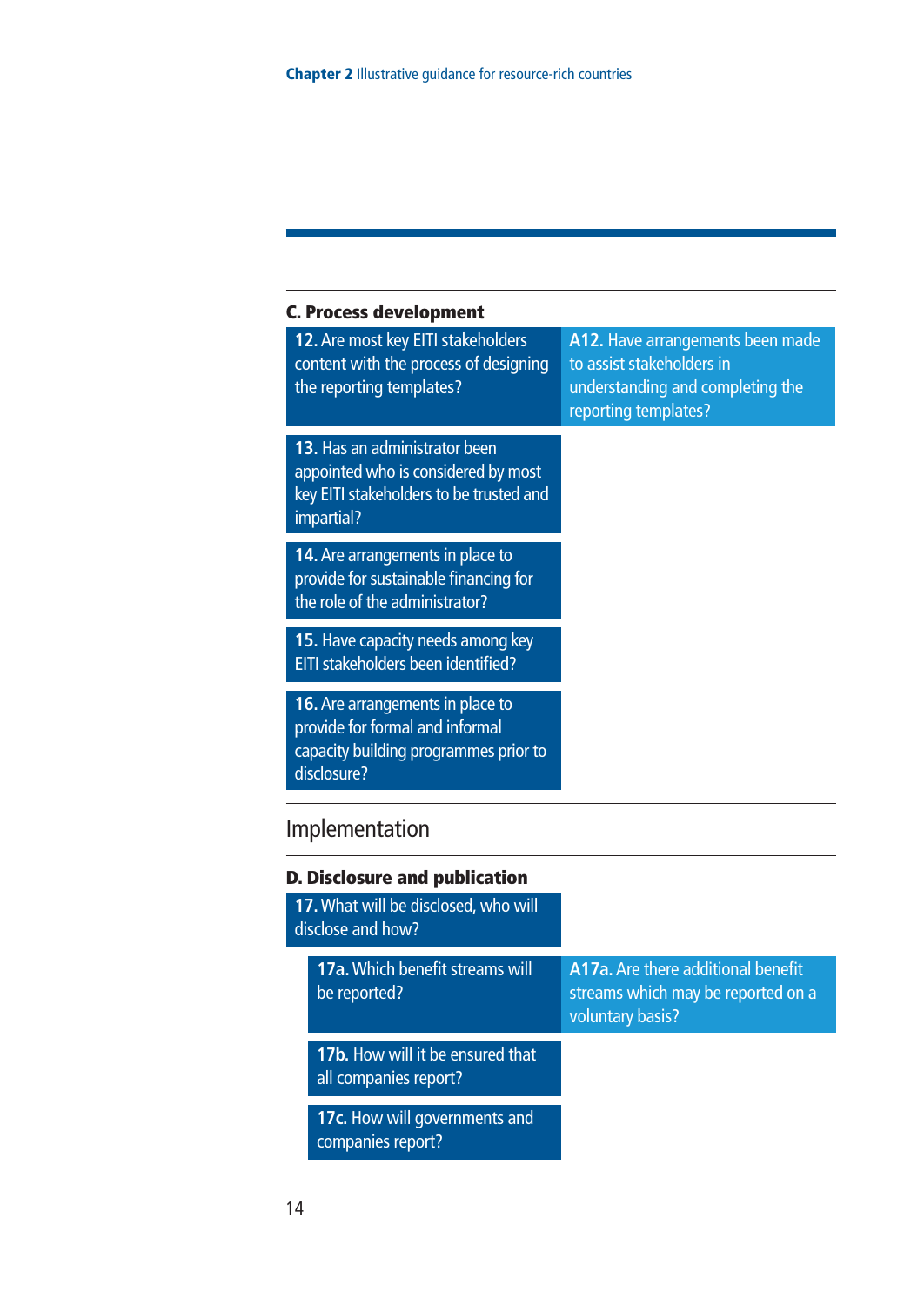| 18. Are the submitted reports on<br>payments and revenues credible?                                                                                                                 |                                                                                                                                              |
|-------------------------------------------------------------------------------------------------------------------------------------------------------------------------------------|----------------------------------------------------------------------------------------------------------------------------------------------|
| 18a. Where such audits do not<br>already exist, has an audit<br>company or companies been<br>identified to conduct a credible<br>and independent audit of<br>payments and revenues? |                                                                                                                                              |
| 19. How will the administrator<br>prepare the EITI report?                                                                                                                          | A19a. Within the reporting process,<br>has an acceptable margin of error<br>been identified?                                                 |
|                                                                                                                                                                                     | A19b. Are arrangements in place to<br>provide for an independent audit of<br>the reported figures if requested by<br>most EITI stakeholders? |
| 20. How will the EITI Report be<br>disclosed?                                                                                                                                       |                                                                                                                                              |
| 20a. Should publication of the EITI<br>Report be on an aggregated or<br>disaggregated basis?                                                                                        |                                                                                                                                              |

#### **E. Public dissemination and discussion**

| 21. Is the EITI Report accessible and<br>understandable?                                                                      |                                                                            |
|-------------------------------------------------------------------------------------------------------------------------------|----------------------------------------------------------------------------|
| 21a. Are procedures in place to<br>disseminate the results widely?                                                            |                                                                            |
| 22. Has there been a discussion of<br>the results of the reported revenues<br>and payments that involves key<br>stakeholders? | A22. Has the discussion been<br>extended to include wider<br>stakeholders? |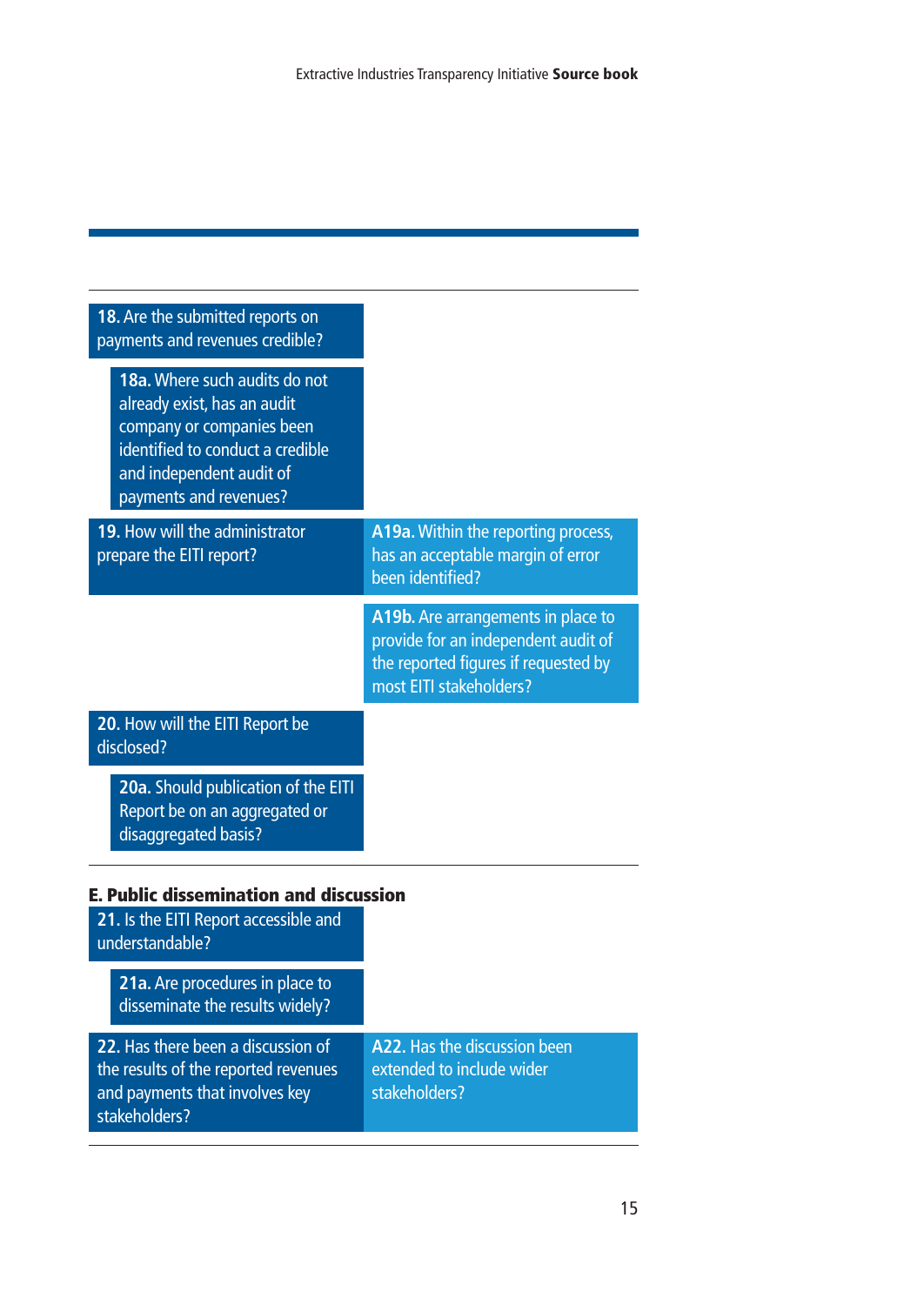### Review

| <b>F. Review</b>                                                                                         |                                                                                     |
|----------------------------------------------------------------------------------------------------------|-------------------------------------------------------------------------------------|
| 23. Are there arrangements in place<br>to monitor and evaluate EITI?                                     | A23a. Is there a formal independent<br>assessment mechanism?                        |
|                                                                                                          | A23b. Have lessons learned been<br>shared with other countries and<br>stakeholders? |
| 24. Has the design of decision-<br>making and other processes been<br>influenced by feedback mechanisms? |                                                                                     |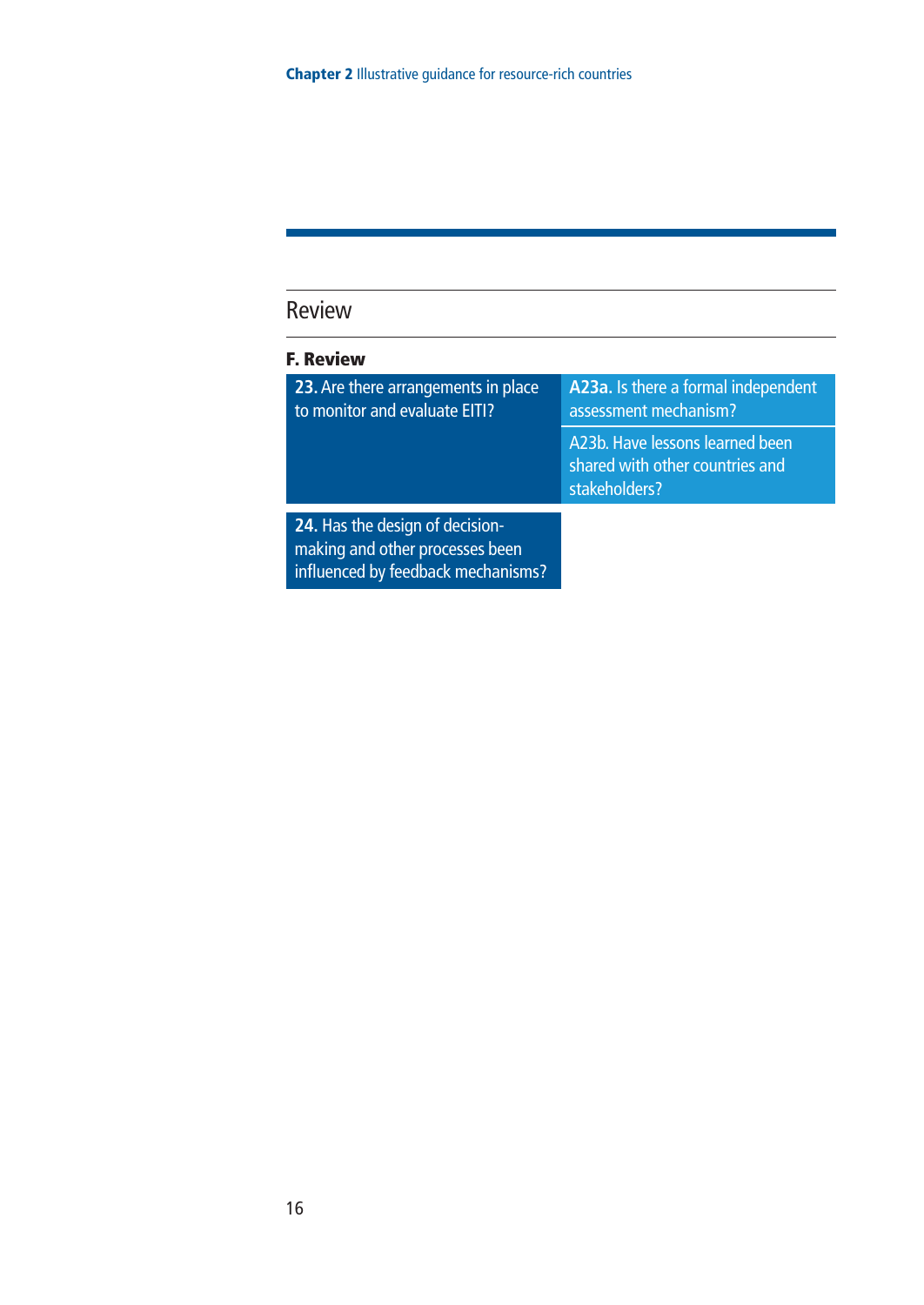#### **Initiation**

#### **A. Sign-up**

#### **Suggested action 1: Has the government identified the key EITI stakeholders?**

The EITI Principles recognise that all stakeholders – including governments and their agencies, extractive industry companies, service companies, multilateral organisations, financial organisations, investors and non-governmental organisations – have important and relevant contributions to make to implementation. It is important that the key and wider EITI stakeholders are identified right from the start of the process.This will vary from country to country but should include all those whose engagement is necessary for the successful implementation of the initiative.

Early identification of these stakeholders, and engagement with them, is essential for effective implementation.The levels of commitment, ownership and credibility that a country attaches to the EITI will be strongly influenced by the extent to which key stakeholders are content with the benefits and timeliness of the initiative.

Additional action A1: Has the government undertaken a formal stakeholder assessment and identified the drivers, feasibility and impact of implementing the EITI?

In some countries the number of stakeholders will be relatively few and easy to identify. However, in many countries the size and complexity of the sector has led to a proliferation of interested parties. In these cases, a fuller, formal analysis of these parties and of the drivers for EITI implementation will help to inform a country's decision on how to implement the EITI.

#### **Suggested action 2: Has the government issued an unequivocal, public statement of its intention to implement the EITI?**

In order to begin the process of raising public awareness, the government should make an unequivocal public statement – including in the local media – of its commitment to the principles of the EITI and to the implementation of the EITI.

#### **Case study 1**

In Nigeria the 28 members of the National Stakeholders Working Group (NSWG) represent the identified key stakeholders.These are civil society (2), media (1), national assembly (2), state assemblies (2), indigenous and multinational oil companies (3), organised private sector (4) and the federal government (14)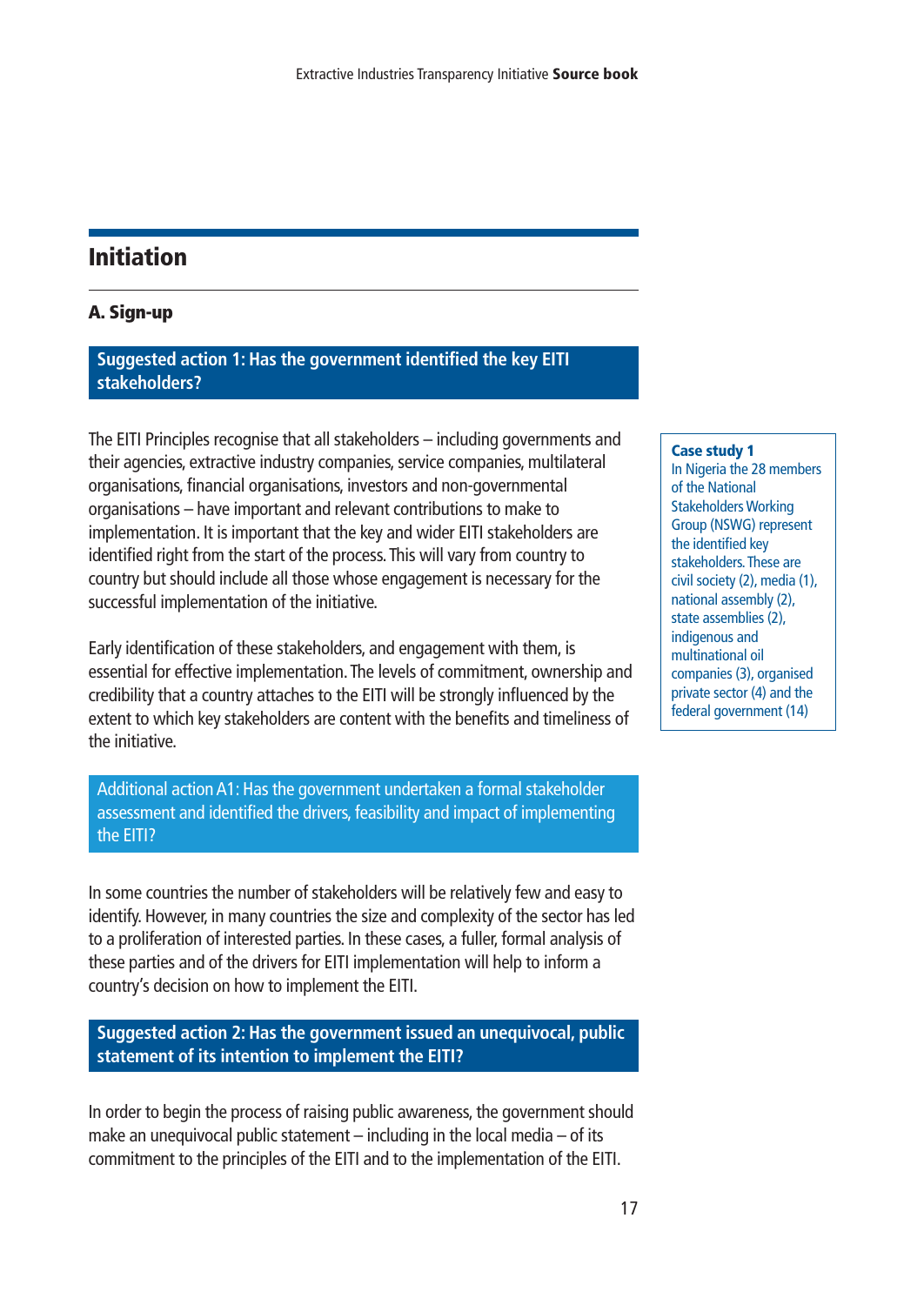The statement of commitment to implementation goes beyond endorsement of the EITI and should also indicate the measures that the government has taken or will take within a reasonable (and defined) timeframe to meet the EITI Criteria. The statement should be by the Head of State or an appropriately delegated government representative.

It would be worthwhile for the government to establish a national EITI website onto which it would place this statement.A copy of the statement should be sent to the International EITI Secretariat for inclusion on its website.

#### **Case study 2**

In the Kyrgyz Republic specific legislation is required to allow for the independent audit of state companies. In Azerbaijan no legislative changes are required, but a Memorandum of Understanding (MOU) between the various EITI stakeholders has legal force.

#### **Case study 3**

In Nigeria an EITI Bill complements proposed legislation on financial responsibility and freedom of information.

#### **Suggested action 3: Has the government reviewed the legal framework to identify any potential obstacles to EITI implementation?**

EITI should fit comfortably within the legal framework of a well-functioning revenue administration alongside fiscal control mechanisms.As such, EITI should not involve extraordinary demands on the government.

However, in some cases it may be necessary to enshrine EITI legally; create new transparency, revenue and industry policy and legislation; or make changes to existing EITI related policies and legislation. If additional legal measures are required, a government should first review its existing legislation to ensure clarity and consistency. Governments could consider ensuring that transparency in the management of extractive industries revenues is reflected in anti-corruption laws or complimented by laws covering anti-bribery measures or legal protection for government officials who raise public interest concerns.

#### Additional action A3: Has the government published existing revenue information on its website?

However incomplete, publication of available revenue – preferably from the extractive sector – would serve as a baseline for judging progress in improving data quality.The government should ideally place this information on its website with a clear link to its EITI national website. This early reporting of these extractive industry revenues will provide tangible evidence of the government's commitment to transparency.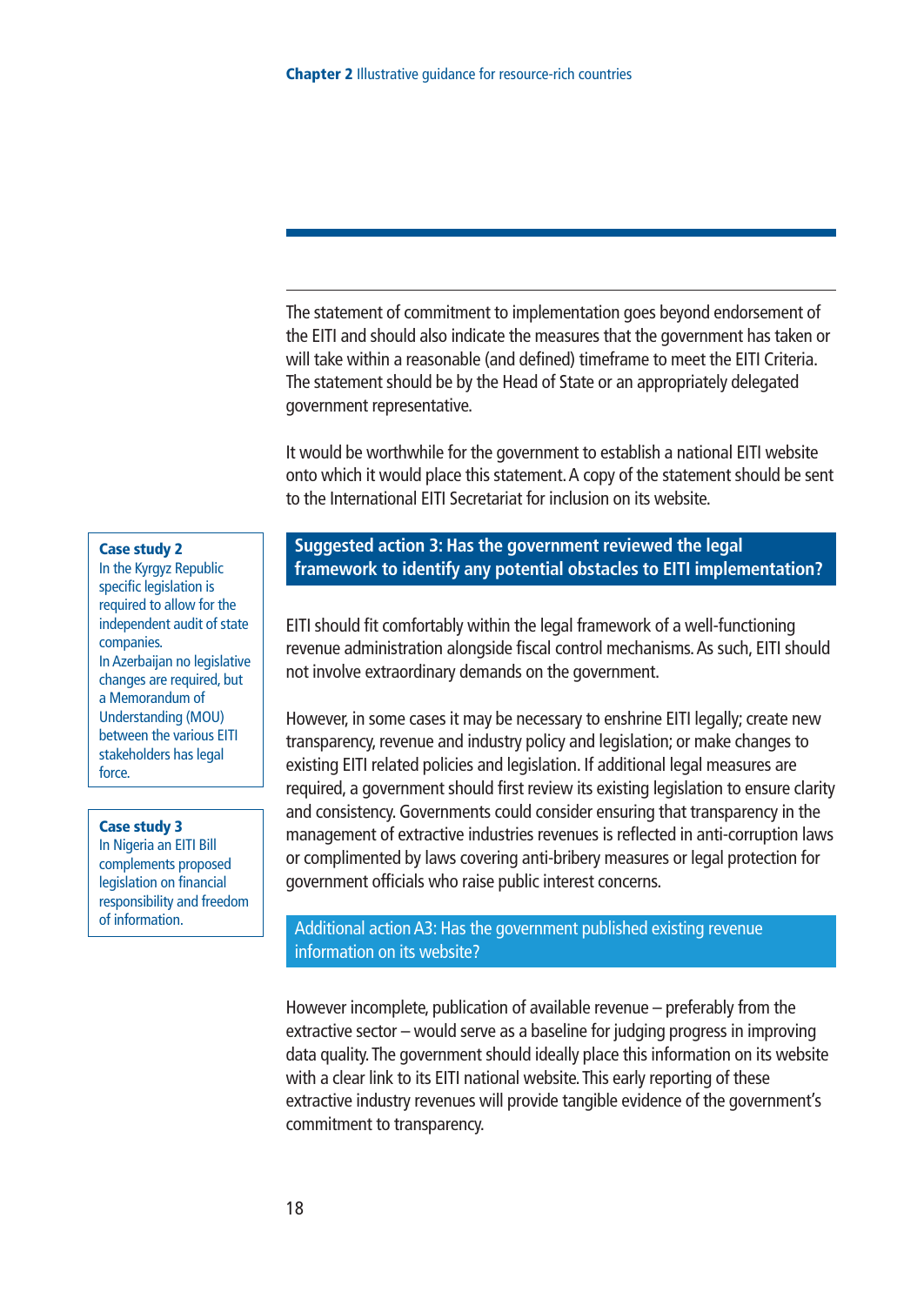#### **B. Set-up**

**Suggested action 4: Has the government appointed an individual to lead on EITI implementation? Has this appointment been publicly announced?**

The government should appoint an individual to lead on EITI implementation who is sufficiently senior and whom all stakeholders trust. EITI implementation typically requires the collaboration of several ministries and agencies so the individual will need to be empowered to manage this process.

To date these individuals have been situated in relevant ministries or agencies. The individual may need to be supported by a deputy and staff, although the creation of a special unit may not be necessary. In all cases there should be clear responsibilities for the coordinating role and freedom to carry these out without undue political influence. If a national EITI website is established, the names and contact details of the individual should be readily available on the site to ensure the wider accountability of the individual and government.

**Suggested action 5: Has the government committed senior staff from relevant ministries and agencies to participate on EITI decision-making bodies?**

It is recognised that senior staff time is constrained. However, the EITI will require the collaboration of multiple government ministries and agencies both at the central and regional levels. It is therefore important that the government confirm representation on formal committees of a dedicated group of senior staff.

**Suggested action 6: Has the government committed to high-level government leadership on the EITI?**

Sustained high-level political leadership has often been helpful to maintain the momentum of the EITI and resolve issues as they arise during implementation.

#### **Case study 4**

In Ghana a detailed, publicly available remit has been developed for the EITI Secretariat.This is a special unit set up at the Ministry of Mines to form the central coordination point.

#### **Case study 5**

In the Kyrgyz Republic, membership on the EITI committee includes senior advisers to the Prime Minister as well as the highest-level officials from the ministries of Finance, Industry & Trade, Foreign Affairs and the Legal Department.

#### **Case study 6**

In the Kyrgyz Republic, the Prime Minister chairs the EITI Advisory Committee and the Deputy Finance Minister chairs the EITI Implementation Committee and leads the initiative as a whole.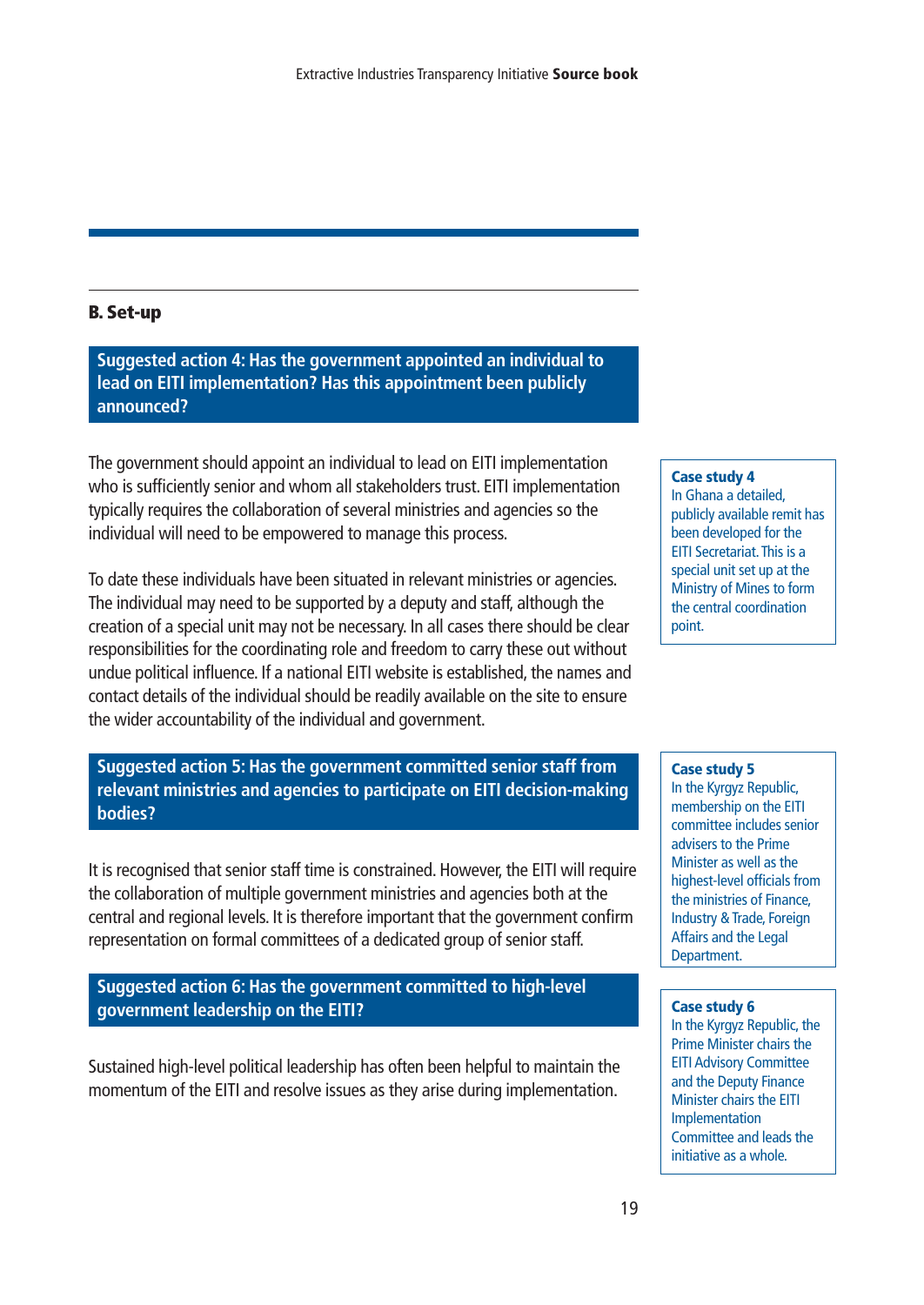#### **Case study 7**

In Ghana, the 17-person Implementation Committee (IC) is made up of 12 government representatives, an industry association representing the corporations, donors and a civil society group. In turn, the IC convenes a 'roundtable' to discuss the various perspectives on EITI and pass back comments to the IC.

#### **Case study 8**

In Azerbaijan, a Memorandum of Understanding has been signed between the stakeholders and outlines their rights and obligations. It has been placed on the EITI national website http://www.oilfund.az/ doc/memorandum\_en.doc

#### **Suggested action 7: Has the government established a clearly defined governance structure for EITI decision-making?**

The EITI is an initiative that requires decisions to be made in consultation with a number of different stakeholders, organisations, sector representatives and partners.Whatever governance structure is chosen for EITI implementation, the government must ensure that decision-making responsibilities and roles are clearly defined and that consultation and decision-making are well coordinated.

#### **Suggested action 8: Has the government confirmed a work plan for EITI implementation?**

As a sign of its commitment to implement the EITI, it is important that the government agrees a work plan for EITI implementation with its key EITI stakeholders and makes this information publicly available.A work plan for continued implementation should cover, for example, capacity building of government, industry and local NGOs, and steps to help reconciliation of payments and revenues, and measurement of achievement against targets for each actor with agreed costs and timelines.

It is preferable that this work plan is placed on the EITI national website so that all stakeholders are aware in advance of the actions and procedures planned, particularly those regarding capacity building, reporting and dissemination of the results.

#### **Suggested action 9: Does membership on formal committees reflect a balance of stakeholder interests?**

Since the number of stakeholders is likely to be large and membership of a coordination committee will necessarily be limited, a pragmatic decision needs to be made about membership – reflecting the diversity, inclusivity and representation of stakeholders.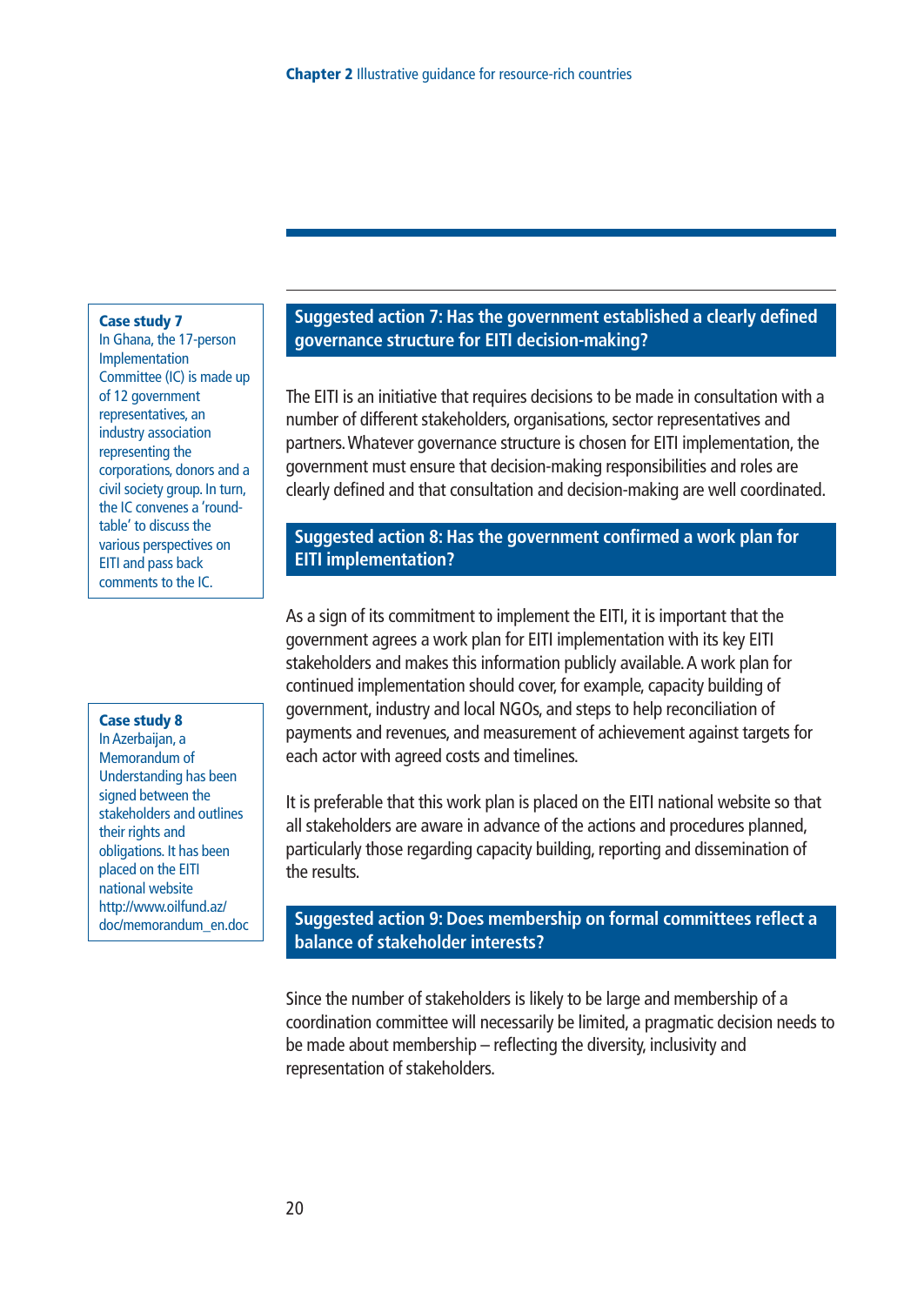Additional action A9: Is there evidence of high-level corporate and civil society representation on EITI committees?

The seniority of civil society and corporate representatives on EITI committees has differed from country to country, reflecting the different stakeholder motivations and anticipated outcomes from implementation. It is generally felt, however, that the effectiveness of the committees is enhanced by high-level representation from civil society and the private sector.

In addition to representation being of an appropriate level, it is also helpful if membership is consistent or, where this is not possible, organisations take the responsibility to ensure that new representatives are fully briefed by their organisations.

#### **Suggested action 9a: Has the government identified and established outreach mechanisms for a wider selection of stakeholders?**

Governance arrangements will need to ensure that all the stakeholders identified during *sign-up* have a channel for representing their interests within EITI development. In particular, it will be important to ensure that outreach includes smaller companies and civil society organisations; and that outreach extends beyond the capital city to include regionally based organisations.

As previously noted, it would be worthwhile for the government to establish a national EITI website.All information on the organisation of the EITI process, governance and outreach could be published on the website.

**Suggested action 10: Has the government identified and established sources of sustainable financing for EITI implementation?** 

In order to ensure sustainability of the implementation process over time, the government should identify as soon as possible a sustainable domestic source of funding. One option is for the government to fund EITI costs from oil or mineral revenues possibly after a defined start-up period of, for example, the first three reporting cycles.

#### **Case study 9**

Nigeria sought a broad representation on the stakeholder working group and therefore expanded initial membership to include the media, the unions and a lawyer. Members are expected to demonstrate the necessary credibility and credentials from their constituencies.

#### **Case study 10**

Some stakeholders feel that the Implementation Committee in Ghana should widen to incorporate representatives from smaller companies. In the interest of engaging this group, it may be necessary to seek their representation via an industry association.

#### **Case study 11**

In Nigeria a budget line to support EITI implementation has been proposed in the EITI Bill. The Kyrgyz Republic has used a small portion of the proceeds from the sale of a government stake in a mine to pay for the EITI audit of the state-owned mining company. In Azerbaijan, the corporations and government will pay for the costs in alternation.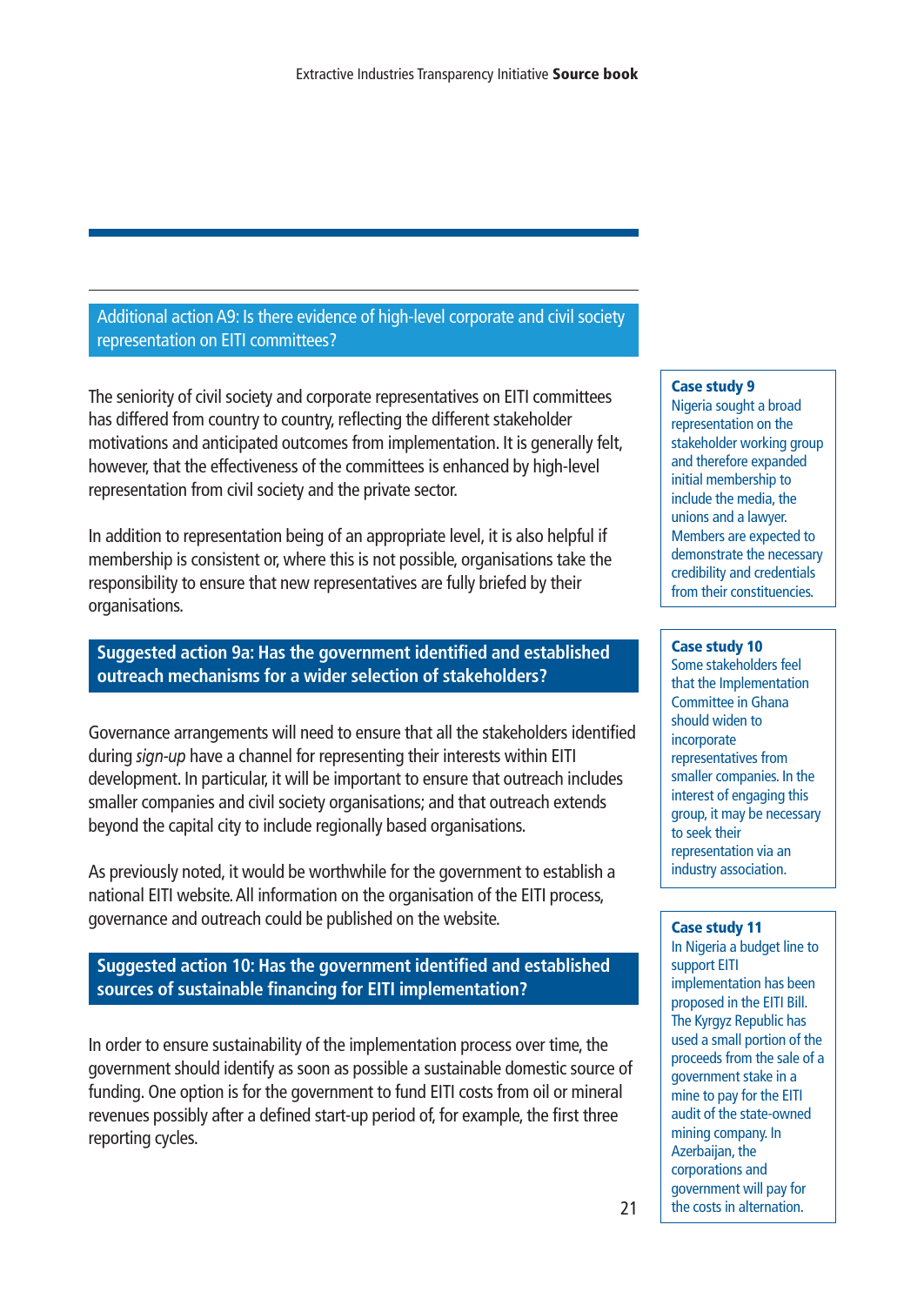#### **Case study 12**

In Ghana, DFID supported a major EITI launch conference that:

- Raised and extended the EITI profile and position within the country.
- Shared information on the current status of EITI in other pilot countries.
- Established the current status of EITI implementation in the country.
- Identified opportunities and constraints to EITI progress.

#### **Case study 13**

During a stakeholder perception survey carried out in Nigeria respondents (including oil workers, business people and teachers), were asked, 'Who gets what from a barrel of oil?' The general opinion was that if a barrel of oil cost US\$30, it would cost about US\$5 to produce, the government would get US\$5 and the remaining US\$20 would go to the corporation.

#### Additional action A10: Has the government identified appropriate seed support from international agencies?

International organisations and some countries have committed to provide appropriate financial, technical or diplomatic support to EITI countries in the early stages of EITI development.This external support might include the facilitation of meetings between EITI partners or providing technical consultants to support implementation. Support must not undermine ownership of the process by the host government and consideration must be given to how support is sustained beyond initial provision.

**Suggested action 11: Have efforts been made by the government to develop EITI awareness among government agencies and other key and wider EITI stakeholders?**

As the EITI is a government-owned process, it is important that the government ensures EITI awareness first within the relevant governmental bodies (for example, the oil or mining ministries, finance ministry or supreme audit institution). Relevant government agencies should ensure that natural resource revenue issues are amply covered in Poverty Reduction Strategy Papers and in the discussions and consultations feeding into those papers. Simultaneously, the government should initiate a sustainable programme of capacity building among key EITI stakeholders.Awareness of issues around extractive industries' revenues may be limited or contain misperceptions in many countries (see Case study 13). In countries currently implementing the EITI, governments have undertaken a range of awareness and capacity-building programmes for a broader set of stakeholders. For example, this could include involving the media in the launch of the EITI, developing a public communication strategy for the relevant ministry or integrating an understanding of the significance of resource revenues and government accountability in the state school curriculum.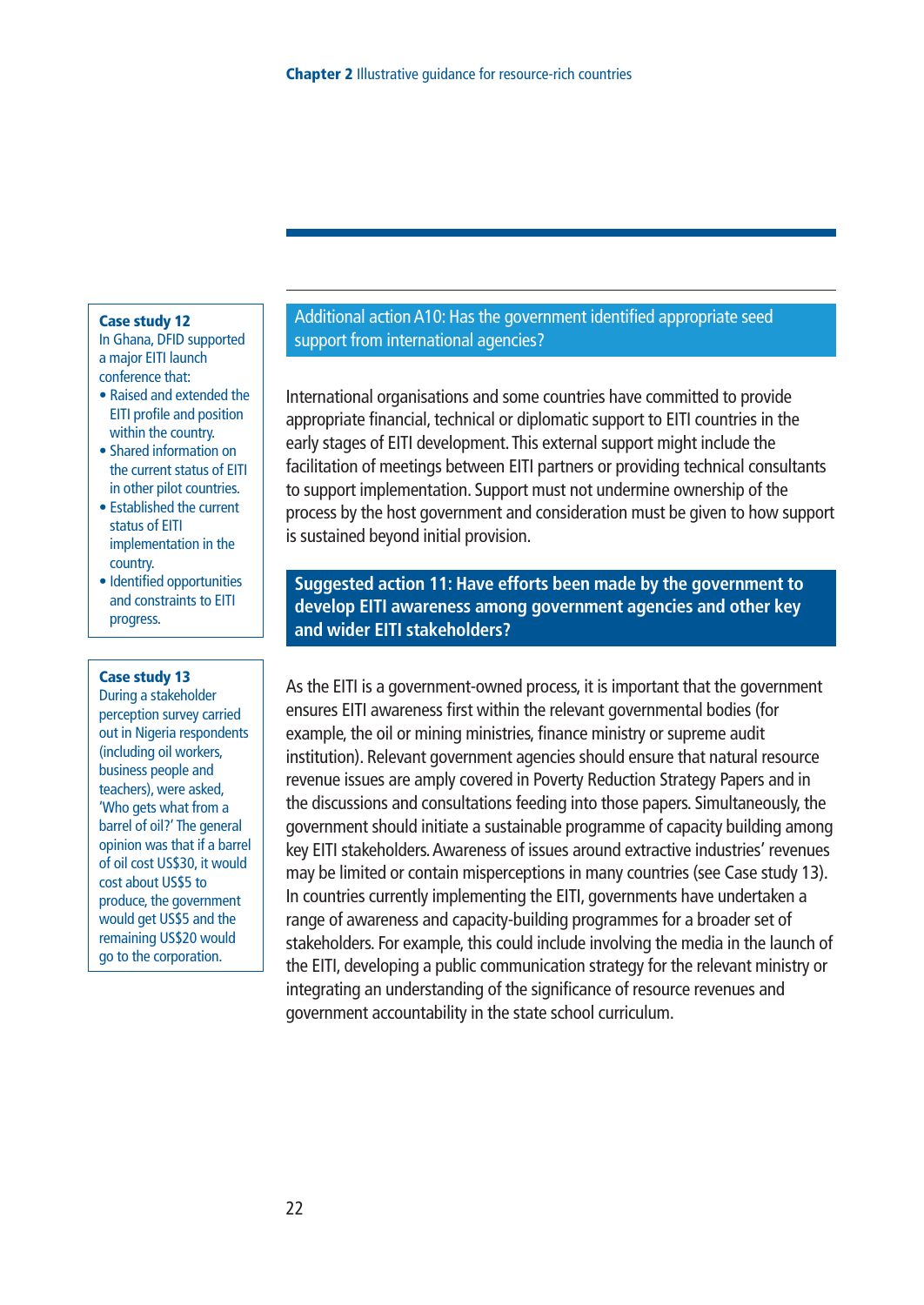#### **C. Process development**

**Suggested action 12:Are most key EITI stakeholders content with the process of designing the reporting templates?**

Examples of reporting templates (samples of which are attached as annexes to the Source book) have been developed for the disclosure of revenues under the EITI. During the implementation of the EITI, countries will be expected to revise and expand these templates to reflect country- and sector-specific situations and requirements.

In some countries, an individual or organisation may be tasked with coordinating the changes to the templates. In such cases it is important that they are not only technically competent but also trusted by and accessible to key stakeholders.

Additional action A12: Have arrangements been made to assist stakeholders in understanding and completing the reporting templates?

Discussion and review of the scope of reporting templates has sometimes been restricted by a lack of technical capabilities to interpret the detail of different oil and mining revenue streams and how they are best accounted.

#### **Suggested action 13: Has an administrator been appointed who is considered by most key EITI stakeholders to be trusted and impartial?**

It will be necessary to appoint an administrator to collect and evaluate the revenue data provided by companies and government. It is essential that there is stakeholder trust in the administrator's impartiality and competency.The administrator may be a private audit firm, an individual or an existing or specially created official body that is universally regarded as independent of, and immune to influence by, the government.

Conflict of interest, or the perception of conflict of interest, may be an issue. If for example the appointed administrator is an audit company which is already auditing one of the reporting companies, this could be deemed a conflict – as might a relationship with anyone in government who handles revenue streams.

#### **Case study 14**

In Azerbaijan, an ad hoc committee consisting of government, company and NGO representatives was formed to run the tendering process and appoint an independent administrator (a role which is being filled by an audit firm) to collate payments and revenue figures.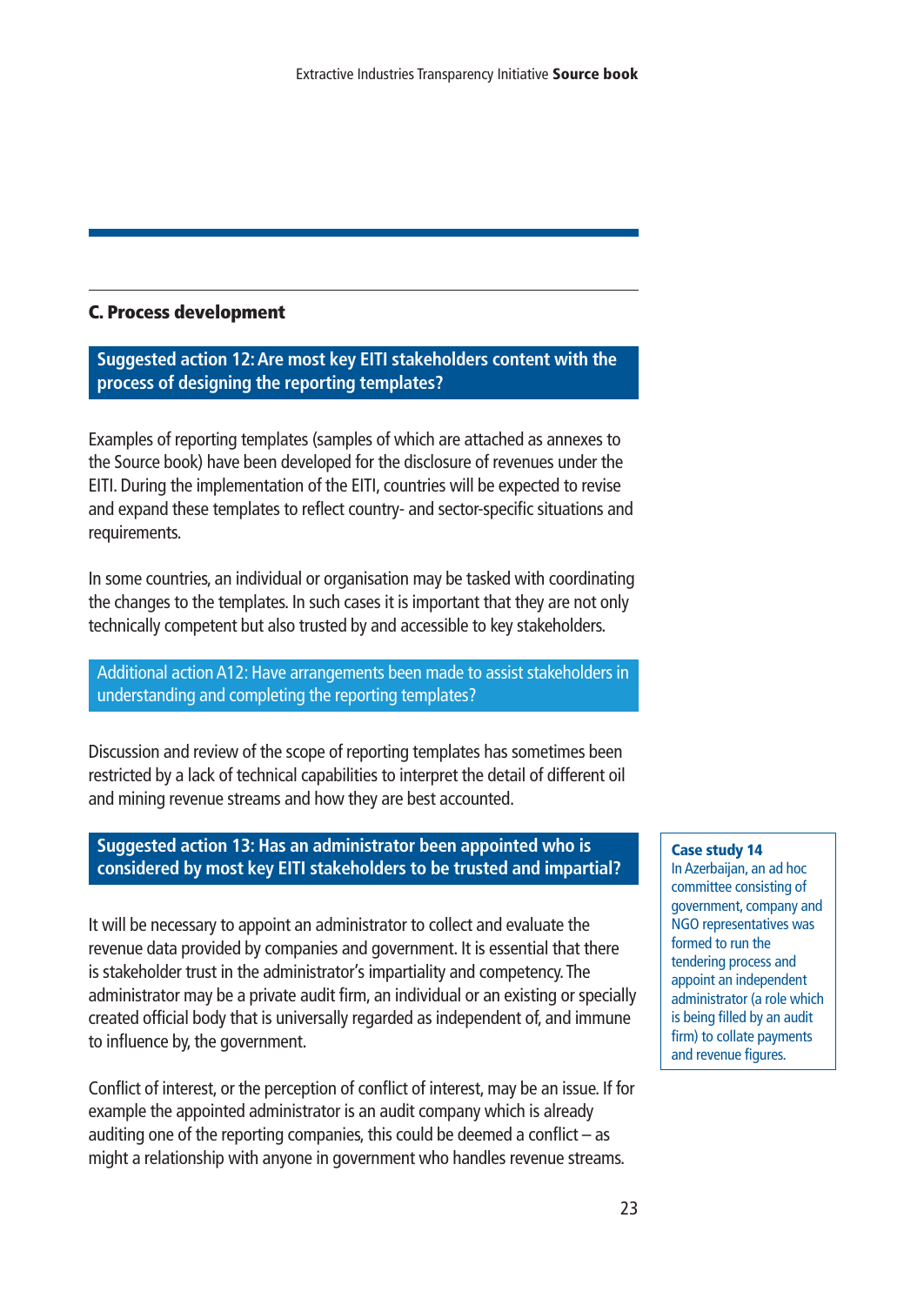#### **Suggested action 14:Are arrangements in place to provide for sustainable financing for the role of the administrator?**

Depending on the level of detail demanded by stakeholders, collating or auditing revenue data from all relevant government agencies and all extractive industry companies can be quite an elaborate process.This will have cost implications and, even where the initial funding is coming from an external source, it is important that the government identifies a sustainable source of funding from the outset.

#### **Case study 15**

In Nigeria, capacitybuilding needs which have been identified to date include:

- Technical capacity building for civil society organisations to perform their current roles more effectively.
- Technical capacity building for reporting entities to complete templates.
- Logistical capacity building for government to streamline systems of execution.
- Network capacity building of government to ensure better coordinated effort.
- Technical capacity building to understand oil and mining industry revenues, and basic fiscal management issues, roles and responsibilities.
- Enhancing decisionmaking and consensus building skills for NGOs and corporations.

#### **Suggested action 15: Have capacity needs among key EITI stakeholders been identified?**

Reporting under the EITI should be in an easily understandable manner, which should minimise the amount of capacity building required among the prospective users of the reports. Nevertheless, key EITI stakeholders will need to have an understanding of the processes involved in reporting in order to establish the credibility of the process.

Capacity building should not only be seen in terms of monitoring or auditing skills. Government, civil society organisations and, in some cases, industry stakeholders have expressed a need to build their networking, logistical, technical and decision-making capacity to know 'what to look out for' in industry transactions and how to get their point across to government and industry stakeholders.

#### **Suggested action 16:Are arrangements in place to provide for formal and informal capacity-building programmes prior to disclosure?**

Addressing the identified capacity needs will take time – and should be started as soon as possible. Prior to implementation, appropriate programmes should have been initiated for significant areas of EITI awareness raising and capacity building.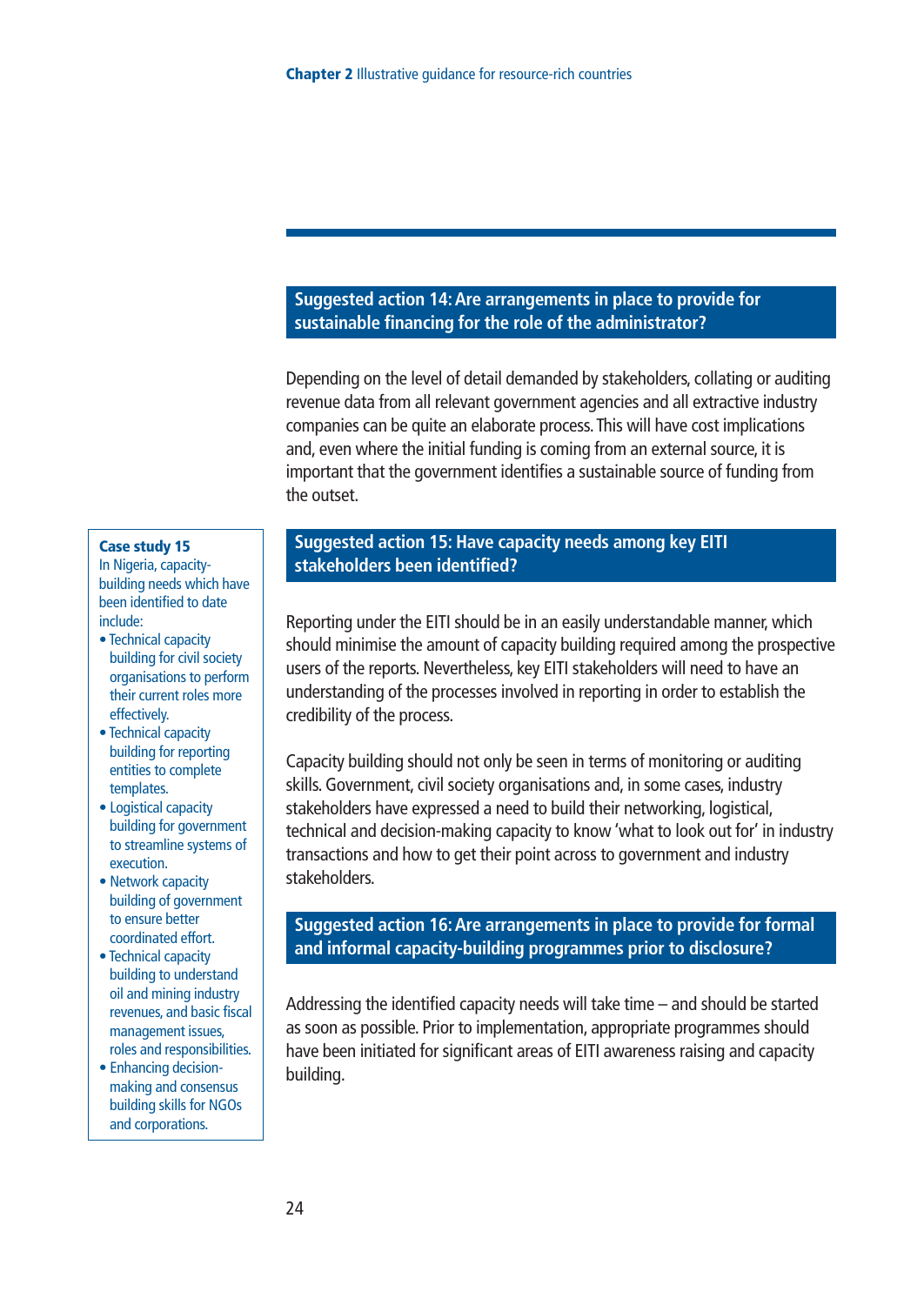This will enhance the process from the outset as well as being a "quick win" for countries wishing to demonstrate their commitment to implementation.As with the implementation itself it will be important to ensure that sustainable financing has been identified for these programmes.

#### **Case study 16**

In Nigeria, 90% of civil society funding to date for capacity building to support EITI implementation has come from international donors. However, civil society organisations understand the need for sustainable sources of income and are keen to receive assistance to develop local financing campaigns.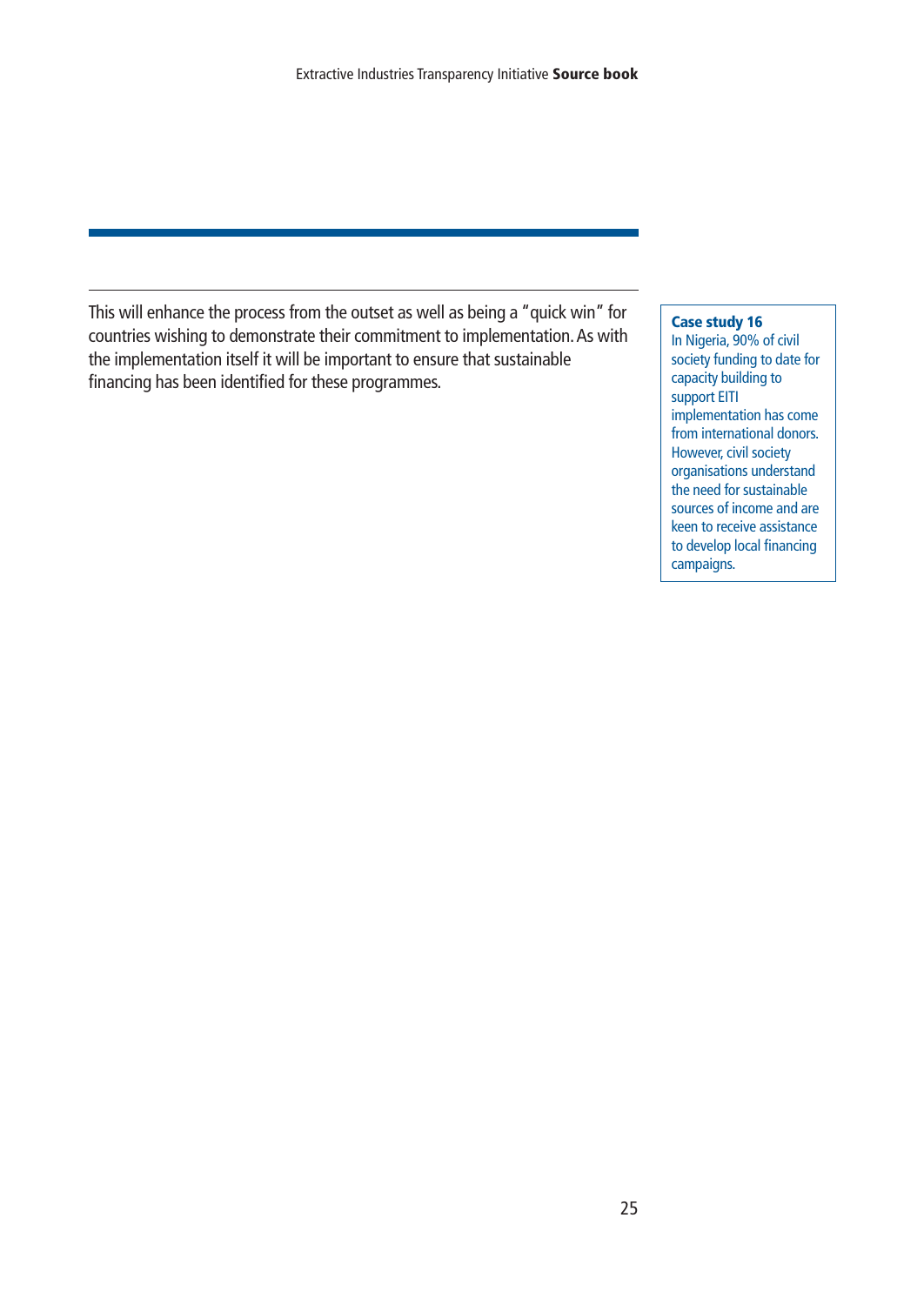#### **Implementation**

#### **D. Disclosure and publication**

#### **Case study 17**

Issues of reporting template scope in Nigeria:

- Are non-technical costs such as security costs included?
- How will derivation fees be reflected in an audit when some companies withhold 3% to pay for required infrastructural development?
- Are the costs paid by corporations in developing schools and health centres, and in paying other salaries, reflected as a 'cost of production' or corporate social investment?

#### **Case study 18**

In Ghana it was agreed that the disclosing organisation would release bi-annual revenue figures. Revenue streams included royalties, corporate tax, pay as you earn (PAYE), Reconstruction Levy and miscellaneous charges. Furthermore, corporate partners have decided to publish their contributions to communities since 2002 – broken down into sectors such as education, health and infrastructure.

#### **Suggested action 17:What will be disclosed, who will disclose, and how?**

During *initiation*, the process for developing reporting templates for companies and governments will have been agreed and an administrator identified to produce the EITI report.At the beginning of implementation it will be important to establish the precise scope and nature of disclosure to be included in the reporting templates.

The capacity of all stakeholders will need to have been developed to allow them to engage in this discussion.Although the primary parties are likely to be the government and the companies, it is recommended that every effort be made to engage with all parties.

A decision on the scope of reporting is likely to be made on the basis of the fiscal regime, which in many cases will be the applicable production-sharing contract. If stakeholders consider that certain legitimate costs (for example security, training and infrastructure) also need to be included, these could be detailed in notes to be reported. More generally, the EITI Reports could usefully describe the extent to which costs underlying the benefit streams were the subject of independent audits.

#### **Suggested action 17a:Which benefit streams will be reported?**

Benefit streams are defined as being any potential source of economic benefit which a host government receives from an extractive industry.They are not assumed to include indirect economic benefits such as construction of infrastructure or employment of local personnel.

All material benefit streams must be reported.A benefit stream is material if its omission or misstatement could distort the final EITI report.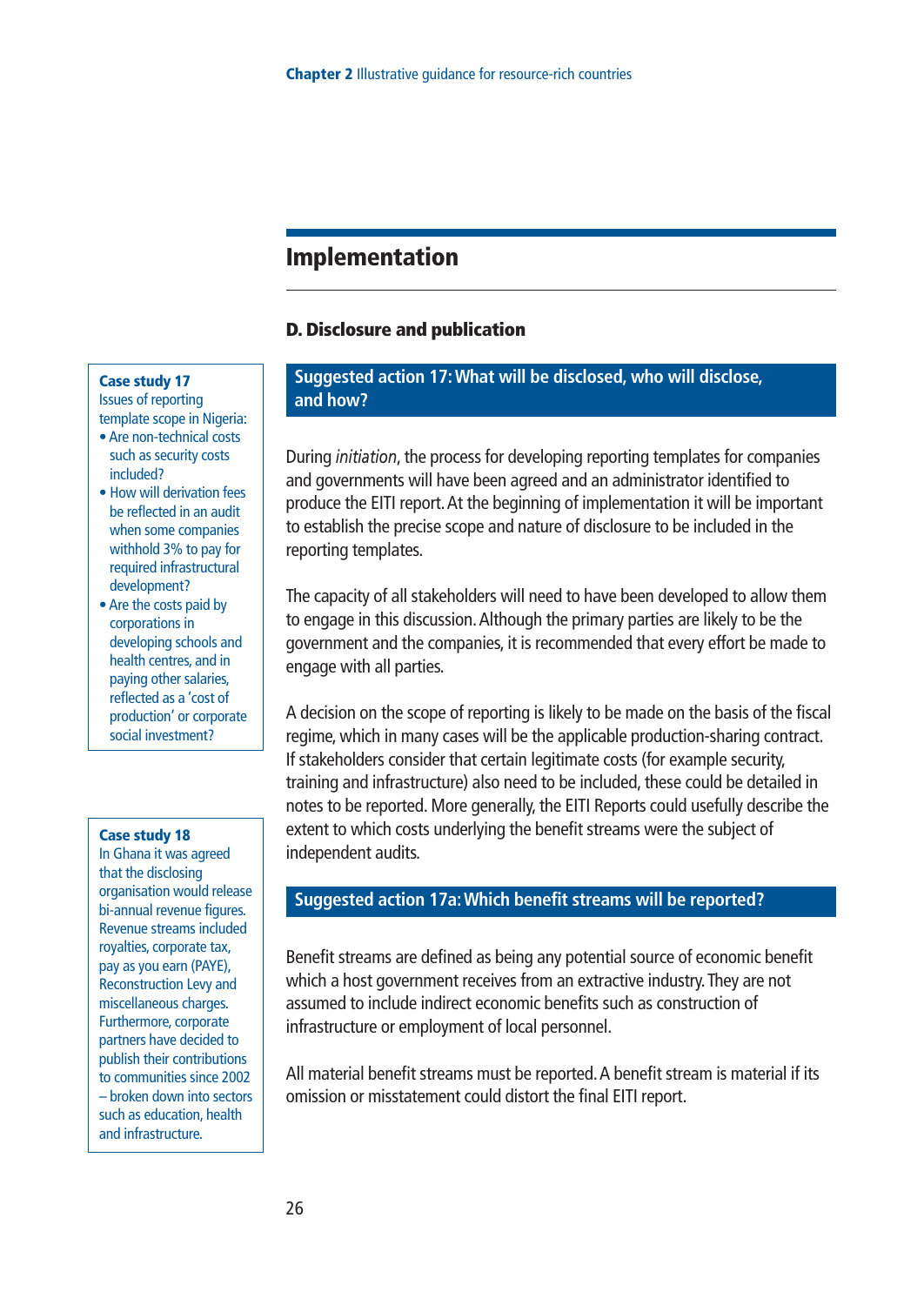It is recommended that a benefit stream be considered to be material if it is:

Alternative 1: more than A% of the host government's estimated total production value for the reporting period;

Alternative 2: more than B% of the company's estimated total production value in the host country for the reporting period; or

Alternative 3: more than USD C million [or local currency D million].

| Benefit streams might include: |  |
|--------------------------------|--|
|--------------------------------|--|

| <b>Benefit stream</b>                                         | <b>Further description</b>                                                                                                                                                                                                                                      |
|---------------------------------------------------------------|-----------------------------------------------------------------------------------------------------------------------------------------------------------------------------------------------------------------------------------------------------------------|
| Host government's<br>production<br>entitlement                | This is the host government's share of the total<br>production. This production entitlement can either be<br>transferred directly to the host government or to the<br>national state-owned company. Also, this stream can<br>either be in kind and/or in cash.  |
| National state-<br>owned company<br>production<br>entitlement | This is the national state-owned company's share of<br>the total production. This production entitlement is<br>derived from the national state-owned company's<br>equity interest. This stream can either be in kind and/or<br>in cash.                         |
| Profits taxes                                                 | Taxes levied on the profits of a company's upstream<br>activities.                                                                                                                                                                                              |
| Royalties                                                     | Royalty arrangements will differ between host<br>government regimes.                                                                                                                                                                                            |
|                                                               | Royalty arrangements can include a company's<br>obligation to dispose of all production and pay over a<br>proportion of the sales proceeds.                                                                                                                     |
|                                                               | On other occasions, the host government has a more<br>direct interest in the underlying production and makes<br>sales arrangements independently of the concession<br>holder. These "royalties" are more akin to a host<br>government's production entitlement. |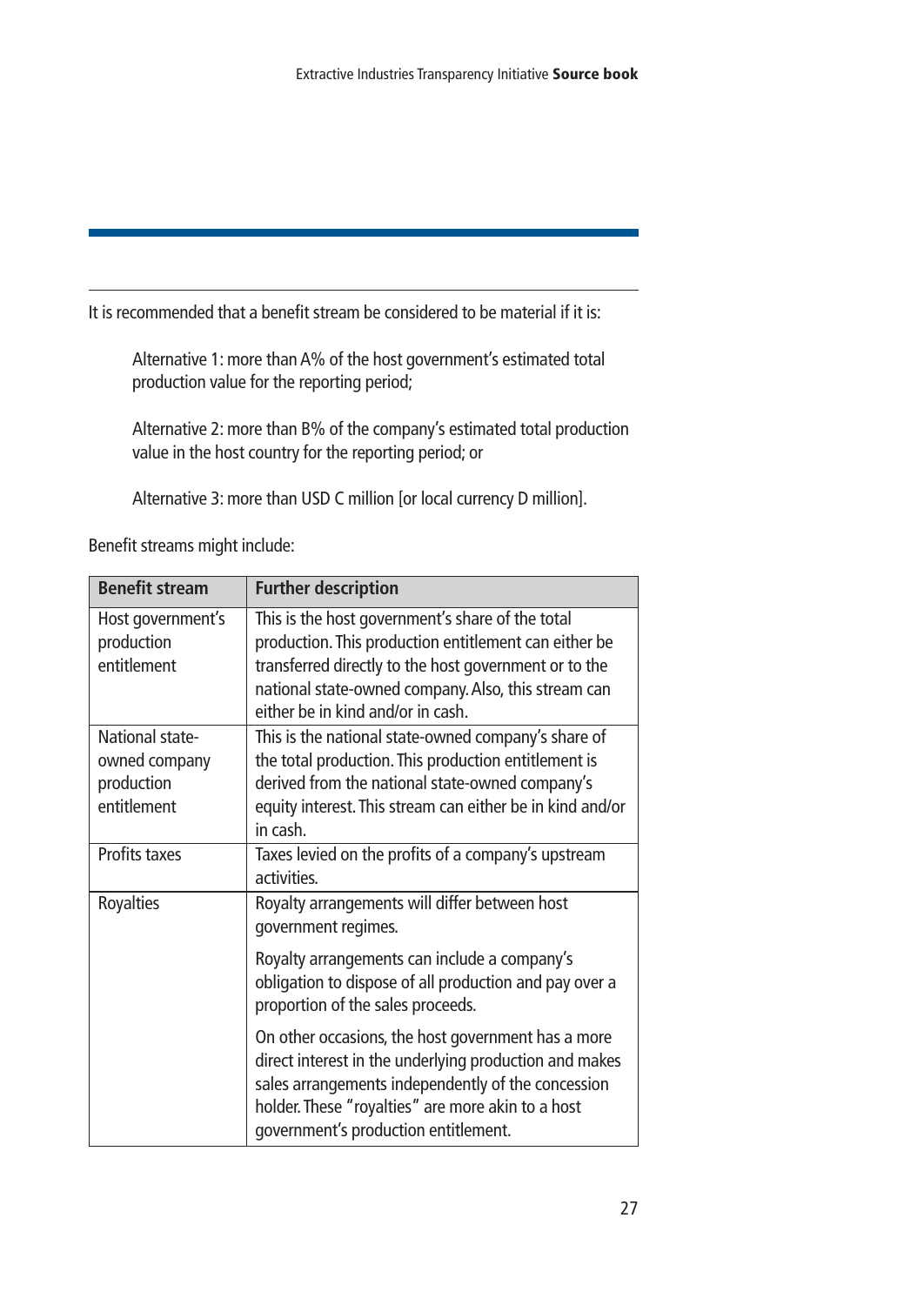| <b>Benefit stream</b>                                      | <b>Further description</b>                                                                                                                                                                                             |
|------------------------------------------------------------|------------------------------------------------------------------------------------------------------------------------------------------------------------------------------------------------------------------------|
| <b>Dividends</b>                                           | Dividends paid to the host government as shareholder<br>of the national state-owned company in respect of<br>shares and any profit distributions in respect of any<br>form of capital other than debt or loan capital. |
| Bonuses (such as                                           | Payments related to bonuses for and in consideration of:                                                                                                                                                               |
| signature, discovery,<br>production)                       | • Awards, grants and transfers of the extraction rights;                                                                                                                                                               |
|                                                            | • Achievement of certain production levels or certain<br>targets; and                                                                                                                                                  |
|                                                            | · Discovery of additional mineral reserves/deposits.                                                                                                                                                                   |
| Licence fees, rental<br>fees, entry fees and               | Payments to the host government and/or national<br>state-owned company for:                                                                                                                                            |
| other considerations<br>for licences and/or<br>concessions | • Receiving and/or commencing exploration and/or for<br>the retention of a licence or concession<br>(licence/concession fees);                                                                                         |
|                                                            | • Performing exploration work and/or collecting data<br>(entry fees). These are likely to be made in the pre-<br>production phase.                                                                                     |
|                                                            | • Leasing or renting the concession or licence area.                                                                                                                                                                   |
| Other significant                                          | These benefit streams include tax that is levied on the                                                                                                                                                                |
| benefits to host<br>governments                            | income, production or profits of companies. These<br>exclude tax that is levied on consumption, such as                                                                                                                |
|                                                            | value-added taxes, personal income taxes or sales<br>taxes.                                                                                                                                                            |

To achieve full transparency, particular attention will need to be given to the valuing of in-kind benefit streams where significant discrepancies can otherwise occur. For example, the Republic of Congo uses the "fiscal price" (an agreed price per barrel) for converting "costs in dollars" into "costs in barrels" for calculating the profit barrels to be shared under the production-sharing contracts.The use of such a reference price in the reporting templates would have to be accompanied by notes to describe who sold the oil, who benefited from the sale, what prices were obtained and how those prices compare to the reference prices. In addition, the notes could describe how the reference prices compare to accepted international benchmark prices.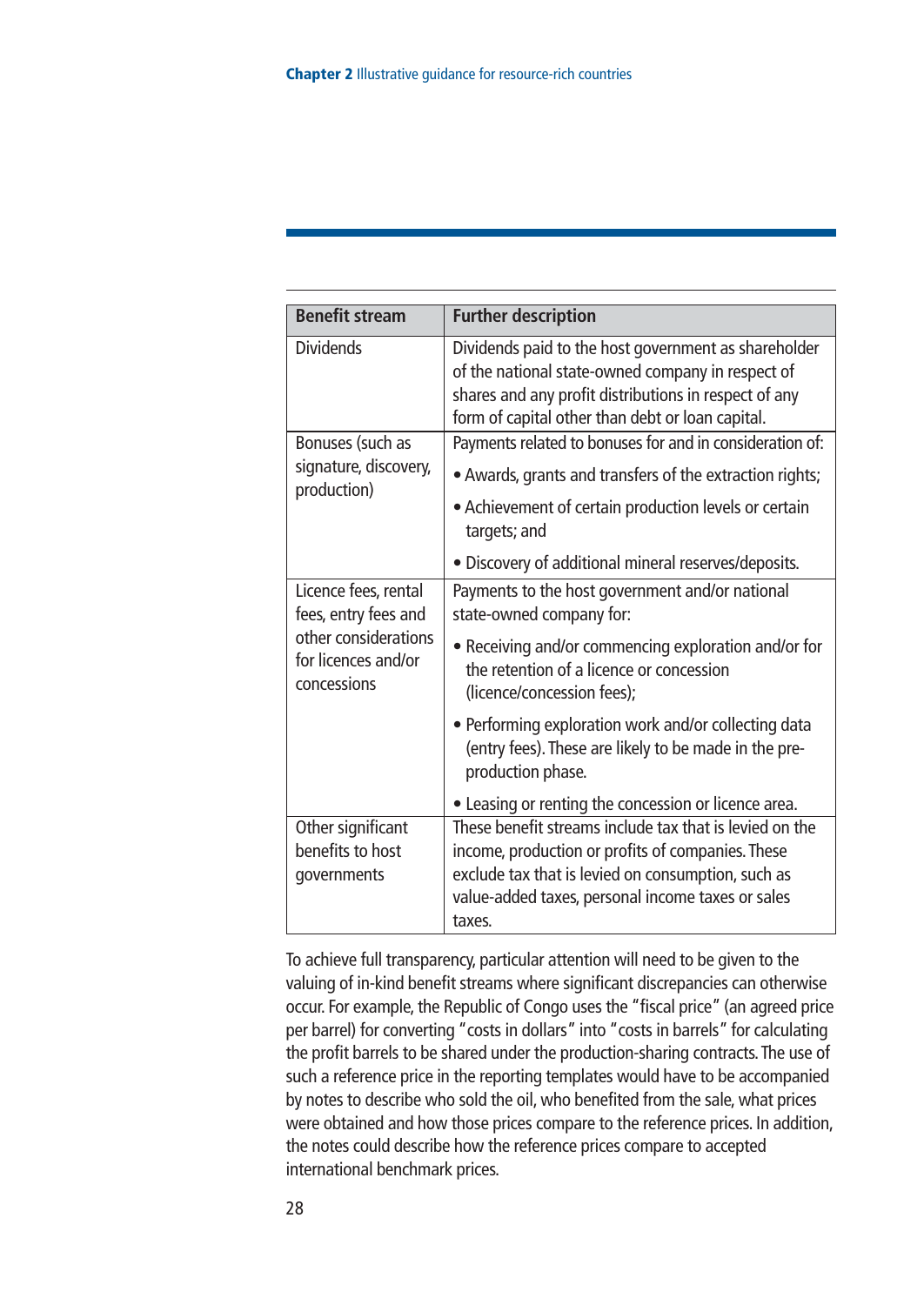Additional action A17a:Are there additional benefit streams which may be reported on a voluntary basis?

There may be benefit streams which are not significant but which companies or host governments wish to report on a voluntary basis. If such benefit streams are identified it will be important to ensure that their reporting does not impact on how the information reported is understood.

**Suggested action 17b: How will it be ensured that all companies report?**

Governments will need to consider how best to ensure that all companies report in a timely manner and using the agreed reporting templates.Whilst in some countries this may be achieved through voluntary agreements with the companies, in other countries this may require a legal framework to be established. Governments implementing the EITI can be expected to fully exhaust their legal possibilities for compelling companies to cooperate. In addition, they could consider making EITI cooperation a condition for any contract with a new or existing company.

EITI reporting must apply to all extractive industry companies (including international, national, and state-owned companies) operating in that country. An entity should be exempted from reporting only if it can show with a high degree of certainty that the amounts it reports would in any event be immaterial.

Governments may wish to report on the combined benefit stream from such small operators.Where this forms a significant part of the total revenues received, particular care will be required to ensure that the threshold has been set at an appropriate level.

**Suggested action 17c: How will governments and companies report?**

Agreement on the draft reporting templates will need to address the accounting principles and treatments to be applied to reporting under the EITI to allow comparison of company and host government information.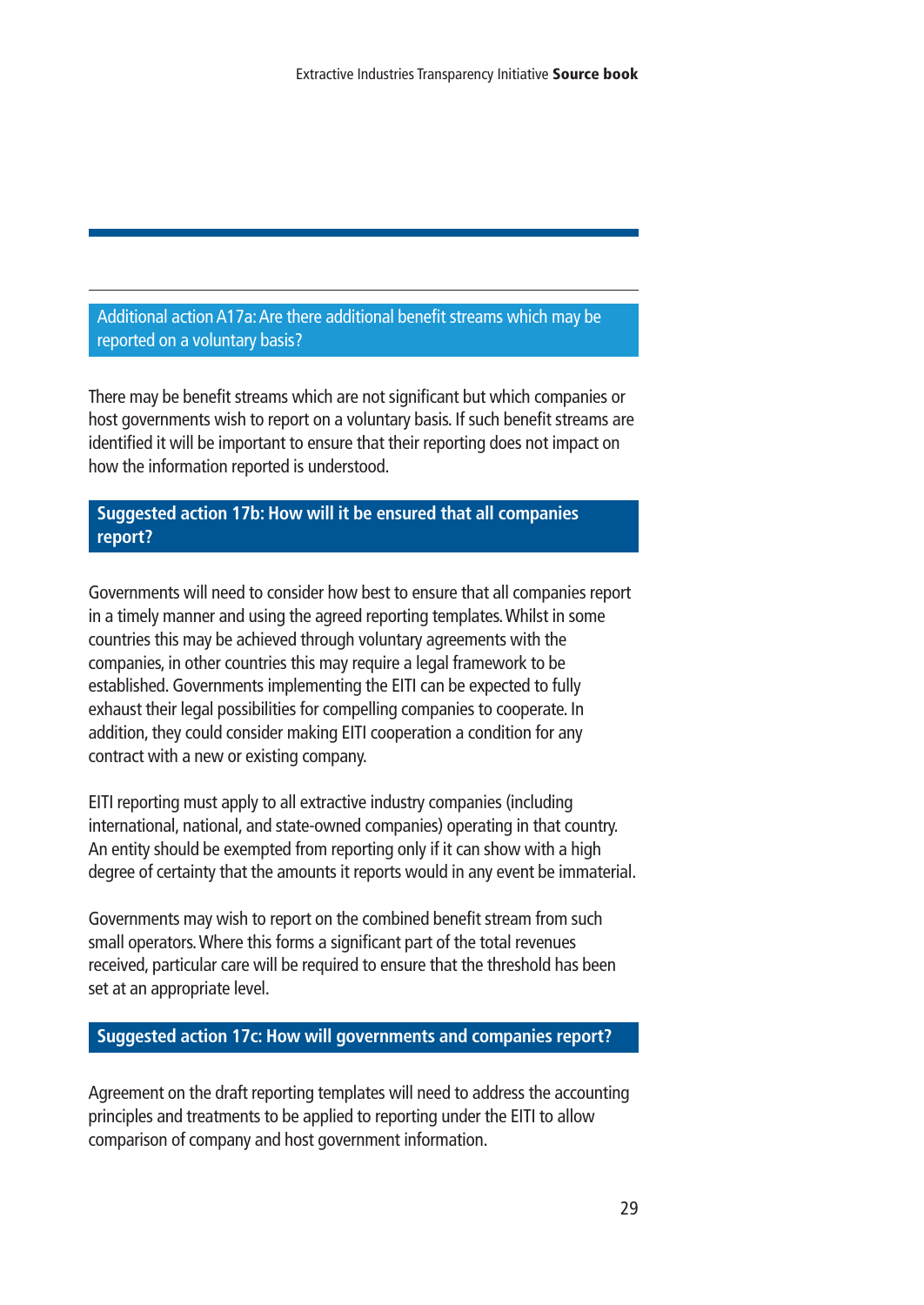Differences in the accounting periods, currencies and units can cause legitimate discrepancies between aggregated government revenue figures and aggregated company contribution figures that far exceed normally agreed margins of error. To reduce legitimate discrepancies and delays to the disclosure process it is necessary to standardise these variables through a mutually agreed accounting process.

As additional experience is gathered in implementation it is to be expected that this guidance will be further refined.

**Accounting system:** As host governments are not usually in a position to estimate accruals for expected receipts from companies for any particular period it is recommended that accounting be completed by all entities on a cash basis.

Since regular reporting by companies will be on an accrual basis, the companies' auditors could be asked to provide a reconciliation statement as part of their reporting. This would reconcile the cash payments made with the reporting in their financial statements.

**Reporting currency:** Governments and companies will need to agree the reporting currency.

It is recommended that for the mining sector, where most benefit streams are paid in local currency, this is the unit of accounting; and for the oil and gas sector, where the quoted market price is US dollars, that this is the unit of accounting.

However, countries may decide to publish EITI payments and revenues in both the local currency and US dollars – for example, to increase comprehensibility to the local population.

For transactions conducted in other currencies to the unit of account, it is recommended that the monthly or quarterly average exchange rate be used to translate these into the reporting currency.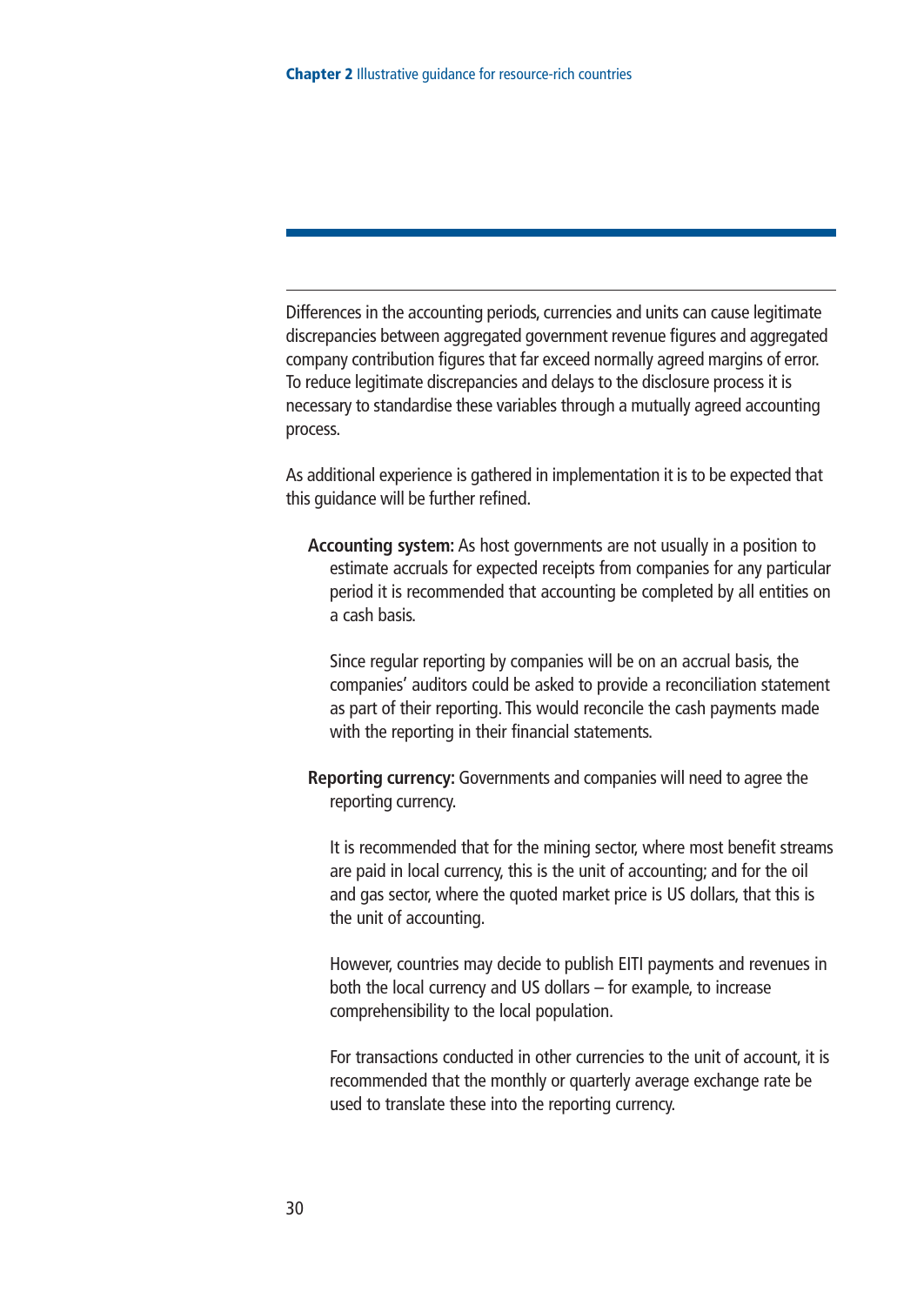**Accounting period:** Most oil, gas and mining companies report internally on a monthly or quarterly basis and externally on an annual basis so agreement will have to be reached concerning which of these time periods is most appropriate for the reporting entities.

EITI reporting should be on at least an annual basis, though in some cases a twice-yearly basis will be more convenient.

Submission of completed reporting templates: It is recommended that companies and government submit their completed templates to the administrator as near to simultaneously as possible to ensure the credibility of the process.

Reporting should also be done in a timely manner. The longer it takes to prepare the reports, the less relevant they will be for policy debates about the reported payments and revenues.

#### **Suggested action 18:Are the submitted reports on payments and revenues credible?**

The credibility of the EITI process is dependent on the credibility of the data on payments and revenues submitted to the administrator by the companies and the government.

It is recommended that the process relies as much as possible on existing procedures and institutions, and on international standards.A practical process might include:

- Companies should obtain from their external auditor an opinion that the information they are planning to submit for EITI is consistent with their financial statements.This could be a "special procedures" request attached to the terms of reference of the external audit.These auditors would relate the cash-base submissions by the companies to their accrual-based financial statements.This process should be done in line with appropriate international standards on auditing.
- Similarly the government auditor should be asked to give an opinion on the accuracy of the government's submissions.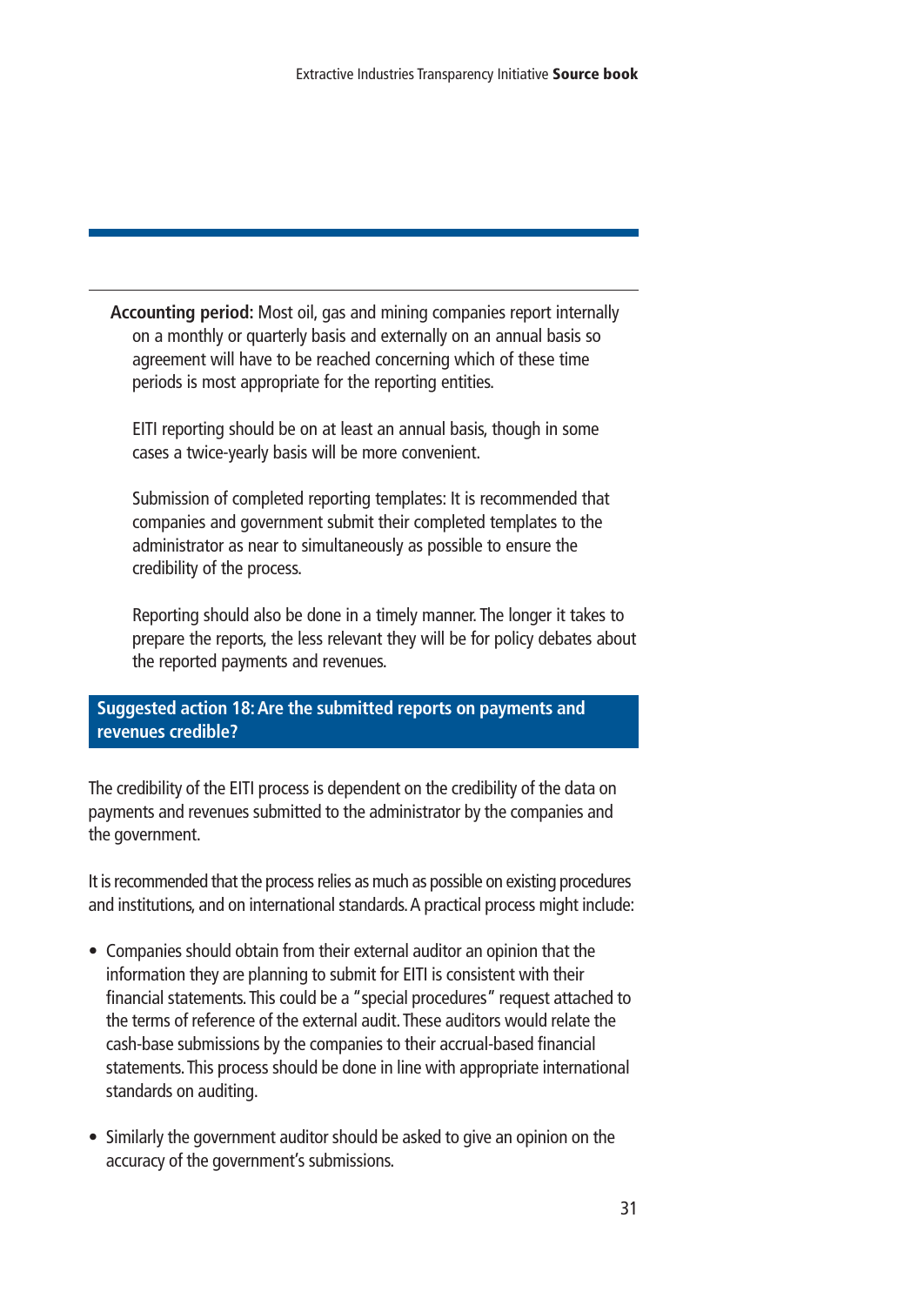**Suggested action 18a:Where such audits do not already exist, has an audit company or companies been identified to conduct a credible and independent audit of payments and revenues?**

All payments and revenues reported under EITI should have been the subject of credible, independent audit.When companies submit payments data that has been verified by their own independent auditor, no other audit will normally be required.Where such audits have not been done – or the audit is not regarded as credible – then an audit will need to be undertaken. It may be appropriate for the auditor to be appointed following an independent, competitive basis.

#### **Case study 19**

In Azerbaijan, the 'Auditor's Remit' sets down procedures for managing discrepancies and inconsistencies that exceed an agreed margin of error:

(a) If there are any inconsistencies, the committee shall supply the audit company with a detailed analysis of the aggregated amount and a breakdown by individual companies.

(b) If this does not resolve the inconsistencies identified, then the audit company will bring the inconsistencies to the attention of the relevant accounting entities who will then be requested to submit supporting documentation for their figures.

#### **Suggested action 19: How will the administrator prepare the EITI report?**

The administrator identified during *initiation* will receive the reports of the companies and the government; and will attempt to reconcile the company submissions with the government submissions.This will form the basis of the EITI Report for the implementing country.The EITI Report could be submitted to an external auditor for an opinion.

A procedure should be agreed for addressing any discrepancy or inconsistency found in the EITI Report. If reconciliation requires changes in the submissions these will need to be approved by the company's external auditor or the government auditor. Consideration is required as to what actions will be taken if significant discrepancies remain.

#### Additional action A19a:Within the reporting process, has an acceptable margin of error been identified?

After agreeing to a standardised reporting process, but before implementation, an acceptable margin of error should be agreed by key stakeholders for any discrepancy that is discovered by the administrator between the contributions made by the extractive industry and the extractive revenues received by the host government.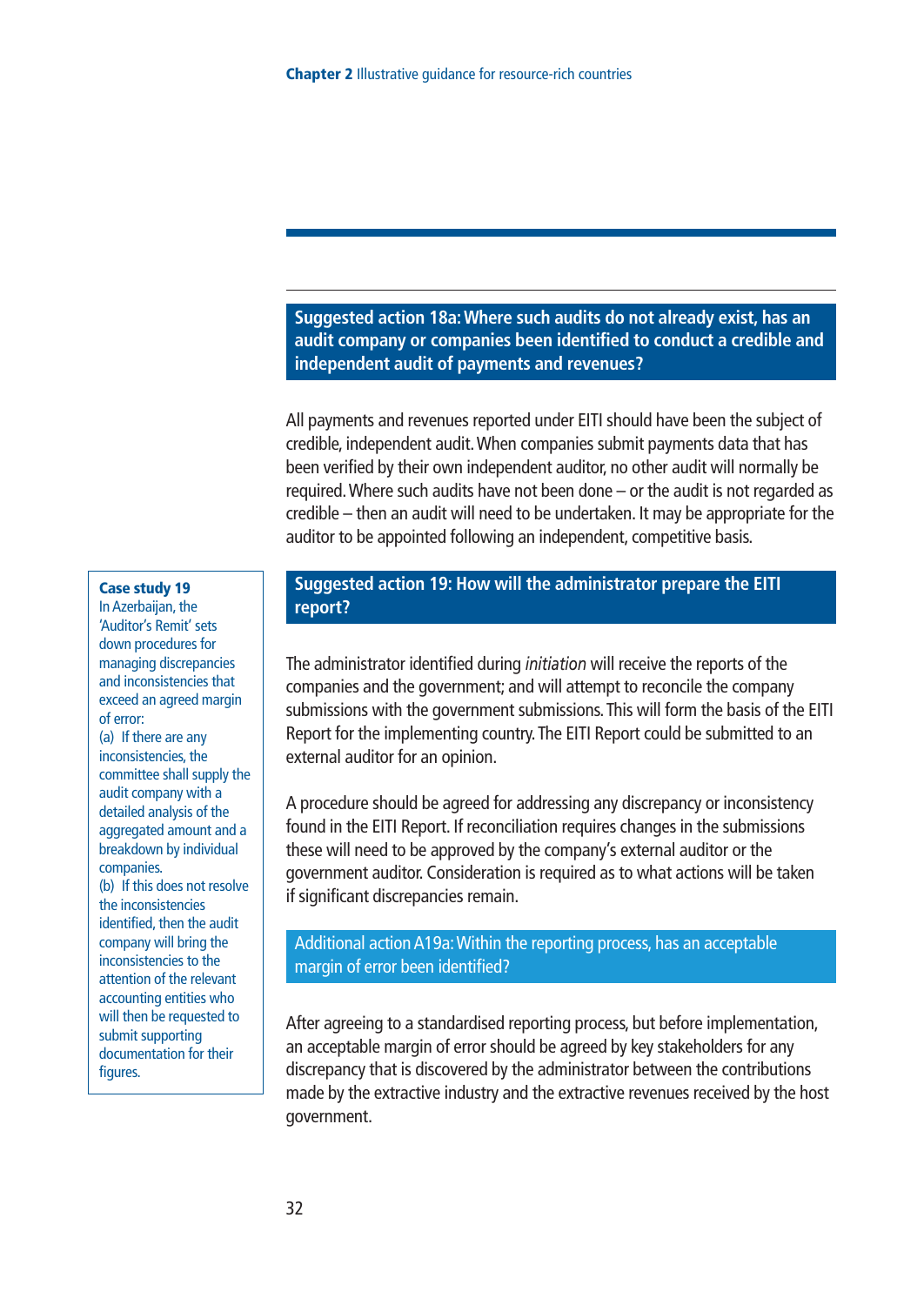Given that the early stages of any new programme or initiative are often characterised by a number of errors, some EITI stakeholders argue that the acceptable margin of error in the first report cycle should either be greater or that a non-publishable 'trial' report should be conducted to identify and manage 'legitimate discrepancies' and so avoid unnecessary public controversy.

Additional action A19b:Are arrangements in place to provide for an independent audit of the reported figures if requested by most key EITI stakeholders?

In some countries concerns about the credibility of the existing audits or about the process of reporting may lead stakeholders to request the appointment of an independent auditor to collect and evaluate the payments and revenue data provided by companies and government.

Even where a decision is made not to conduct a second audit of already audited reports this should in no way preclude the administrator from gaining access to the company or government data if that is necessary to reconcile discrepancies in the reports of payments and revenues.

#### **Suggested action 20: How will the EITI Report be disclosed?**

Stakeholders will need to agree who will be responsible for the disclosure of the results of EITI implementation. In some cases the administrator may also be responsible for disclosure but to date a different organisation has usually been appointed.

Irrespective of which organisation is appointed to disclose the results, it is important that the person or organisation is considered by most key EITI stakeholders to be trusted and impartial. Furthermore, they should possess the capacity and the capability to disclose the results in an understandable way and disseminate the results in an accessible way to its audience.

#### **Case study 20**

The Chamber of Accounts in the Kyrgyz Republic has agreed that the margin of error for discrepancy between the government and industry figures should not exceed 1%.

#### **Case study 21**

In Nigeria, in order to build public trust, all parties have agreed that the payments reported under EITI will be the subject of an audit.Agreement has been reached on an auditor selection process and a public tender has been offered for an independent auditor.

#### **Case study 22**

In the Kyrgyz Republic disclosure is the responsibility of the Statistical Commission and in Azerbaijan it is the responsibility of the National EITI Commission. In Nigeria, the decision will be made by the National Stakeholder Working Group.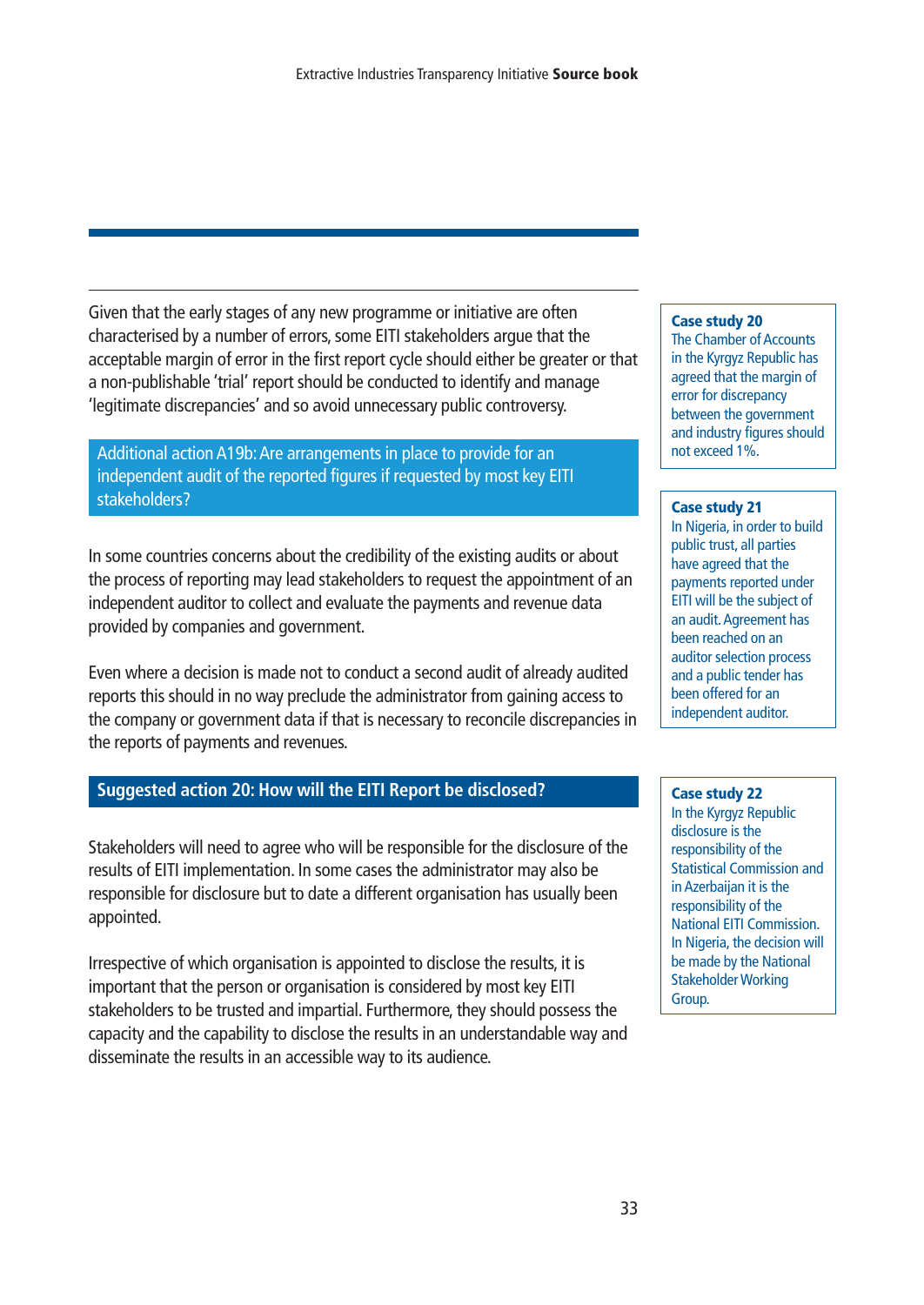#### **Case study 23**

In Azerbaijan, concerns about company confidentiality clauses have resulted in an aggregated approach being used in the first report cycle. In the Kyrgyz Republic, the aggregation issue is less prominent because of the dominance of the sector by a single company.

#### **Case study 24**

Stakeholders in Nigeria have suggested that the disclosing organisation arranges for a range of programmes covering both disclosure and EITI awareness raising, including television debates, local language radio programmes, websites, booklets and seminars in schools and universities.

#### **Case study 25**

According to Ghana's EITI reporting guidelines the results need to be 'readily understandable to users with a reasonable knowledge of the mining sector… and a willingness to study the information with reasonable diligence'. The consultative working group in Nigeria states that the results must be 'factual, non-interpretive and simple' and have suggested, in common with the coalition in Azerbaijan, that an explanatory booklet should accompany the results.

#### **Suggested action 20a: Should publication of the EITI Report be on an aggregated or disaggregated basis?**

Stakeholders will need to agree whether company and host government reports should be made publicly available in an aggregated or a disaggregated manner. The final decision will be made by the host government.

Aggregated disclosure would see a single number disclosed for each benefit stream. In this case, particular attention would be required to ensure that the process of aggregation was seen to be trustworthy.

Disaggregated disclosure would see the overall number broken down by company and/or by licence. In this case particular attention would be required to ensure that the disaggregated numbers were comparable and meaningful.

A principle of the EITI is the recognition that achievement of greater transparency must be set in the context of respect for existing contracts and laws. Particular care should be taken to balance the presumption of disclosure under the EITI with the concerns of companies regarding commercial confidentiality.

#### **E. Public dissemination and discussion:**

#### **Suggested action 21:Are EITI results accessible and understandable?**

Full EITI implementation requires the disclosure of all payments and revenues to a wide audience in a publicly accessible, comprehensive and comprehensible manner.

In many countries, the EITI Report should be published on the national EITI website, recommended in initiation.

Different stakeholders will access information in different ways, and the process of disseminating the results needs to reflect this.This may entail using a wide range of different media including newspapers, television, radio, and local workshops.

34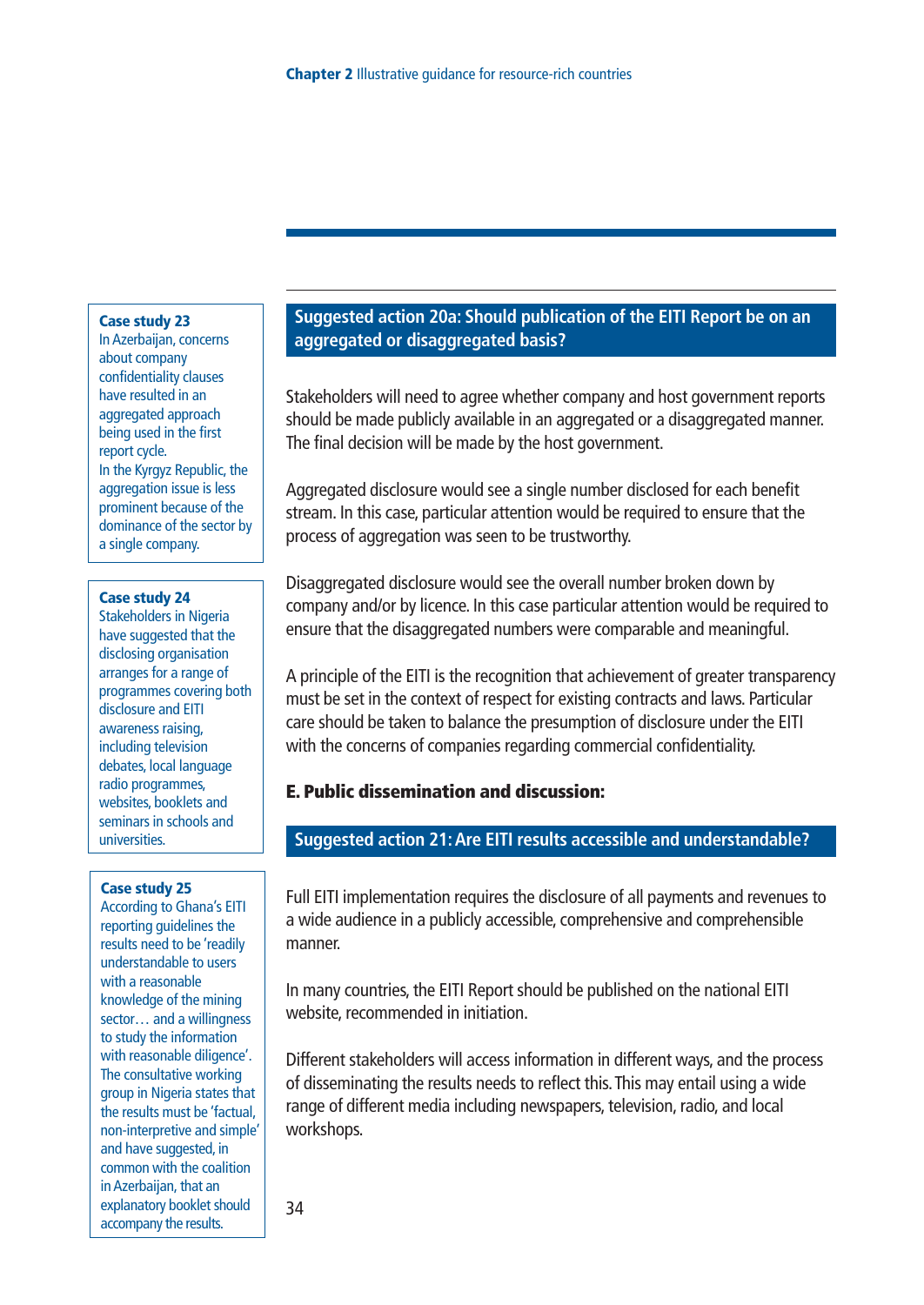#### **Suggested action 21a:Are procedures in place to disseminate the results widely?**

If a country's implementation of the EITI is to move beyond a technical exercise in disclosure, it will be important for there to be widespread dissemination of the results which will put revenues received from oil, gas and mining in the context of broader financial management issues. Governments are particularly encouraged to realise the principles on open budget preparation, execution and reporting of the IMF's *Code of Good Practices on Fiscal Transparency* and to complement this with a well-targeted popular publication campaign.

Most of the countries that have started implementing the EITI are planning to hold various information sessions and workshops – at both the national and local level – to encourage responsible reporting on the issues. Language will be an important issue to consider in making the results understandable to stakeholders – including translation into local languages where necessary.

**Suggested action 22: Has there been a discussion of the results of the reported revenues and payments that involves key stakeholders?** 

Once the results are in the public domain, it is important that the government is proactive in arranging a public discussion around the reported revenues. For the EITI to be effective key stakeholders need to be able to discuss, evaluate and interpret the results.This discussion will signal the willingness of the government to be responsible and accountable for extractive industry revenues.

#### Additional action A22: Has the discussion been extended to include wider stakeholders?

There may be other interested parties whose participation in the discussion stage will enrich the process.Wherever possible, it will be important to provide mechanisms for these stakeholders to offer key insights and help interpret the reported figures. Providing a mechanism to incorporate their feedback may help to broaden support and strengthen the legitimacy of the process and institutions involved.

#### **Case study 26**

In the Kyrgyz Republic the Ministry of Finance is considering setting up a communications department to assist in communicating and receiving feedback on their financial management with the public.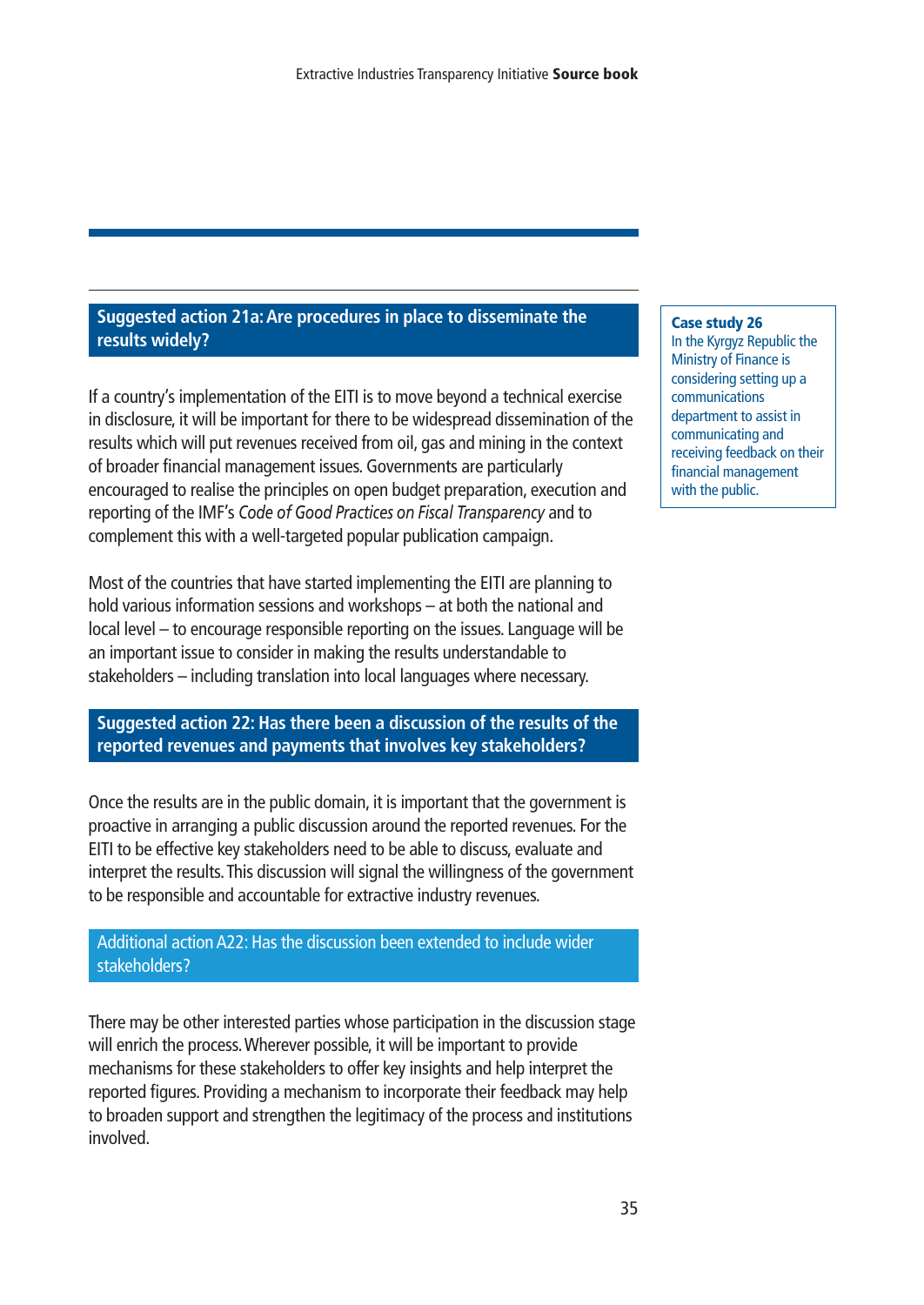#### **Review of EITI implementation**

#### **F. Review**

#### **Suggested action 23:Are there arrangements in place to monitor and evaluate EITI?**

A review of the EITI process will help the country to assess the benefits of implementation, show others how well the country is doing and focus on improving future implementation. It is important to ensure that key stakeholders set the terms for the review as well as participating (through surveys or interviews) in the review itself.This stage presents an important opportunity for civil society organisations to work closely with the government, providing complementary oversight of the process.

#### Additional action A23a: Is there a formal independent assessment mechanism?

The advantage of having a formal, independent assessment mechanism is that it will lend credibility to the EITI process among both domestic and international stakeholders.An independent assessor can present an impartial report that gets to the heart of important questions such as "will the process be sustainable?" and "what lessons can be learnt to improve the roles of government, industry and civil society?"

#### Additional action A23b: Have lessons learned been shared with other countries and stakeholders?

Sharing lessons learned with other countries who are implementing or considering implementation of the EITI will not only help those countries but will also allow the country sharing the lessons to get credit for the reforms they have undertaken.The EITI Secretariat will operate as a clearing house for lessons learned – through regional and global workshops, revision of the source book and the EITI website.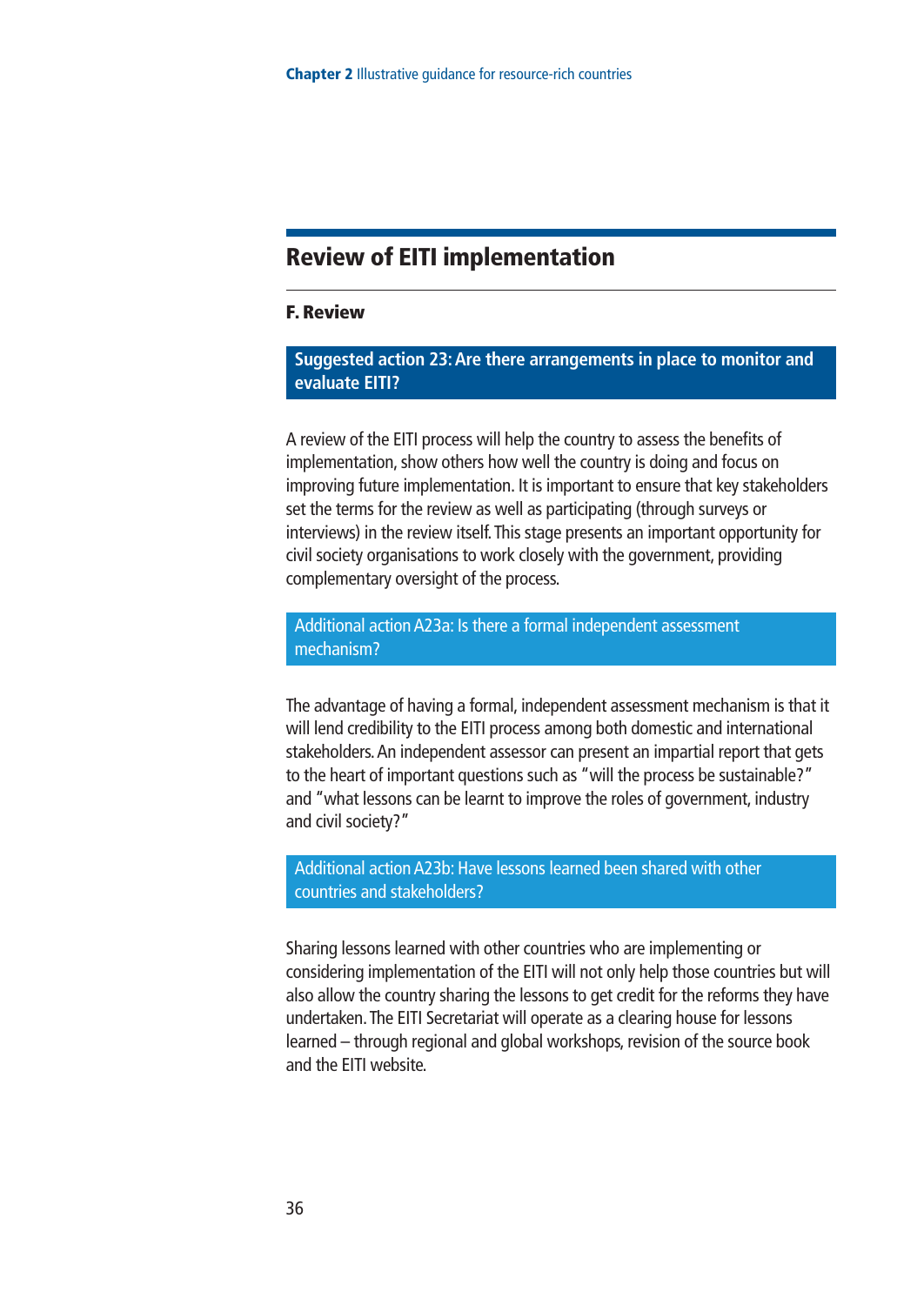**Suggested action 24: Has the design of decision-making and other processes been influenced by feedback mechanisms?**

EITI implementation will continue to improve in the light of experience. It is a 'learning by doing' process. Effective and sustainable implementation needs to incorporate and use appropriate feedback from stakeholders.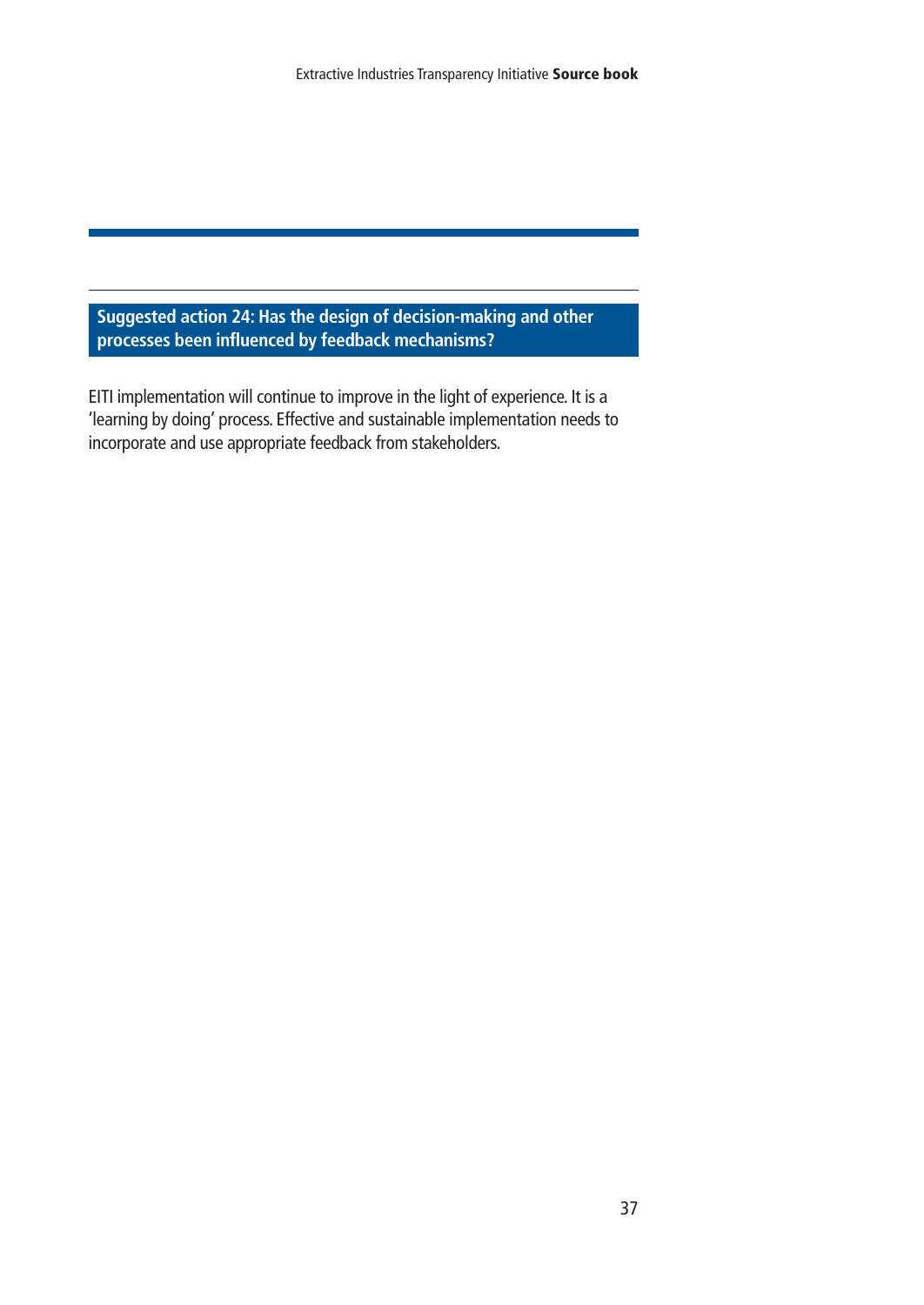## **Chapter 3** Illustrative guidance for extractive industry companies

#### **Overview**

Implementation of the EITI is the responsibility of the resource-rich country concerned. However, the EITI recognises that companies also have a critical role to play in ensuring that the objectives of the EITI are achieved.The guidance currently makes no distinction between international, national, state-owned or private companies although some of the suggested additional actions will not apply to some companies. (This will be elaborated in future editions of the Source book.)

This guidance covers the various roles that extractive industry companies may play. It separates out their role in endorsement of the EITI from the role of country-level support (both for implementing and non-implementing countries).

#### **Summary of company actions and additional actions**

Recognising the voluntary nature of the EITI, but also recognising the desire of extractive industry companies (and other stakeholders) to identify the actions that companies can take in support of the EITI, this guidance identifies actions (in dark green) which companies supporting EITI implementation are encouraged to take to support effective implementation and additional actions (in green) which companies may take to improve implementation.These actions will support the outcomes set out in the illustrative guidance for resource-rich countries.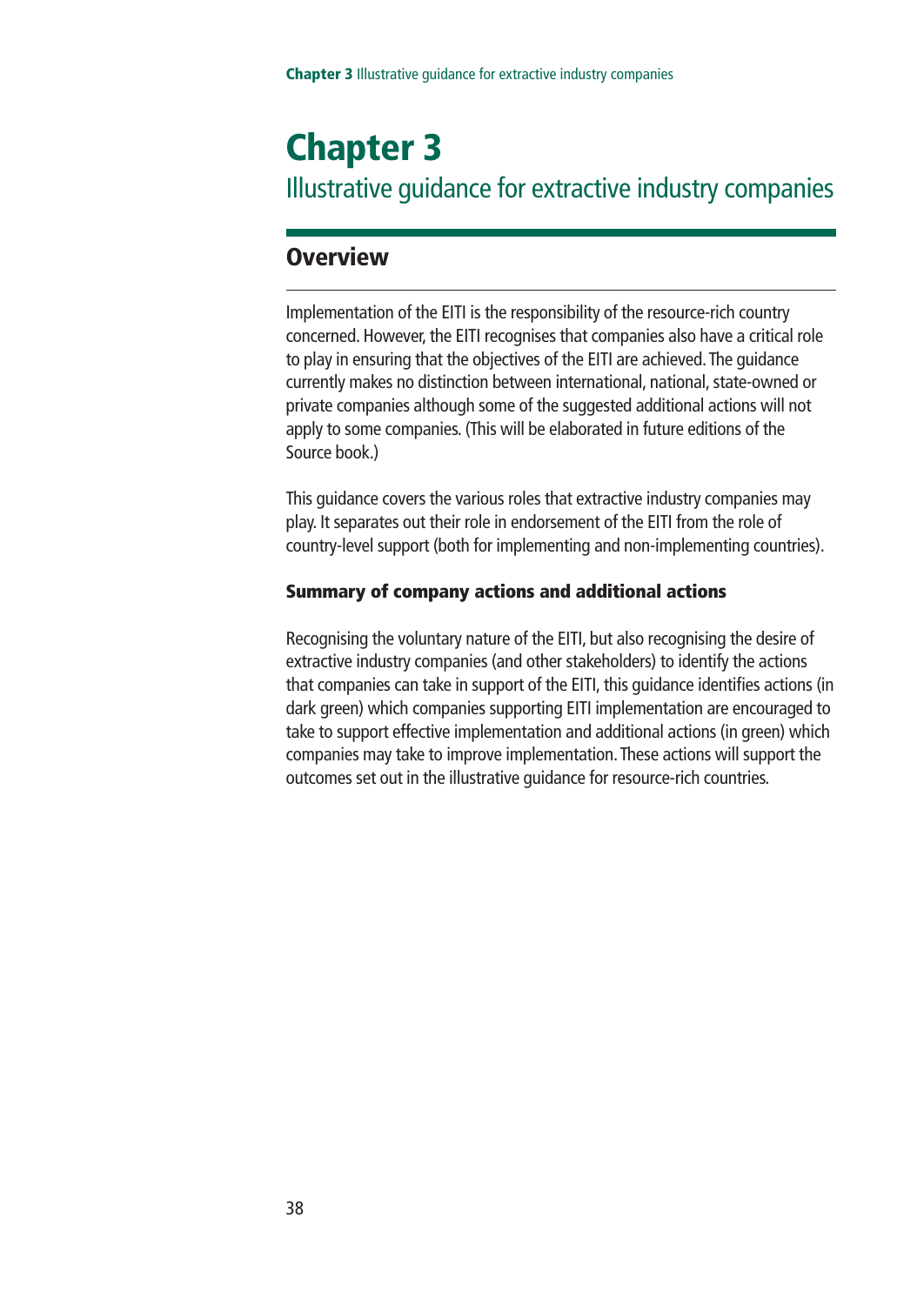#### **Company actions Additional company actions**

#### Endorsement

| A25. Is EITI integrated into policy<br>and/or internal reporting? |
|-------------------------------------------------------------------|
|                                                                   |
|                                                                   |

#### **B. International support**

- Speaking at conferences;
- Speaking at internal and external conferences on the subject of revenue transparency/management and
	- EITI;
- Commenting on revisions to the core documents which guide EITI implementation;
- Assisting the capture of examples of best practice of EITI and disseminating them globally;
- Raising EITI with their own government (or with any other governments) as part of their strategic interaction;
- Proactively engaging with shareholders to encourage revenue transparency; and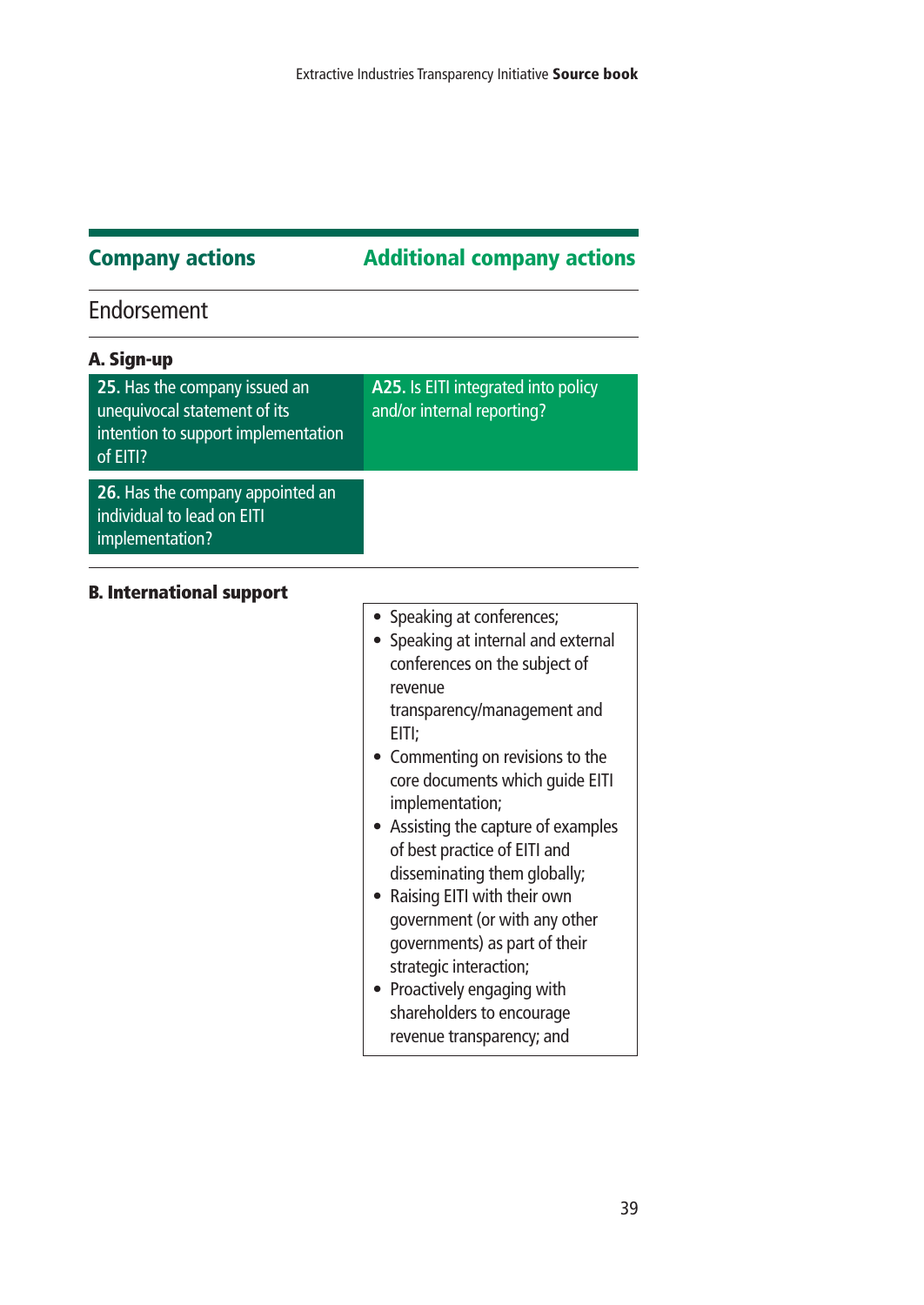|                                                                                                                     | Supporting the mainstreaming of<br>EITI approaches into industry best<br>practice and guidelines, and<br>cooperating with such efforts<br>when implemented. |
|---------------------------------------------------------------------------------------------------------------------|-------------------------------------------------------------------------------------------------------------------------------------------------------------|
| <b>Country-level support</b>                                                                                        |                                                                                                                                                             |
| 27. Is the company audited to<br>international standards?                                                           | A27. Has the company encouraged<br>other companies to support increased<br>transparency?                                                                    |
| <b>C1. Implementing country</b>                                                                                     |                                                                                                                                                             |
| 28. Has the company been fully<br>engaged in EITI initiation in<br>implementing countries where<br>it operates?     |                                                                                                                                                             |
| 29. Has the company been fully<br>engaged in EITI implementation in<br>implementing countries where it<br>operates? |                                                                                                                                                             |
| 30. Has the company been fully<br>engaged in EITI review in<br>implementing countries where<br>itoperates?          |                                                                                                                                                             |
| <b>C2. Non-implementing country</b>                                                                                 |                                                                                                                                                             |
|                                                                                                                     | Discussing transparency with<br>donors and IFIs;                                                                                                            |

• Hosting workshops.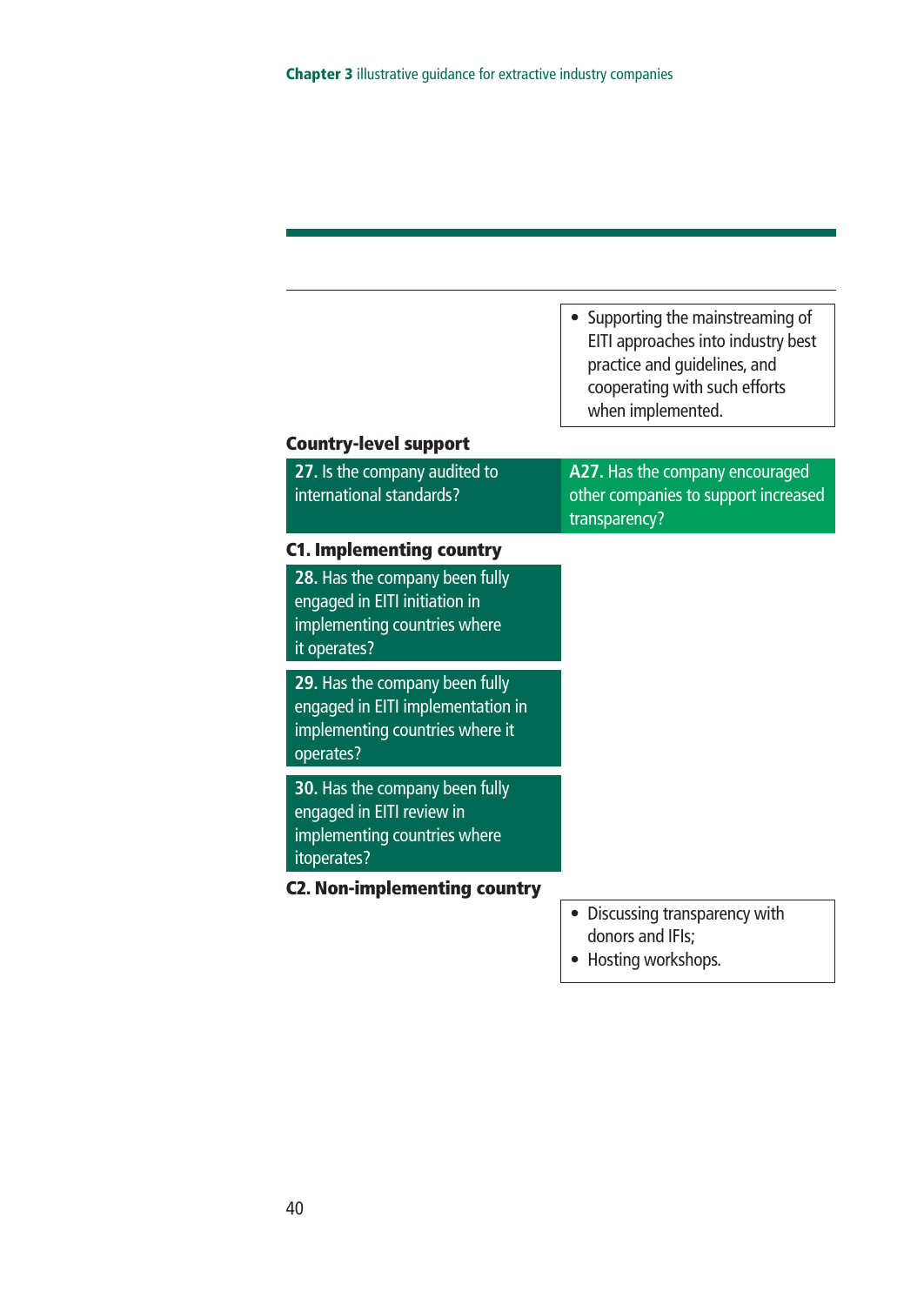### **Endorsement**

#### **A. Sign-up**

**Company action 25: Has the company issued an unequivocal statement of its intention to support countries choosing to implement EITI?**

All extractive industry companies are encouraged to endorse the EITI Principles and Criteria. Companies are also encouraged to indicate their willingness to support countries which choose to implement the EITI. Given that primary responsibility for implementation rests with the country itself, companies should avoid seeming to pressure host countries.

The statement should be by the chief executive or an appropriately delegated representative; should be publicised on the company website and/or in an annual report; and a copy of the statement should be sent to the International EITI Secretariat for inclusion on the EITI website.The statement might include a list of countries in which the company is active and intends to support EITI implementation.

#### **Additional company action A25: Is EITI integrated into policy and/or internal reporting?**

A company may wish to reflect the EITI Principles and Criteria in its own policy or internal reporting. In addition, companies may wish to inform their staff how they can support EITI implementation in implementing countries in which they operate.

**Company action 26: Has the company appointed an individual to lead on EITI implementation?**

The company should appoint a sufficiently senior individual to lead on EITI implementation and awareness raising within the company. It may wish to consider publicising the name of the lead individual on its website, including contact details.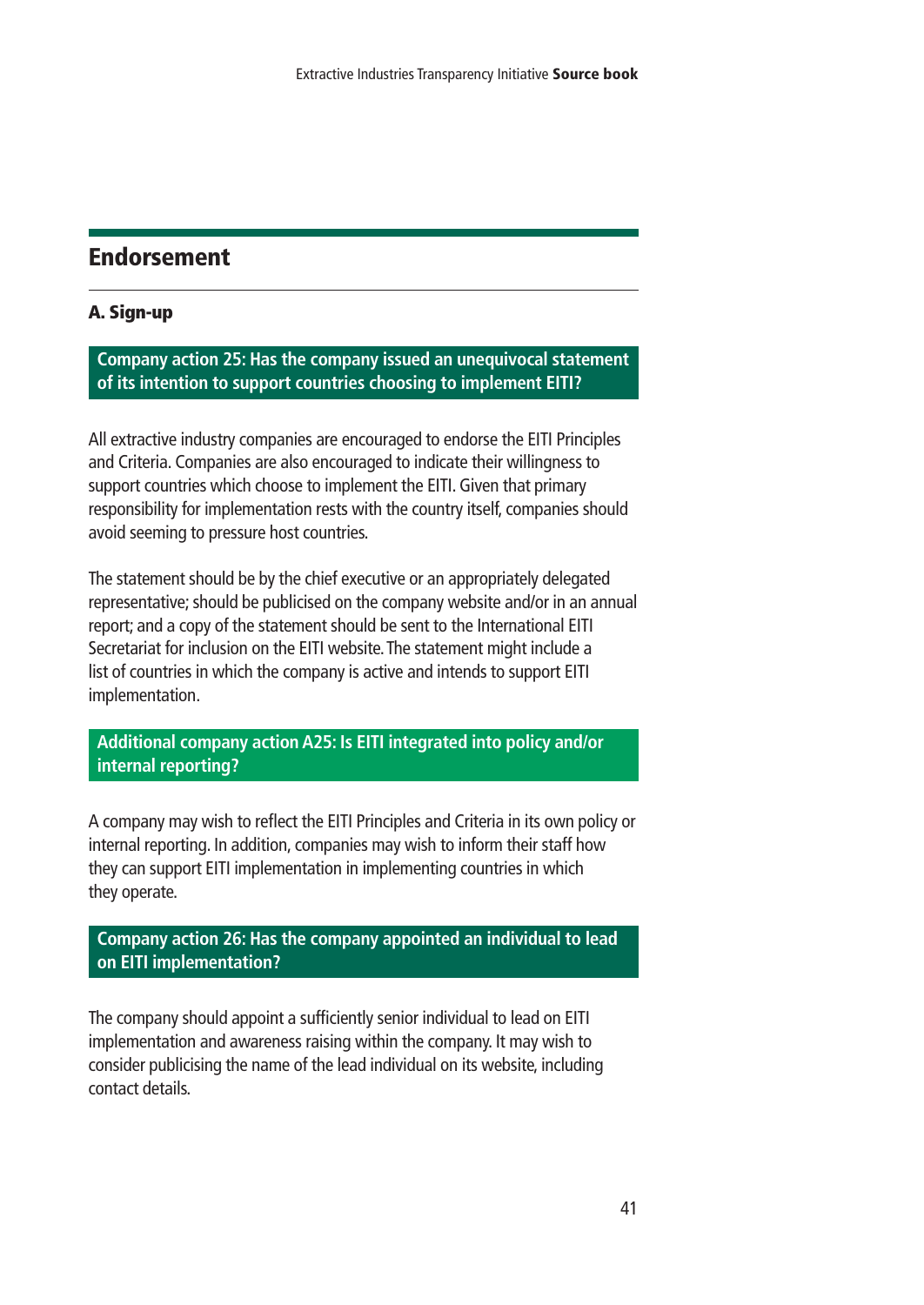#### **B. International support**

At the head office and/or international level, companies can support the development and refinement of the EITI by various actions.These might include:

- Speaking at internal and external conferences on the subject of revenue transparency and the EITI.
- Commenting on revisions to the core documents which guide EITI implementation.
- Assisting the capture of examples of best practice of the EITI and disseminating them globally.
- Raising the EITI with its own government (or with any other governments) as part of its strategic interaction.
- Proactively engaging with shareholders to encourage revenue transparency.
- Supporting the mainstreaming of the EITI approaches into industry best practice and guidelines, and cooperating with such efforts when implemented.

#### **Country-level support**

#### **Company action 27: Is the company audited to international standards?**

International companies can be expected to observe the audit-related transparency and disclosure requirements under the Organisation of Economic Cooperation and Development's (OECD) Principles of Corporate Governance. Also, these companies will normally be compelled by their stock exchange listing requirements to comply with internationally accepted accounting and audit standards including, for example, the recommendations of the Statement of Recommended Practice of the Oil Industry Accounting Committee (2001).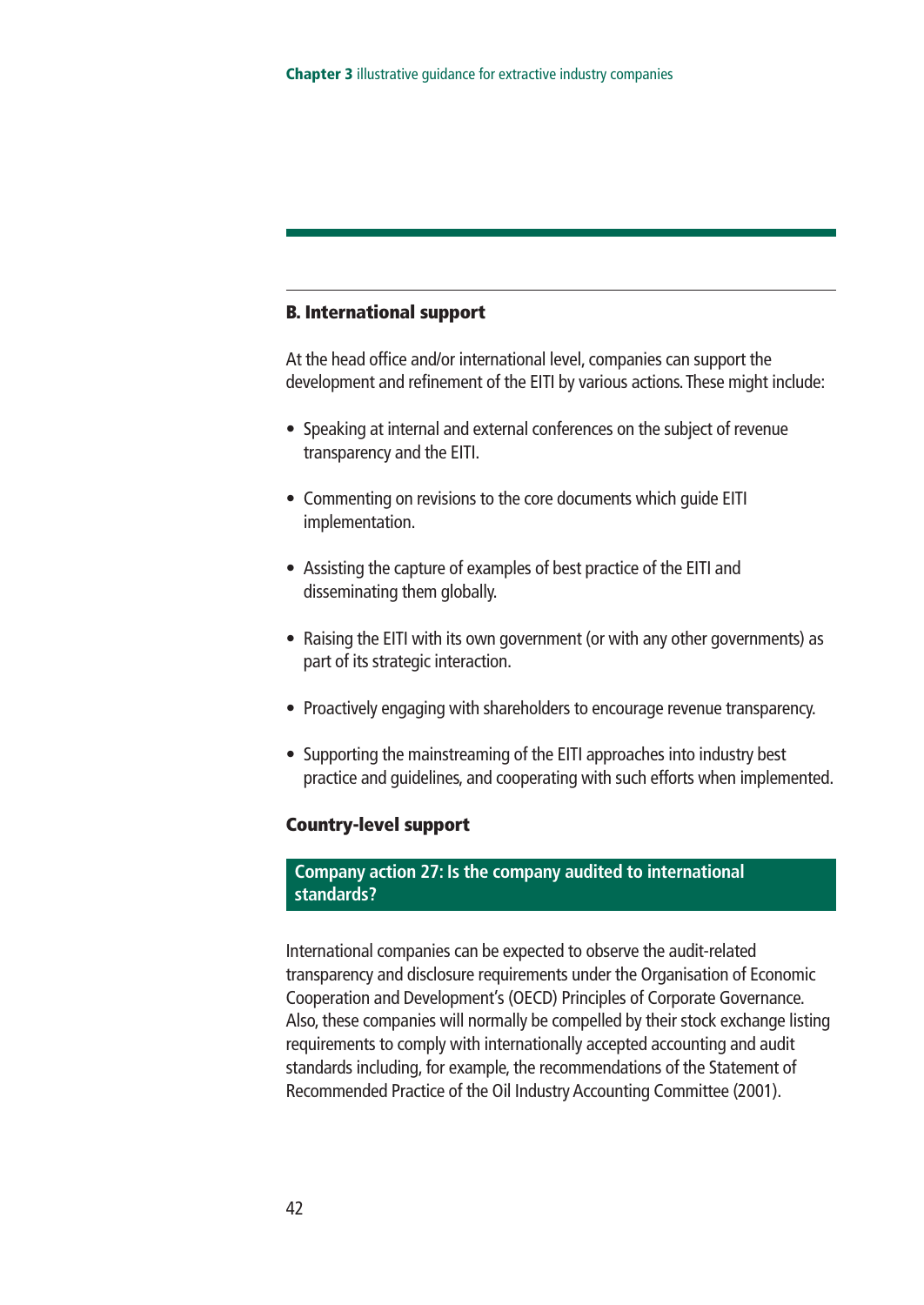The IMF draft guide recommends that national and state-owned companies should also be made subject to standard company audit requirements and that there may be a case for oversight by the supreme audit institution, where this institution has the mandate to audit state-owned enterprises.

A company should respond positively and publicly to any moves towards greater transparency made by host governments.Where appropriate, this should be in partnership with other companies operating in the country.

**Additional company action A27: Has the company encouraged other companies to support increased transparency?**

Some companies may be in a position to encourage other companies operating in these countries to respond positively to the host country's moves, so demonstrating the full contribution of the sector to the host government's economy.This may be because of its position in a country, or because of its role in joint ventures.Where a host government decides to implement the EITI, those companies more familiar with the EITI should play a role in educating other companies operating in the country that are unfamiliar with the Initiative.

#### **C1. Implementing country**

It is one of the EITI Principles that reporting should involve all extractive industries companies operating in an implementing country. Implementing countries will decide how best to ensure that all companies report in a timely manner. Depending on country circumstances, this may be through a voluntary arrangement or the establishment of a legal framework [country suggested action 17b].

If the country in which a company is operating has chosen to implement the EITI then the company can expect to be involved in the country's efforts from the outset. Companies' primary responsibilities will be the completion of agreed reporting templates [see country suggested actions in sections  $C & D$  – process development].As stakeholders in the process, most companies should be involved in other aspects of implementation.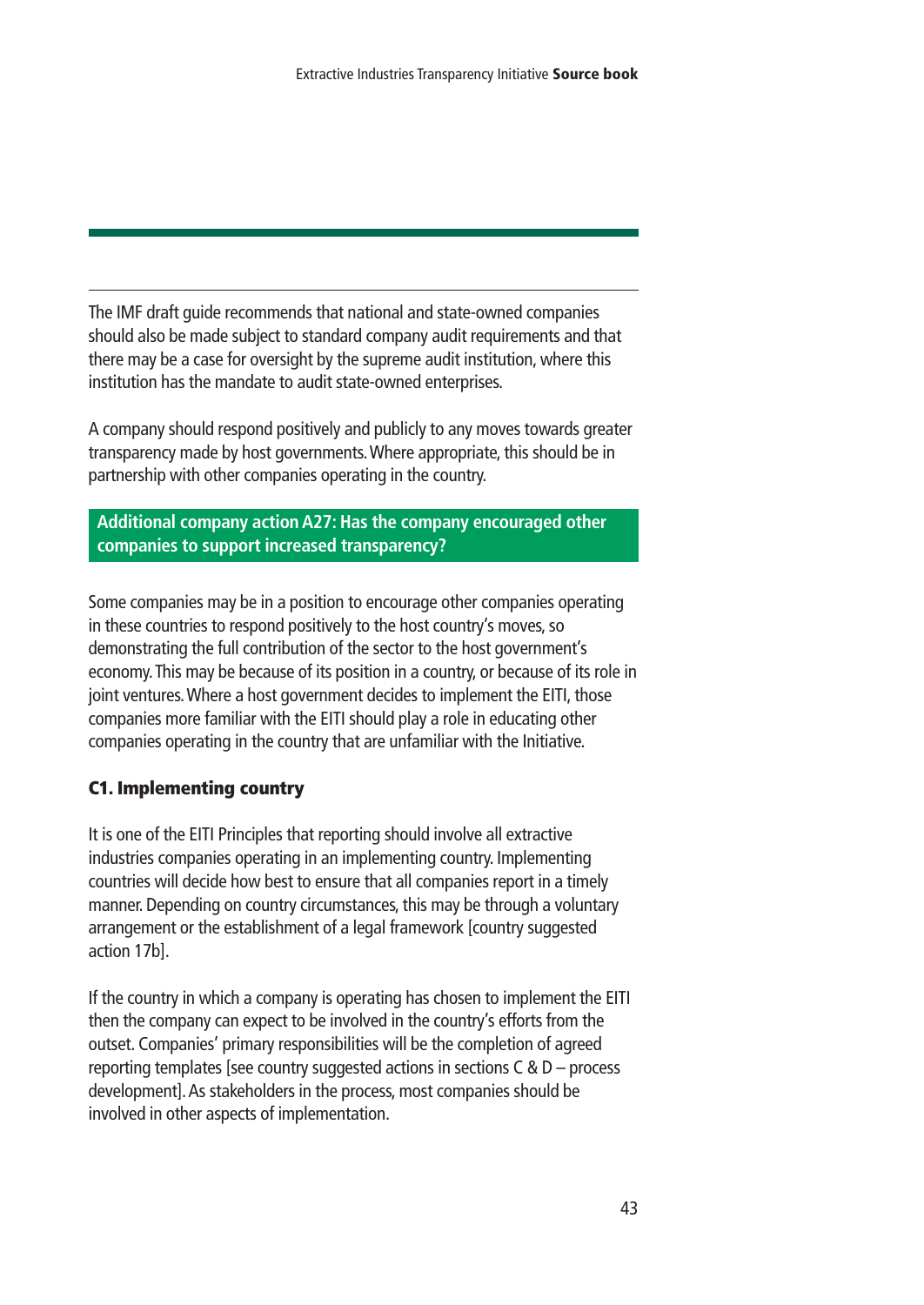#### **Company action 28:***[Country initiation]***:Has the company been fully engaged in EITI initiation in implementing countries where they operate?**

Full engagement with initiation may include:

- Has the company identified and provided for the costs associated with its participation in completing the EITI reporting templates and other such involvement in the EITI process [country suggested action 15]? These might include direct costs and capacity building, and indirect costs such as staff time.
- Has the company participated in the identification of an administrator and/or an auditor [country suggested action C13]?
- Has the company engaged with stakeholders to inform their understanding of revenue transparency [support to country suggested action 11]?
- Has the company engaged with stakeholders to assess capacity building needs; has it decided on what support it could provide country suggested action 16]?

**Company action 29:***[Country implementation]***:Has the company been fully engaged in EITI implementation in implementing countries where it operates?**

Full engagement with implementation may include:

- Has the company engaged in a dialogue with the government on development of the reporting templates [country suggested action 12]?
- Has the decision been taken on aggregated vs. disaggregated disclosure [country suggested action 20a]?
- Has an agreement been reached on which benefit streams will be reported [country suggested action 17a]?
- Has an agreement been reached on breakdown: by levels of government and by type of payment (production entitlements, royalty, fees, etc) [country suggested action17a]?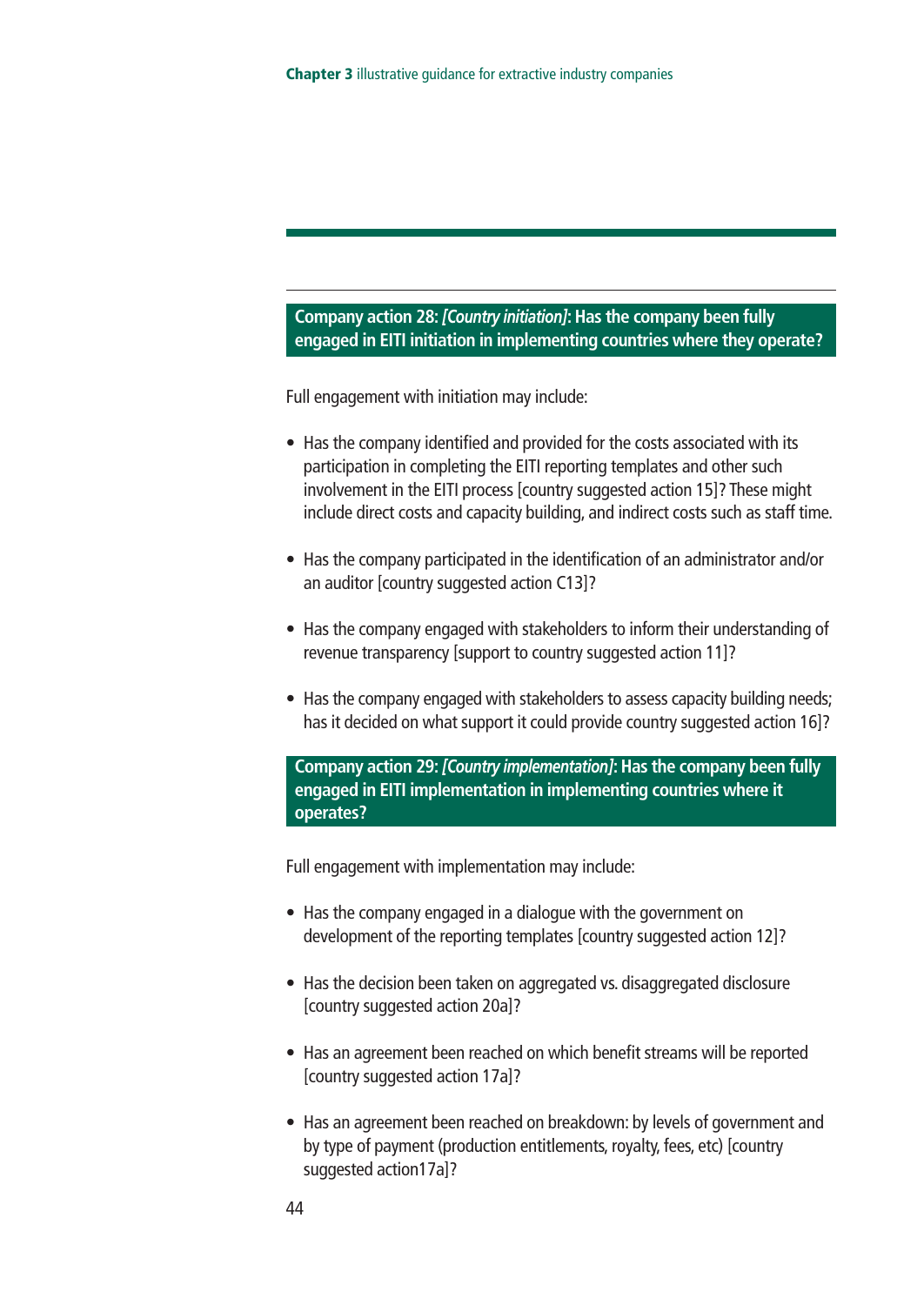- Is company information presented in an agreed format for example, according to the agreed system, periods, basis and units [country suggested action17c]?
- Has the company made arrangements with its external auditor to audit its (cash-basis) payment submissions for implementing countries [EITI Criteria 2]?
- Has the company participated in appointing a trusted and impartial disclosure agency [country suggested action 20]?
- Has the company engaged in public dissemination and discussion on results [country suggested action 22]?

**Company action 30:***[Country review]***:Has the company been fully engaged in EITI review in implementing countries where it operates?**

Full engagement with review may include:

- Has the company participated in setting the terms for the review [country suggested action 23]?
- Has the company formulated and shared the lessons learned from its involvement in the EITI both nationally and internationally [country suggested action 23 and country additional action A23b]?

#### **C2. Non-implementing country**

- Since much of the dialogue around transparency is likely to take place at a government to-government level or in regular discussions between governments or international organisations, a company could consider raising the issue of transparency with donors and international organisations to demonstrate that the company supports moves towards transparency.
- A company could attend or co-host a workshop to discuss options and next steps with a range of stakeholders, including civil society.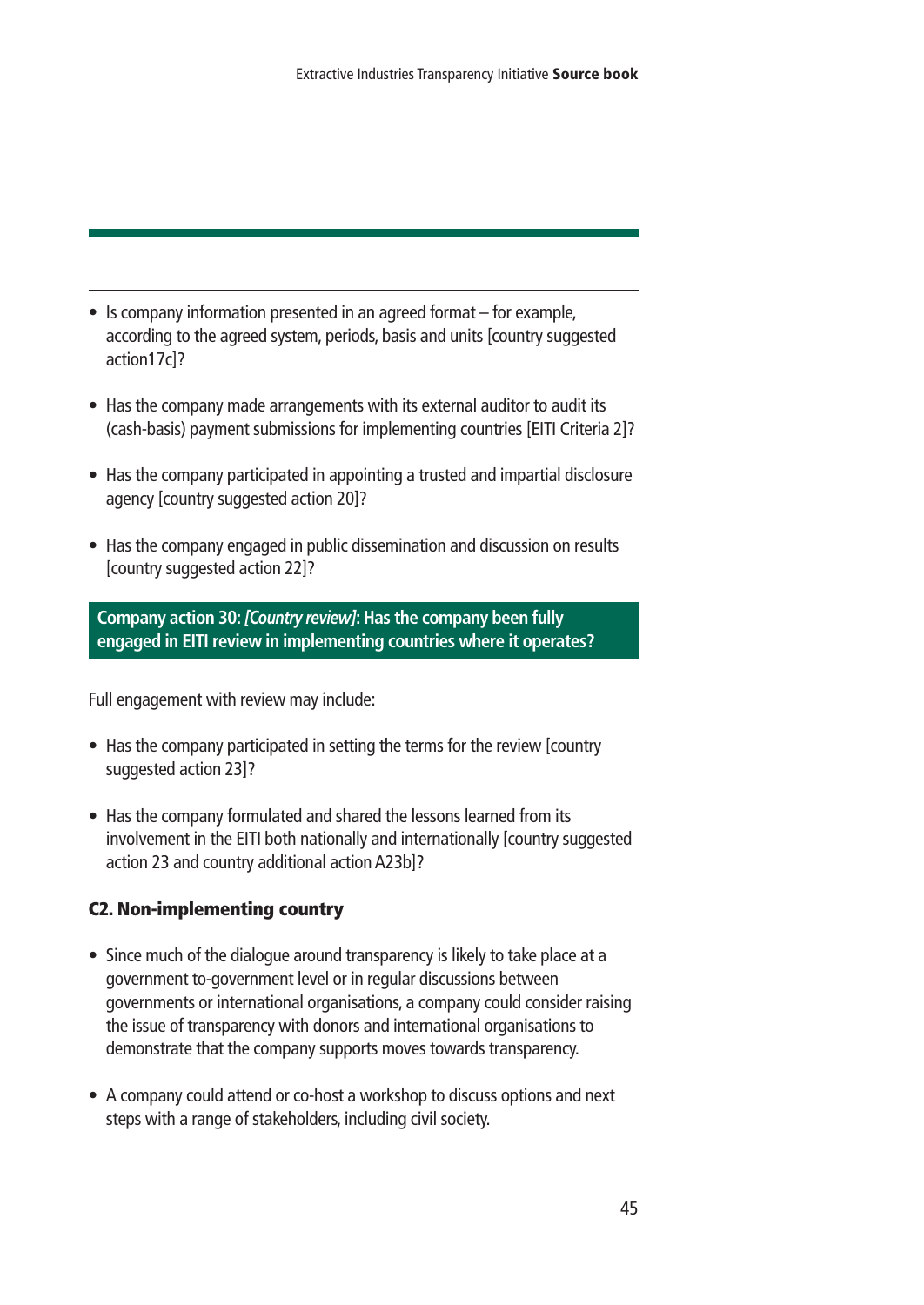# **Glossary**

| <b>Term</b>                               | <b>Definition</b>                                                                                                                                                                                                                                                                                        |
|-------------------------------------------|----------------------------------------------------------------------------------------------------------------------------------------------------------------------------------------------------------------------------------------------------------------------------------------------------------|
| Accrual accounting                        | The system of accounting typically used by companies<br>in which revenue is recognised when it is earned and<br>expenses are recognised as they are incurred. It differs<br>from cash accounting, which recognises transactions<br>when cash has been received or paid.                                  |
| Administrative body<br>(or administrator) | An independent third party which is responsible for<br>aggregating and analysing the reports submitted by<br>companies and host governments.                                                                                                                                                             |
| Audit                                     | An inspection of an organisation's accounts, typically<br>by an independent body.                                                                                                                                                                                                                        |
| <b>Benefit stream</b>                     | A potential source of economic benefit which the host<br>government receives from the extractive industry.                                                                                                                                                                                               |
|                                           | Indirect economic benefits such as construction of<br>infrastructure and employment of local personnel are<br>not considered for the purposes of these reporting<br>guidelines to be benefit streams.                                                                                                    |
| Cash accounting                           | The system of accounting typically used by<br>governments - and recommended for EITI reporting -<br>that records only the cash payments and receipts<br>relating to transactions made by a business, rather<br>than when the money is earned or when expenses are<br>incurred, as in accrual accounting. |
| <b>Extractive industries</b>              | Extractive industries are those industries involved in<br>finding and removing wasting natural resources<br>located in or near the earth's crust. Wasting natural<br>resources are those resources that cannot be replaced<br>in their original state by human beings.                                   |
| <b>EITI Report</b>                        | The report on payments and revenues produced by the<br>administrator as part of implementation of the EITI.                                                                                                                                                                                              |
| Host country                              | The territorial boundary over which a host government<br>has jurisdiction and in which a company has extractive<br>industry economic interests.                                                                                                                                                          |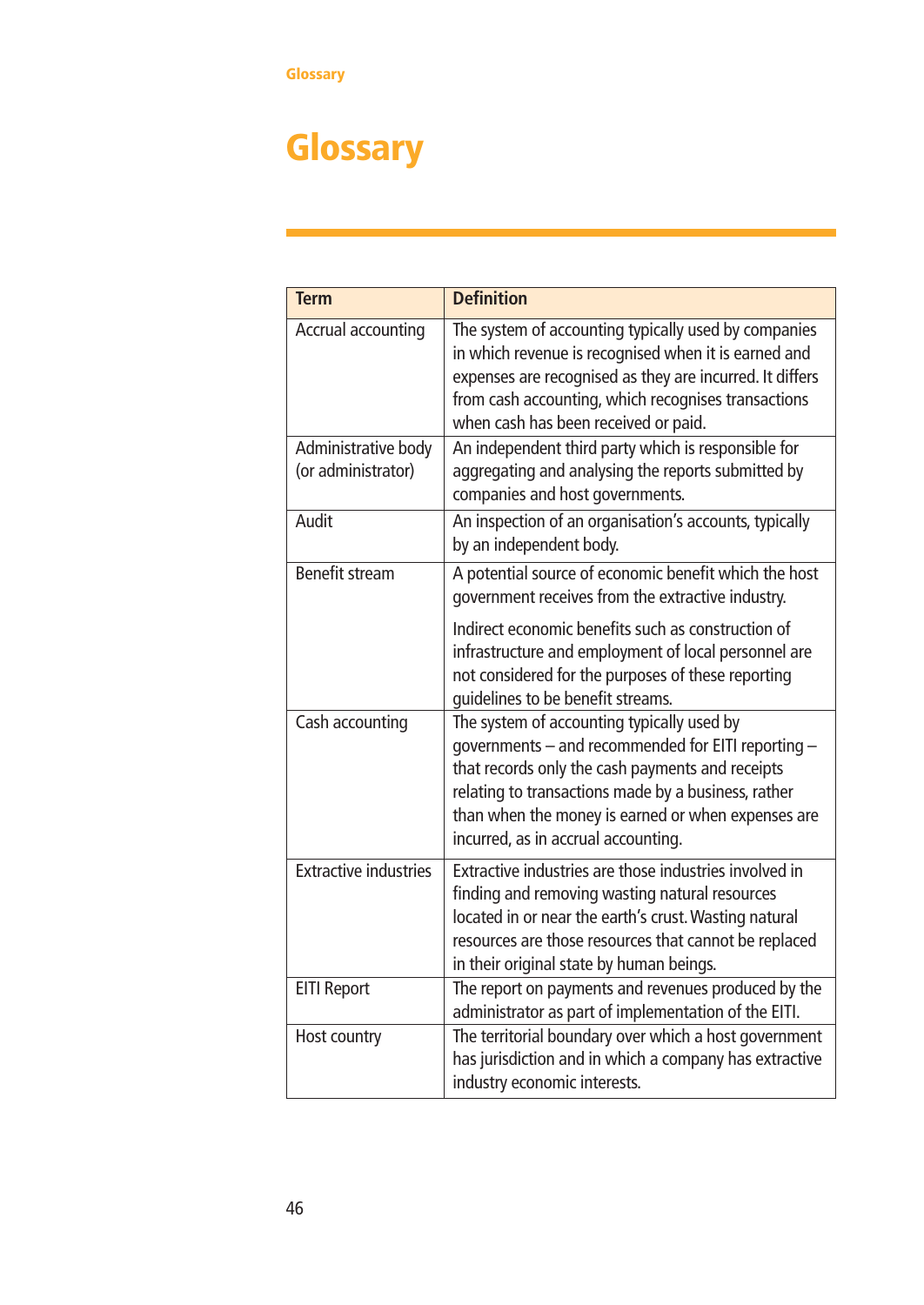| <b>Term</b>                      | <b>Definition</b>                                                                                                                                                                                                                                                                                                                                                                         |
|----------------------------------|-------------------------------------------------------------------------------------------------------------------------------------------------------------------------------------------------------------------------------------------------------------------------------------------------------------------------------------------------------------------------------------------|
| Host government                  | The governing regimes and institutions of a state within<br>whose territorial boundaries companies within the<br>extractive industries operate. Host government includes<br>local, regional, state and federal representatives of<br>these regimes and institutions and entities that are<br>controlled by these regimes and institutions but<br>excludes national state-owned companies. |
| International<br>company         | For the purposes of this source book, an international<br>company includes:                                                                                                                                                                                                                                                                                                               |
|                                  | • Public and private companies that are active in the<br>extractive industries' upstream activities outside the<br>territorial boundaries of the country in which they<br>are headquartered.                                                                                                                                                                                              |
|                                  | • State-owned companies that operate outside the<br>territorial boundaries of the government that<br>controls them.                                                                                                                                                                                                                                                                       |
| Licence                          | An arrangement between an extractive industry<br>company and the host government regarding a specific<br>geographical or geological area and mineral<br>operations. For the purposes of the source book the<br>term licence is also used to define a permit, an acreage<br>position, a contract area, a lease or a block.                                                                 |
| National company                 | For the purposes of this source book, a national<br>company includes public and private companies that<br>are active in the extractive industries' upstream<br>activities within the territorial boundaries of the<br>country in which they are headquartered.                                                                                                                            |
| National state-<br>owned company | Company controlled by the host government that<br>conducts extractive industries' upstream activities in<br>the host country. When determining if the company is<br>controlled the following criterion is used: the ability for<br>the host government to govern the financial and<br>operating policies of the company so as to obtain<br>benefits from its activities.                  |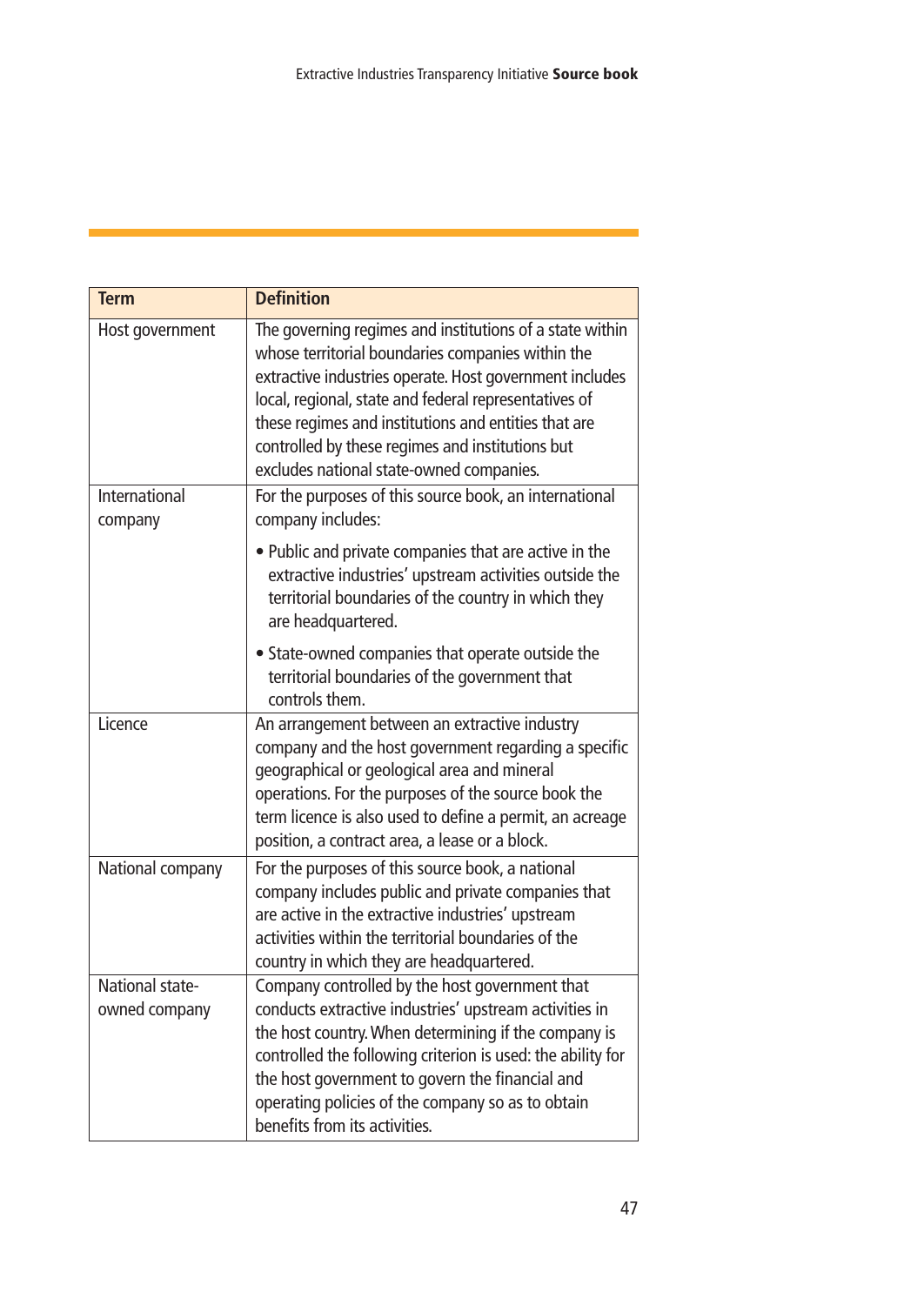| <b>Term</b>                     | <b>Definition</b>                                                                                                                                                                                                            |
|---------------------------------|------------------------------------------------------------------------------------------------------------------------------------------------------------------------------------------------------------------------------|
| Payments                        | For the purpose of the EITI, payments are defined as all<br>material oil, gas and mining payments made by<br>companies to governments.                                                                                       |
| Production-sharing<br>agreement | An agreement between the host government and an<br>investor, giving the investor exclusive rights to search<br>for, develop and extract minerals in exchange for a<br>share of the production.                               |
| Reporting entity                | Companies and governments completing and<br>submitting reporting templates.                                                                                                                                                  |
| Reporting templates             | The templates that international, national, and<br>national state-owned companies and host<br>governments submit to the administrator as part of<br>implementation of EITI.                                                  |
| <b>Revenues</b>                 | For the purpose of the EITI, revenues are defined as all<br>material revenues received by governments from oil,<br>gas and mining companies.                                                                                 |
| Upstream activity               | Upstream activity includes all activities related to<br>exploration, development and production from mineral<br>assets up to the point where the minerals extracted are<br>in a marketable state without further processing. |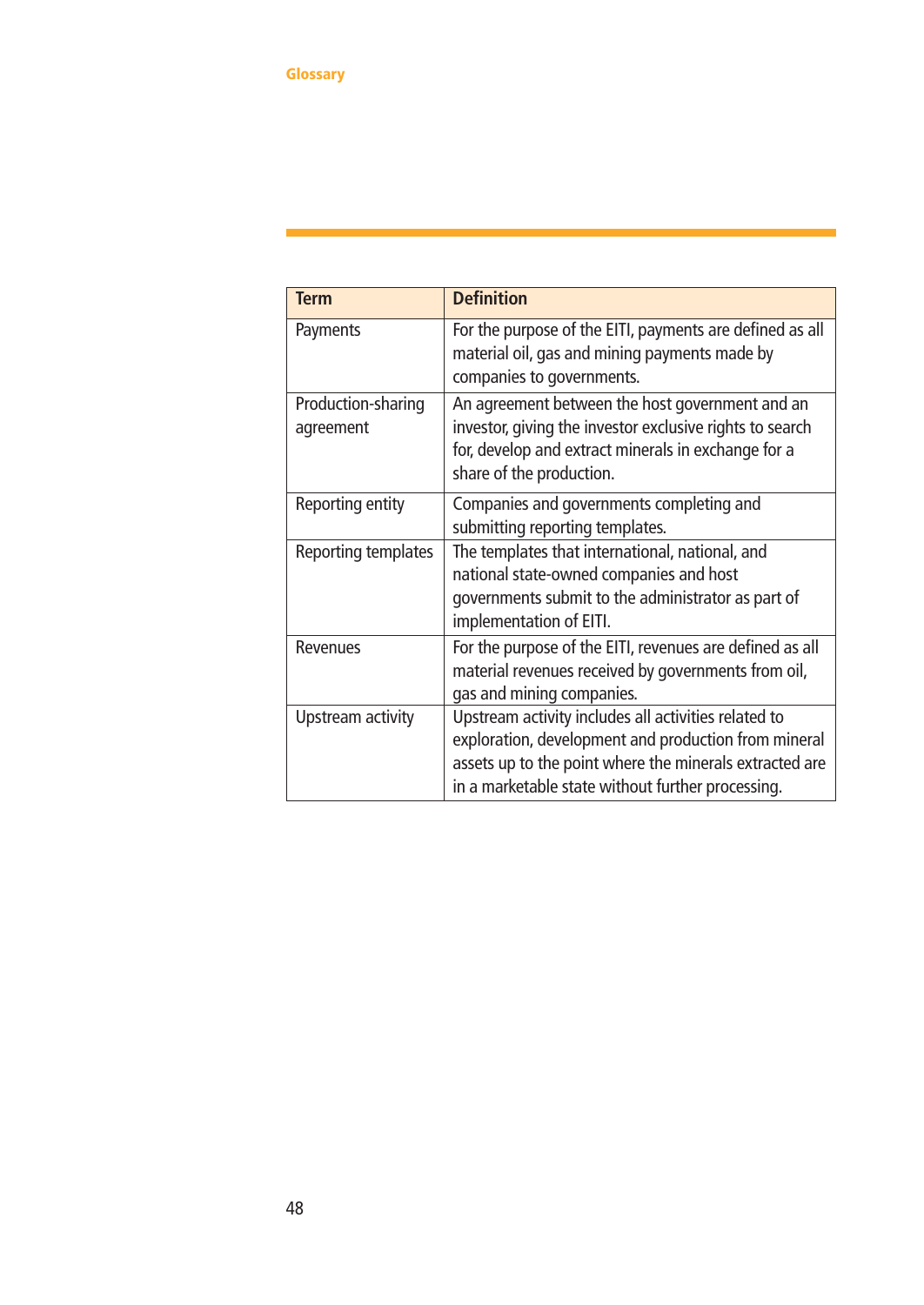## **Annex:** Examples of reporting templates

#### **Examples of reporting templates:**

These reporting templates were prepared for the EITI in 2003. Further examples and additional information on the templates are available at http://www.eitransparency.org/reportingguidelines.htm

#### **A. Input template for host government reporting entity (oil and gas)**

#### **Host country reporting on:**

#### **Reporting period:**

| <b>Scope 1 Benefit streams</b>                                                                                                                                                                                                                                                                                                                              |                                       |               |       |  |
|-------------------------------------------------------------------------------------------------------------------------------------------------------------------------------------------------------------------------------------------------------------------------------------------------------------------------------------------------------------|---------------------------------------|---------------|-------|--|
| <b>Line</b><br>ref                                                                                                                                                                                                                                                                                                                                          | <b>Guidelines</b><br>section 6<br>ref | <b>Volume</b> | Value |  |
| <b>Benefit Stream from International</b><br>1<br><b>Companies only</b><br>1a) Host Government Production Entitlement<br>from International Companies<br>Production Stream - in kind<br>i)<br>* [specify nature of production and units]<br>* [specify nature of production and units]<br>ii) Production Stream - in cash                                    |                                       |               |       |  |
| <b>Benefit Stream from National State-</b><br>$\mathbf{c}$<br><b>Owned Companies</b><br>2a) Host Government Production Entitlement<br>from National State-Owned Company<br>Production Stream - in kind<br>i)<br>*<br>[specify nature of production and units]<br>$^\star$<br>[specify nature of production and units]<br>Production Stream - in cash<br>ii) |                                       |               |       |  |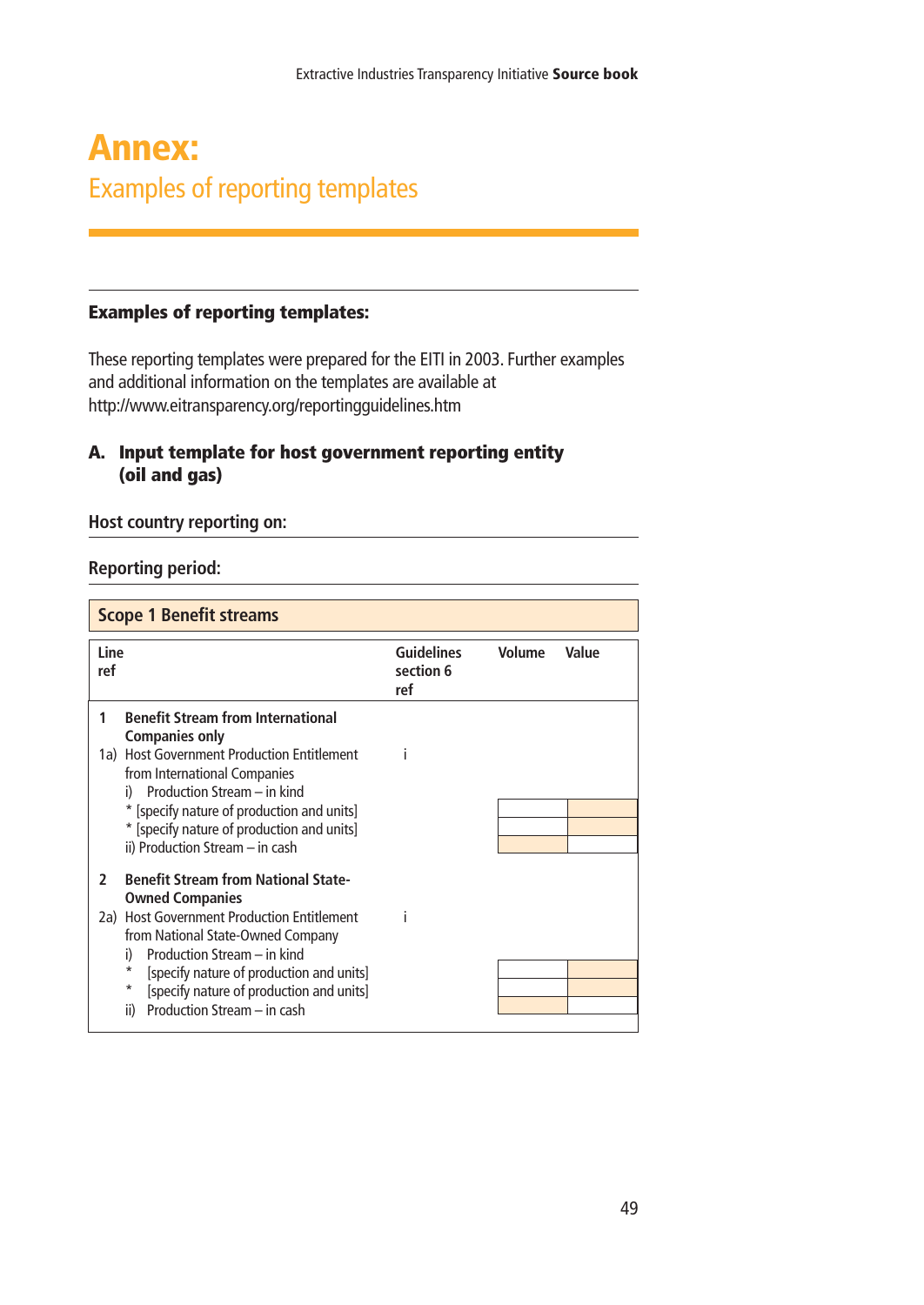#### iii iv v vi vii viii **3 Benefit Streams from International and National State-Owned Company** 3a) Profit taxes 3b) Royalties – in cash – in kind 3c) Dividends 3d) Signing bonuses and production bonuses 3e) License fees, rental fees, entry fees and other considerations for licenses/concessions 3f) Other payments to Host Governments, specified as: Line **Line** Contains Container Container Container Container Container Container Container Container Container<br>
Section 6 **section 6 ref Scope 1 Benefit streams (continued)**

| <b>Scope 2 Benefit streams</b><br>Line<br>ref                  | <b>Guidelines</b><br>section 6<br>ref | Volume | Value |
|----------------------------------------------------------------|---------------------------------------|--------|-------|
| <b>Scope 2 Benefit Streams (voluntary</b><br>4<br>disclosure): |                                       |        |       |

#### **Host government sign-off**

We acknowledge our responsibility for the fair presentation of the reporting template in accordance with the reporting guidelines, with the exception of:

- •
- •
- •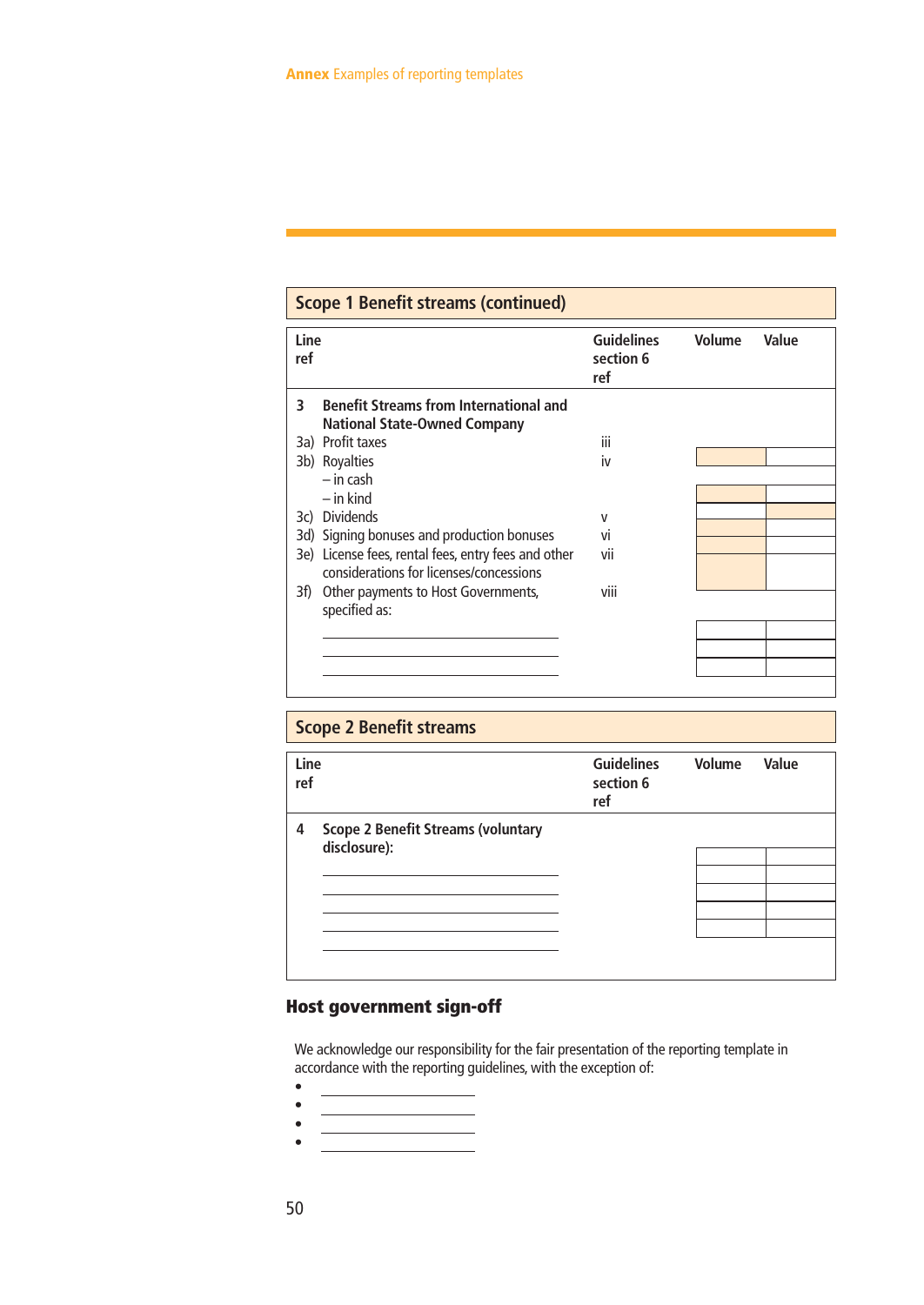#### **B. Input template for company reporting entities (oil and gas)**

| Name of company:                                                                                                                                                                                                                                                                                                                                                                                                                                                                                                                                                                                                 |                                       |               |       |
|------------------------------------------------------------------------------------------------------------------------------------------------------------------------------------------------------------------------------------------------------------------------------------------------------------------------------------------------------------------------------------------------------------------------------------------------------------------------------------------------------------------------------------------------------------------------------------------------------------------|---------------------------------------|---------------|-------|
| Host country reporting on:                                                                                                                                                                                                                                                                                                                                                                                                                                                                                                                                                                                       |                                       |               |       |
| <b>Reporting period:</b>                                                                                                                                                                                                                                                                                                                                                                                                                                                                                                                                                                                         |                                       |               |       |
| <b>Scope 1 Benefit streams</b>                                                                                                                                                                                                                                                                                                                                                                                                                                                                                                                                                                                   |                                       |               |       |
| Line<br>ref                                                                                                                                                                                                                                                                                                                                                                                                                                                                                                                                                                                                      | <b>Guidelines</b><br>section 6<br>ref | <b>Volume</b> | Value |
| 1<br><b>Benefit Stream to be reported by</b><br><b>International Companies only</b><br>1a) Host Government Production Entitlement to<br><b>Host Government</b><br>Production Stream - in kind<br>i)<br>*<br>[specify nature of production and units]<br>*<br>[specify nature of production and units]<br>Production Stream - in cash<br>ii)<br>1b) Host Government Production Entitlement to<br>National State-Owned Company<br>Production Stream - in kind<br>i)<br>*<br>[specify nature of production and units]<br>$^\star$<br>[specify nature of production and units]<br>Production Stream - in cash<br>ii) | j<br>j                                |               |       |
| Benefit Stream to be reported by<br>2<br><b>National State-Owned Companies only</b><br>2a) i) National State-Owned Companies equity<br>share of Host Government production<br>entitlement - in kind<br>*<br>[specify nature of production and units]<br>*<br>[specify nature of production and units]<br>National State-Owned Companies equity<br>ii)<br>share of Host Government production<br>entitlement - in cash                                                                                                                                                                                            | i                                     |               |       |
| 2b) Production received by National State-Owned<br>Company Production stream - in kind                                                                                                                                                                                                                                                                                                                                                                                                                                                                                                                           | Î                                     |               |       |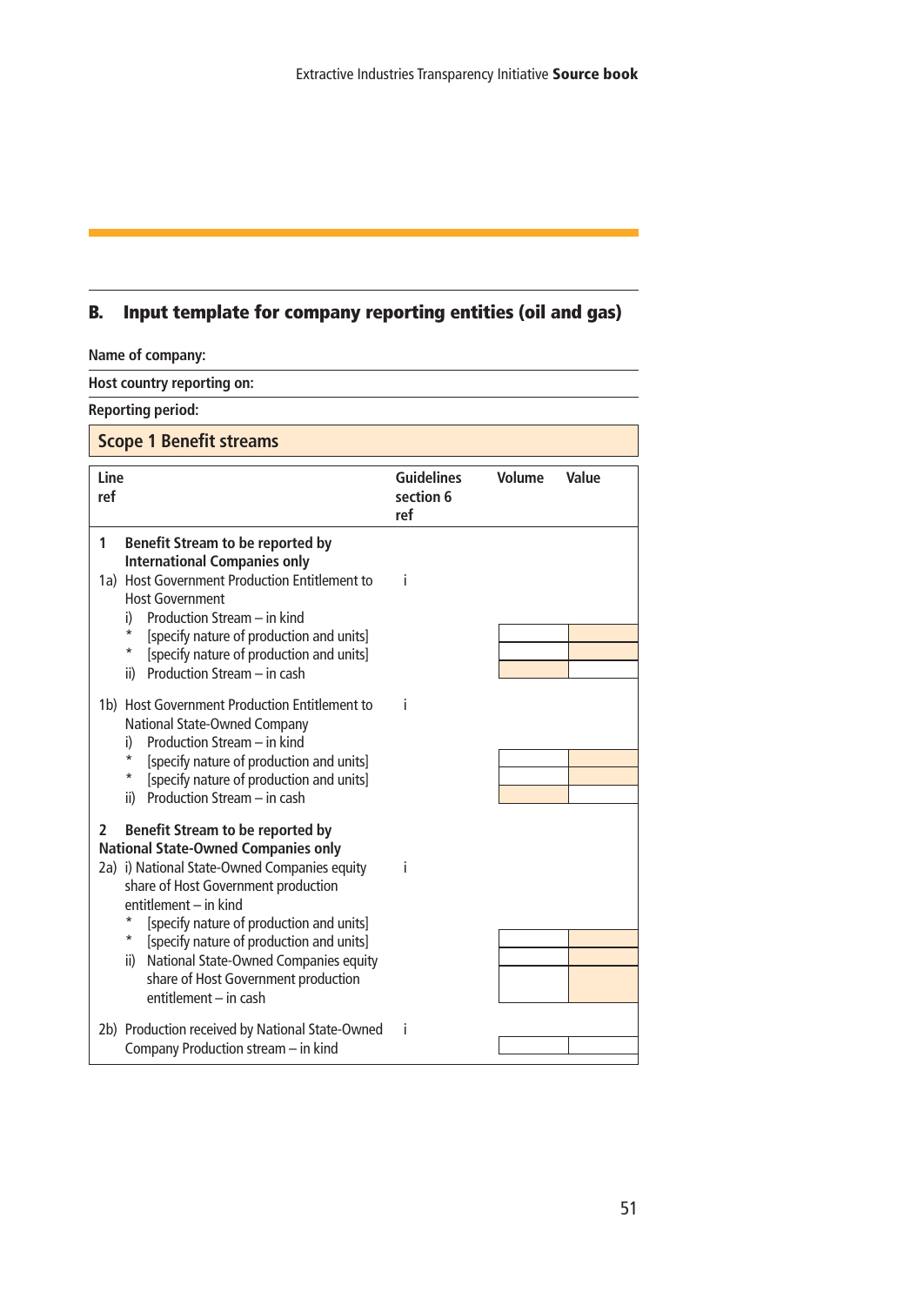| Line<br>ref |                                                                                                                                                                                                                                                        | <b>Guidelines</b><br>section 6<br>ref | Volume | Value |
|-------------|--------------------------------------------------------------------------------------------------------------------------------------------------------------------------------------------------------------------------------------------------------|---------------------------------------|--------|-------|
|             | 2c) National State-Owned Company production<br>entitlement <sup>1</sup><br>Production entitlement - in kind<br>i)<br>[specify nature of production and units]<br>*<br>[specify nature of production and units]<br>ii) Production entitlement - in cash | ii.<br>ii.                            |        |       |
|             | 2d) Production entitlement received on behalf of<br>the Host Government<br>Production stream - in kind<br>i)<br>[specify nature of production and units]<br>*<br>[specify nature of production and units]<br>ii) Production entitlement received on    | ii.<br>i                              |        |       |
|             | behalf of the Host Government - in cash                                                                                                                                                                                                                |                                       |        |       |
| 3           | <b>Payments to Host Government/National</b><br><b>State-Owned Company</b>                                                                                                                                                                              |                                       |        |       |
|             | 3a) Profit taxes                                                                                                                                                                                                                                       | iii                                   |        |       |
|             | 3b) Royalties<br>$-$ in cash<br>$-$ in kind                                                                                                                                                                                                            | iv                                    |        |       |
|             | 3c) Dividends                                                                                                                                                                                                                                          | v                                     |        |       |
|             | 3d) Signing bonuses and production bonuses                                                                                                                                                                                                             | vi                                    |        |       |
|             | 3e) License fees, rental fees, entry fees and other<br>considerations for licenses/concessions                                                                                                                                                         | vii                                   |        |       |
| 3f)         | Other payments to Host Governments,<br>specified as:                                                                                                                                                                                                   | viii                                  |        |       |
|             |                                                                                                                                                                                                                                                        |                                       |        |       |
|             |                                                                                                                                                                                                                                                        |                                       |        |       |
|             |                                                                                                                                                                                                                                                        |                                       |        |       |

<sup>1</sup> The national state-owned company entitlement relates to its share of production where it is a contracting party, for example, where it has an interest in a licence/concession in addition to the host government's production entitlement.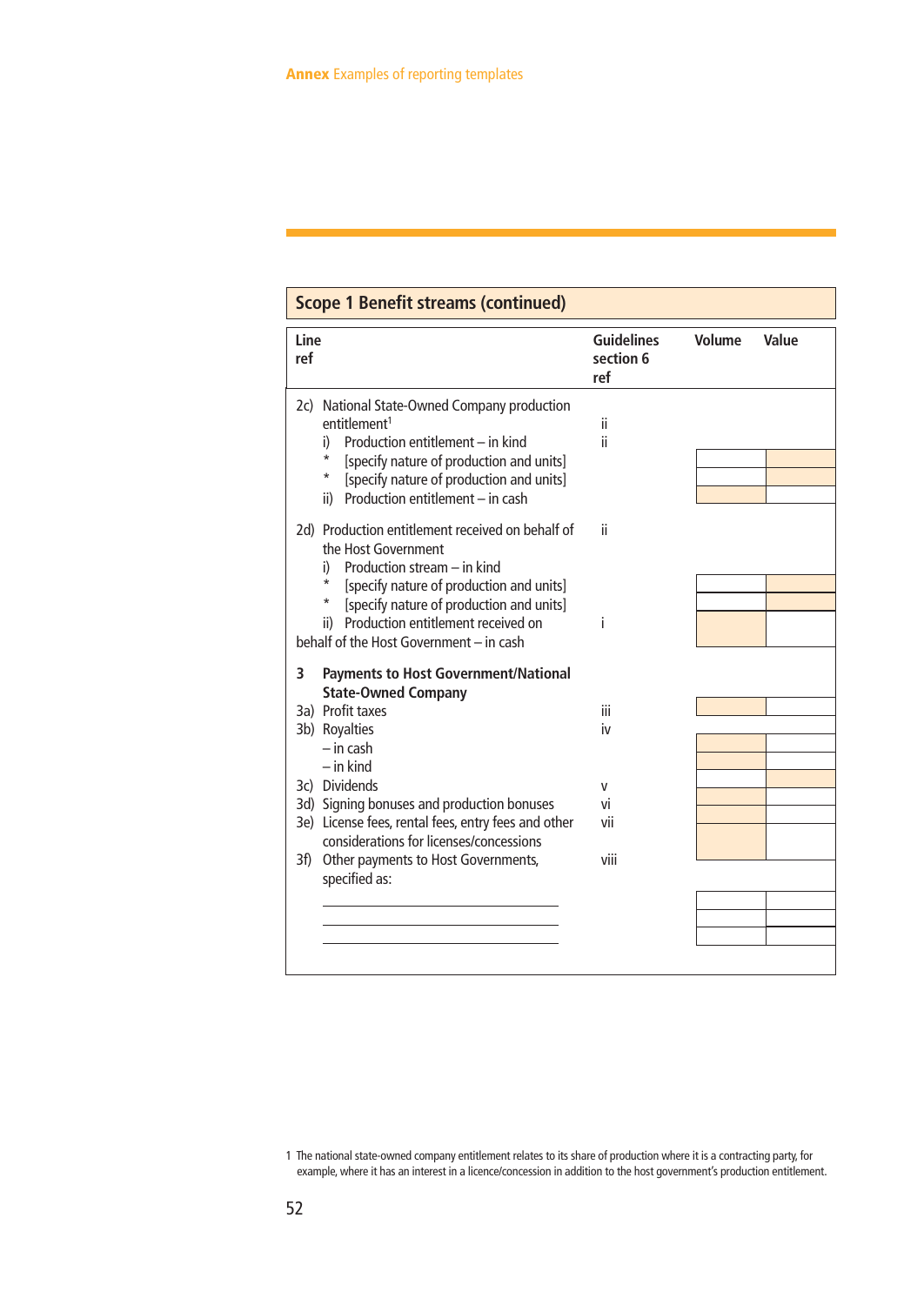| <b>Scope 2 Benefit streams</b> |                                                           |                                       |        |       |  |
|--------------------------------|-----------------------------------------------------------|---------------------------------------|--------|-------|--|
| Line<br>ref                    |                                                           | <b>Guidelines</b><br>section 6<br>ref | Volume | Value |  |
| 4                              | <b>Scope 2 Benefit Streams (voluntary</b><br>disclosure): |                                       |        |       |  |
|                                |                                                           |                                       |        |       |  |

#### **Management sign-off**

We acknowledge *[or on behalf of the board of directors (or similar body) we acknowledge]* our responsibility for the fair presentation of the reporting template in accordance with the reporting guidelines, with the exception of:

- \_\_\_\_\_\_\_\_\_\_\_\_\_\_\_\_\_\_\_\_\_\_\_\_\_\_
- \_\_\_\_\_\_\_\_\_\_\_\_\_\_\_\_\_\_\_\_\_\_\_\_\_\_  $\bullet$   $\qquad \qquad$
- $\mathcal{L}=\frac{1}{\sqrt{2\pi\sigma^2}}\left[\frac{1}{\sqrt{2\pi\sigma^2}}\frac{\left(\frac{1}{\sqrt{2\pi\sigma^2}}\right)^2}{\left(\frac{1}{\sqrt{2\pi\sigma^2}}\right)^2}\right],$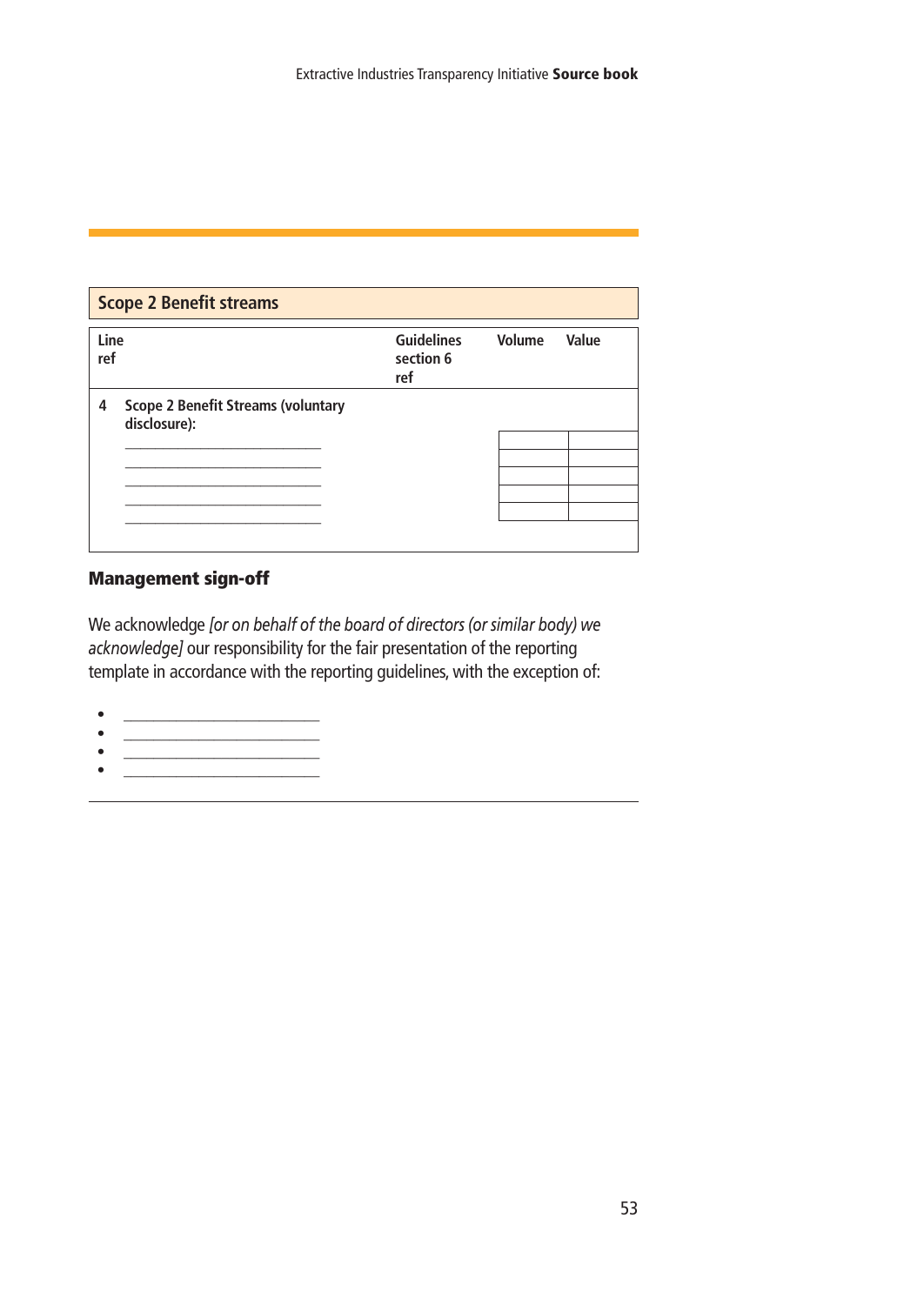#### **C. Aggregated company templates (mining)**

**Host country reporting on:**

**Reporting period:**

| <b>Scope 1 Benefit streams</b> |                                                                                                                                                                                                                                                                         |                                       |        |       |  |
|--------------------------------|-------------------------------------------------------------------------------------------------------------------------------------------------------------------------------------------------------------------------------------------------------------------------|---------------------------------------|--------|-------|--|
| Line<br>ref                    |                                                                                                                                                                                                                                                                         | <b>Guidelines</b><br>section 6<br>ref | Volume | Value |  |
| 1                              | <b>Benefit Streams from International and</b><br><b>National State-Owned Company</b><br>1a) Profit taxes<br>1b) Royalties<br>$-$ in cash<br>$-$ in kind                                                                                                                 | T<br>ii                               |        |       |  |
| 1e)<br>1f)                     | 1c) License fees, rental fees, entry fees and other<br>considerations for licenses/concessions<br>1d) Signing bonuses and production bonuses<br><b>Dividends</b><br>Other payments to Host Governments,<br>specified as (including payment made<br>through production): | iii<br>vi<br>vii<br>iv, v, vii        |        |       |  |

 $\overline{\phantom{0}}$